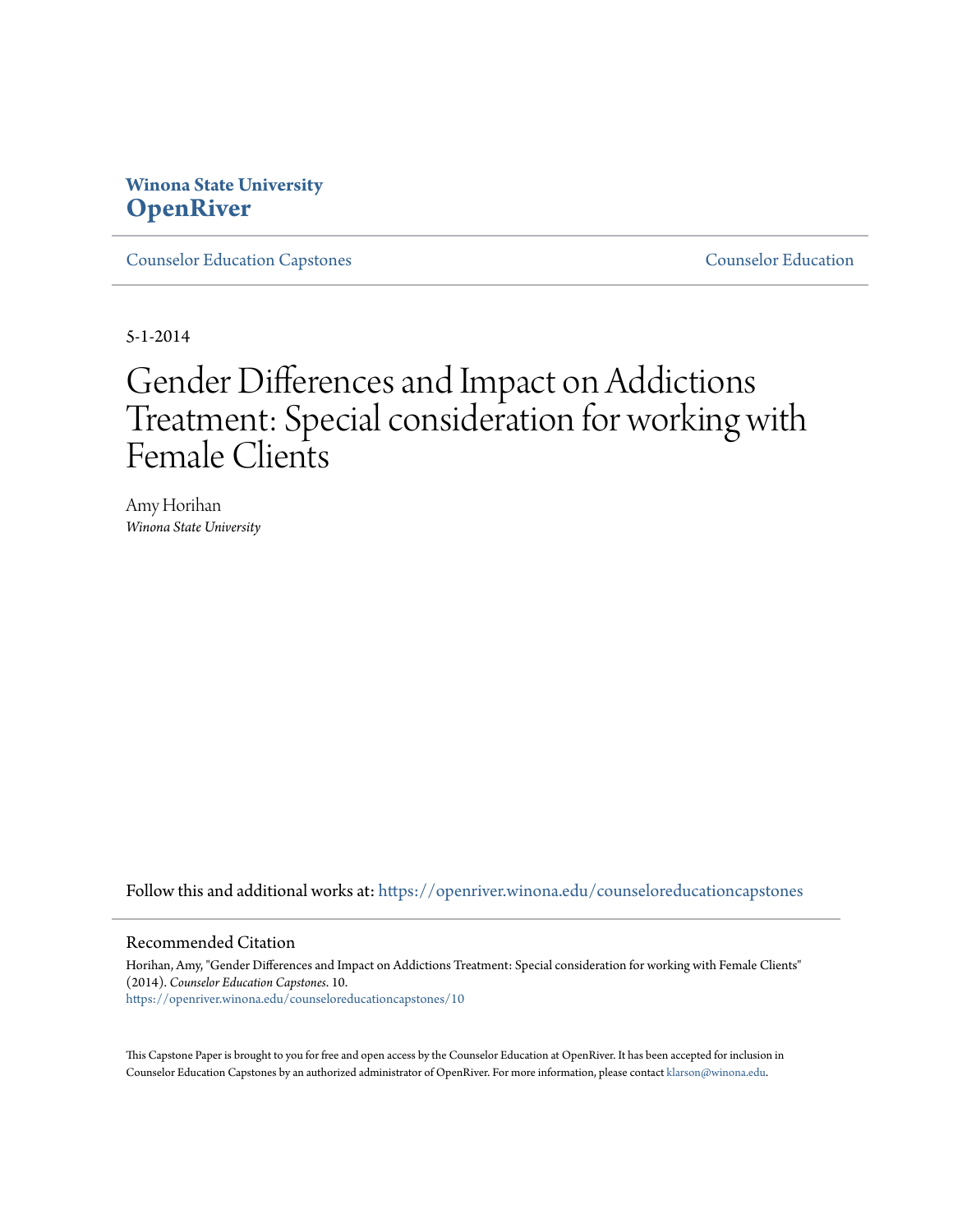## GENDER DIFFERENCES AND IMPACTS ON ADDICTION TREATMENT: SPECIAL CONSIDERATIONS FOR WORKING WITH FEMALE CLIENTS

Amy J. Horihan

A Capstone Project submitted in partial fulfillment of the

requirements for the Master of Science Degree in

Counselor Education at

Winona State University

Academic Semester: Spring 2014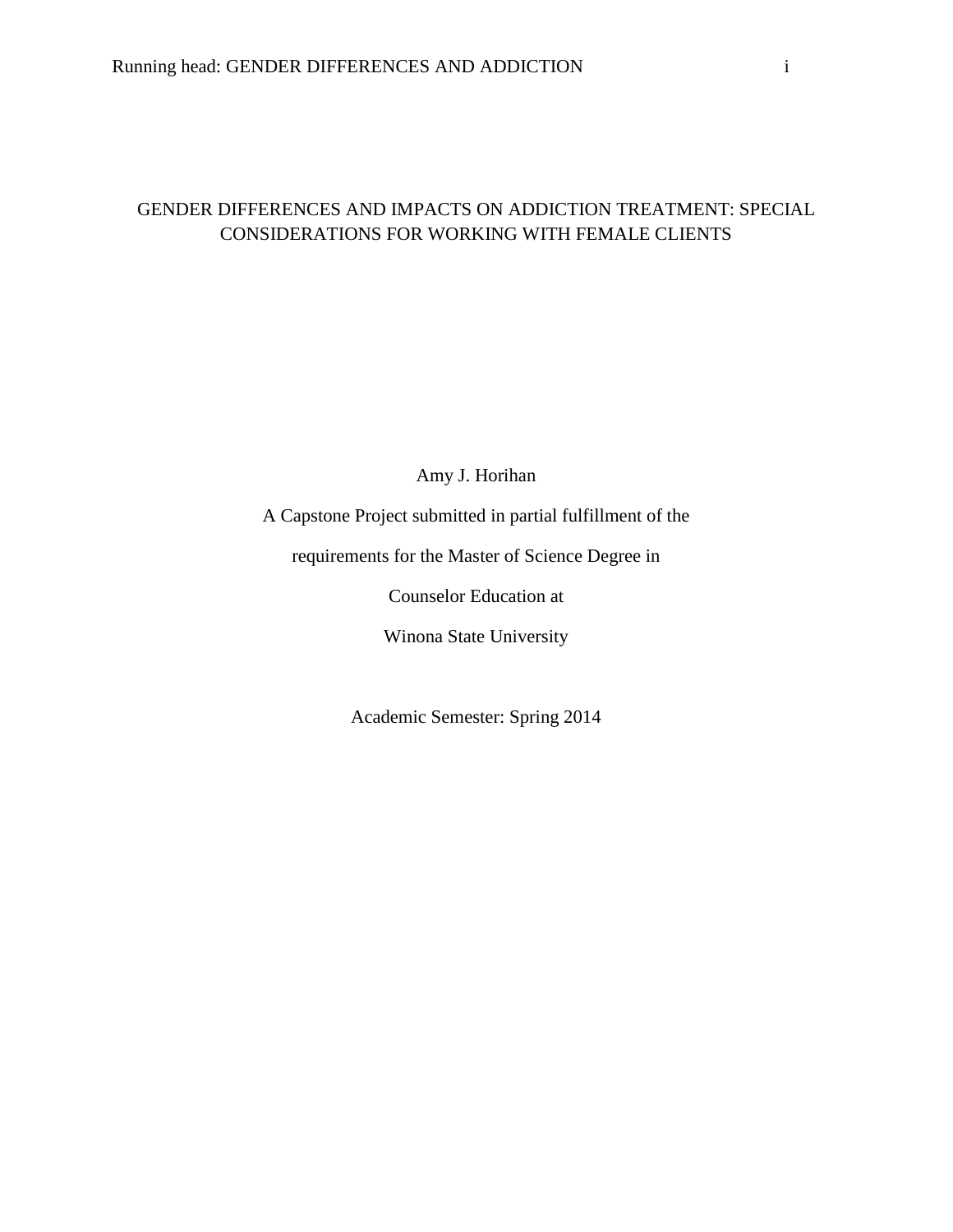Winona State University

College of Education

Counselor Education Department

CERTIFICATE OF APPROVAL

### CAPSTONE PROJECT

\_\_\_\_\_\_\_\_\_\_\_\_\_\_\_\_\_\_\_\_\_\_\_\_\_\_

Project Title

\_\_\_\_\_\_\_\_\_\_\_\_\_\_\_\_\_\_\_

Gender Differences and Impact on Addictions Treatment: Special consideration for working with Female Clients

This is to certify that the Capstone Project of

Amy J Horihan

Has been approved by the faculty advisor and the CE 695 – Capstone Project

Course Instructor in partial fulfillment of the requirements for the

Master of Science Degree in

Counselor Education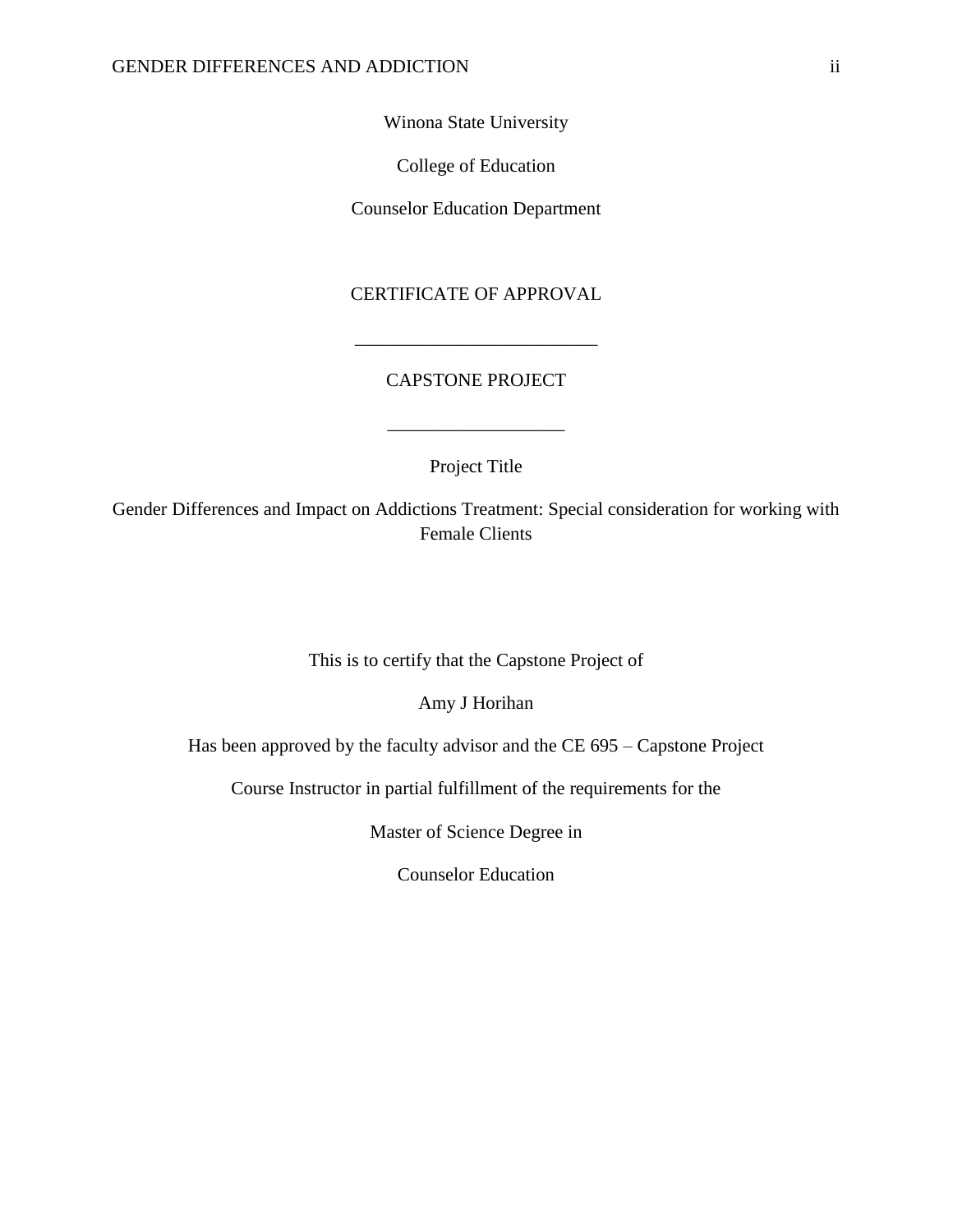#### Abstract

Special considerations when working with women with substance use disorders were assessed in comparison to male counterparts. Topics included gender differences relating to physiological, psychological and socio-cultural spheres. Treatment considerations related to trauma sensitivity, marginalization and stigma were addressed. Special considerations relating to female racial minority populations were evaluated and explored. Research included a comprehensive literature review of peer-reviewed journal articles, research studies and government report findings covering multiple disciplines: counseling, neuropsychology, medical, criminal justice and social work. Findings of this research revealed significant diversity and complexity within the American population of females struggling with chemical addiction. Due to this complexity, working with females in addictions treatment can be more challenging than working with males and frequently requires multiple levels of treatment. The findings of this paper encourage counselors, even those not directly working in addictions, to become more aware of these special considerations when working with female clients.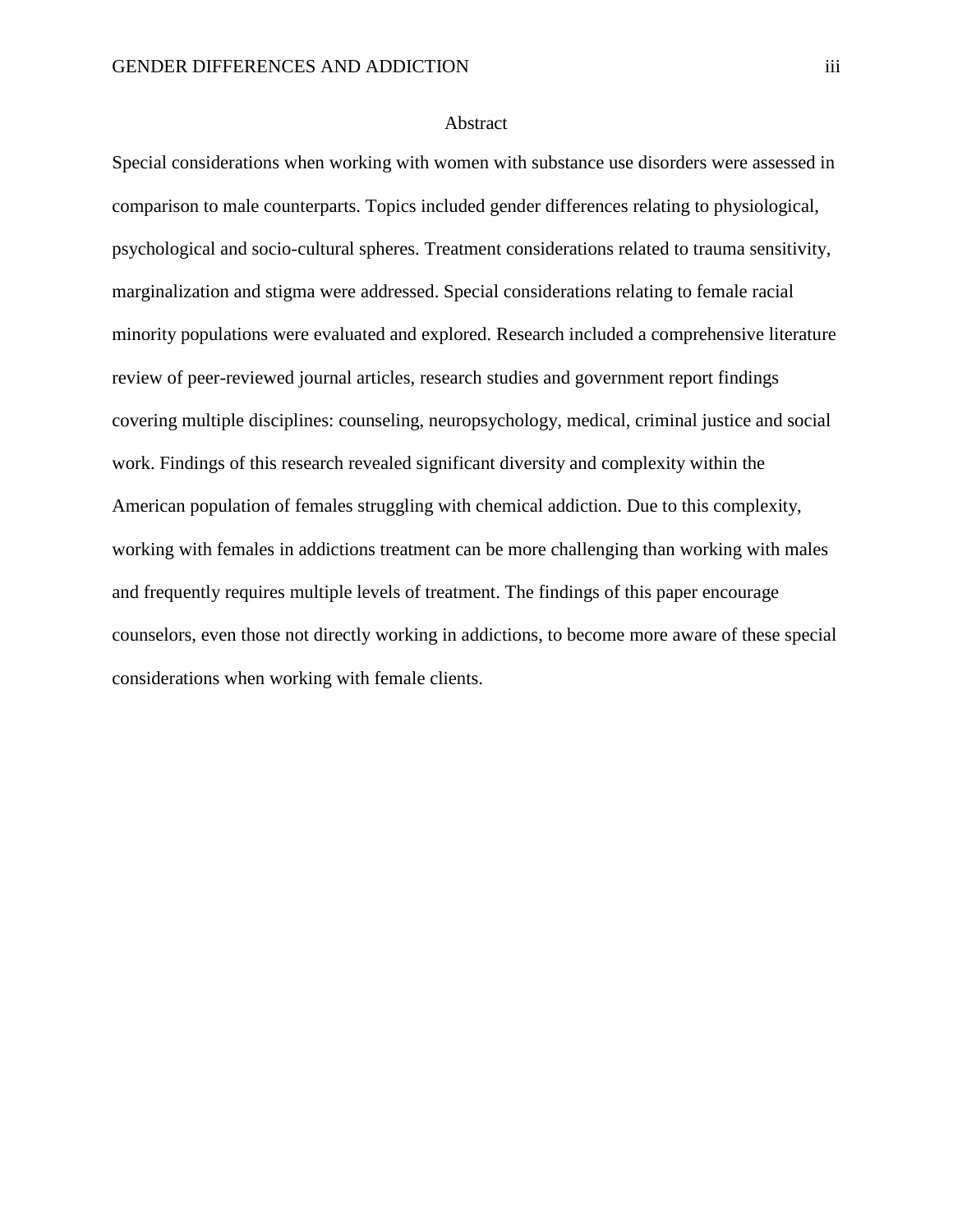## Contents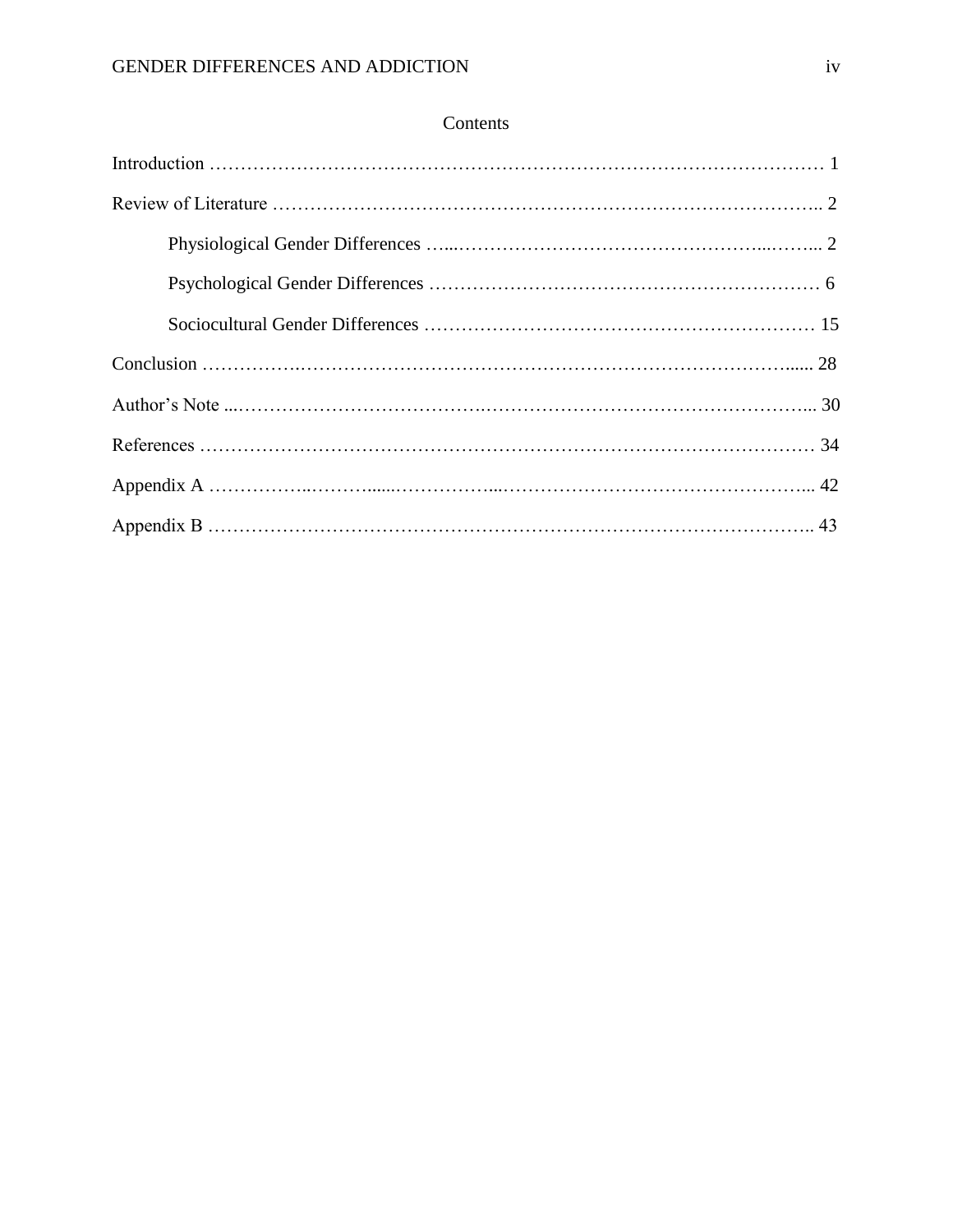#### **Introduction**

In 2012, an estimated 1.4 million individuals in the United States entered treatment for Substance Use Disorders (SUDs), including both substance abuse and substance dependence disorders (SAMHSA, 2013). This may seem like a large number and it is; however, this is only 7.7% of the estimated American population living with SUDs (SAMHSA, 2013). It becomes unmistakable that addictions are a major problem in the United States and that there are many barriers regarding the accessibility of appropriate treatment options (SAMHSA, 2009). Women remain a minority segment within this population and within treatment programs because men are more likely to be addicts than women (Harvard Medical School, 2010). In 2008 the US National Survey on Drug Use and Health reported that 11.5% of men and 6.5% of women ages 12 and older had SUDs (Harvard Medical School, 2010). In part, because of this difference, treatment programs were traditionally designed by men and for men, and have not been perfectly sensitive to the different complications and complexities that women in treatment are facing in their recovery (Briggs & Pepperell, 2009). The most common treatment modalities in the United States are based on the Alcoholics or Narcotics Anonymous 12 step principles which were created by two white men in 1935 (Stevens & Smith, 2005). Though most addictions professionals would agree they are important and typically successful in treatment, this model and system have their limitations when working with women (Krestan, 2000). Women are physiologically, psychologically, and socio-culturally different than men and require special accommodations in addictions treatment (Briggs & Pepperell, 2009; SAMHSA, 2009).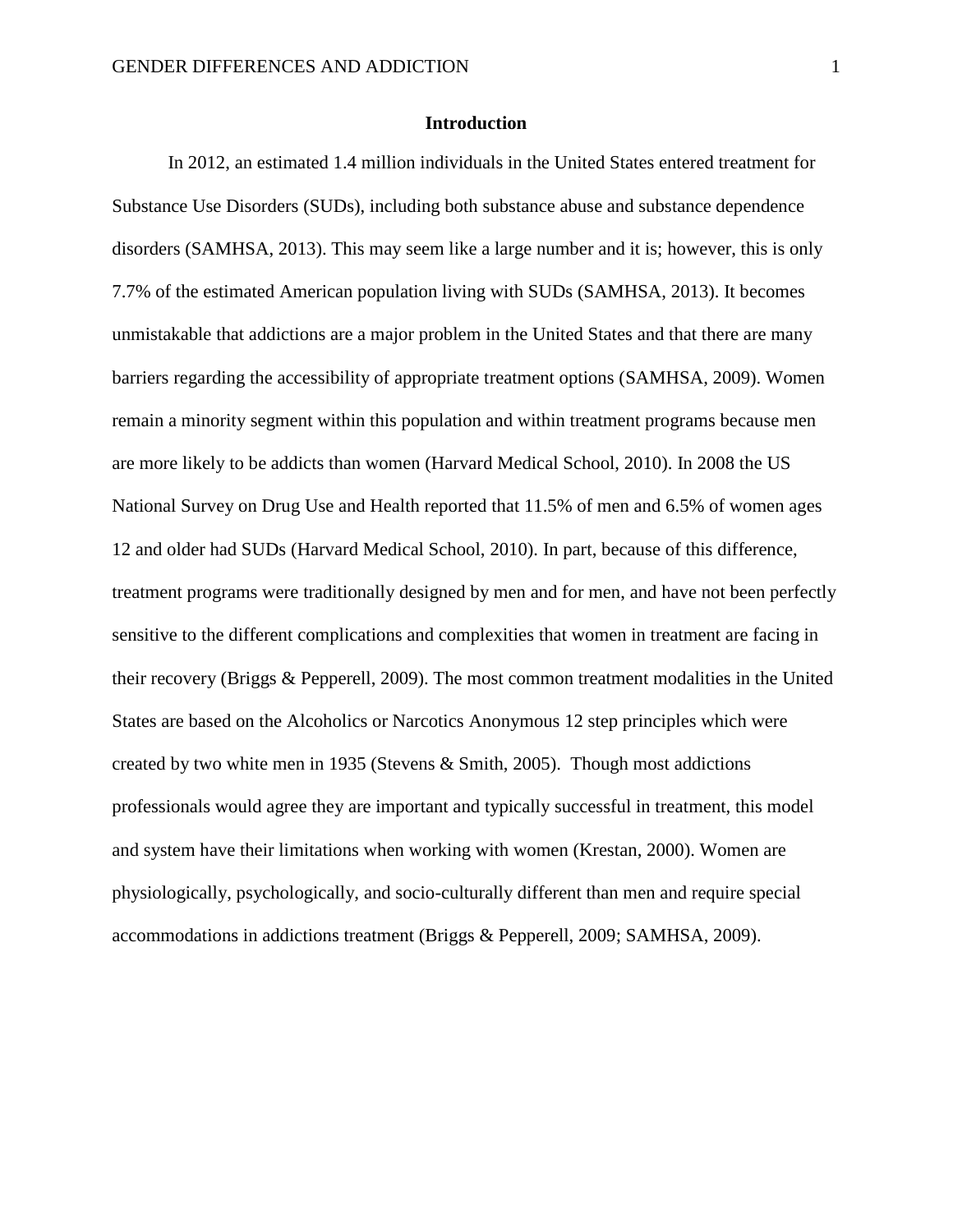#### **Review of Literature**

The past ten to fifteen years have yielded a large quantity of cross-disciple research dedicated to gender differences in regards to addiction (SAMHSA, 2011). Medical professionals have broadened their focus away from basic biology, and are now applying a systems perspective concentrating on public health and prevention (Harvard Medical School, 2010). This broadened understanding of addictions in women has pulled information from other fields including: counseling, neuropsychology, social work, and criminal justice systems (Krestan, 2000; Laux, et al., 2008). Addiction counselors have the important role of informing other disciplines about treatment considerations and the broad-sweeping effects of trauma in women while remaining abreast of modern research from other fields of study (Lester, 2000; Matheson, 2008). Research has identified that women are physiologically, psychologically, culturally, and relationally different from men in regards to the addiction process, treatment, and maintenance of recovery (SAMHSA, 2009; Bromberg, Backnam, Krow, & Frankel, 2010; Mack, Jones, & Paulozzi, 2013).

#### **Physiological Gender Differences**

Women have some significant physiological differences from men which includes making them more susceptible to addictive substances; these include body structure, metabolic mechanisms, and hormone effects, (Inaba & Cohen, 2004; Gunberg, 1998). One consideration is that the average woman is 25-40% smaller than the average size man, and this smaller body concentrates alcohol and other drugs, making them more potent (SAMHSA, 2009). Additionally, women have a lower water content and higher body fat level; the extra fat stores and holds substances longer than water, increasing the length of intoxication (Harvard Medical School,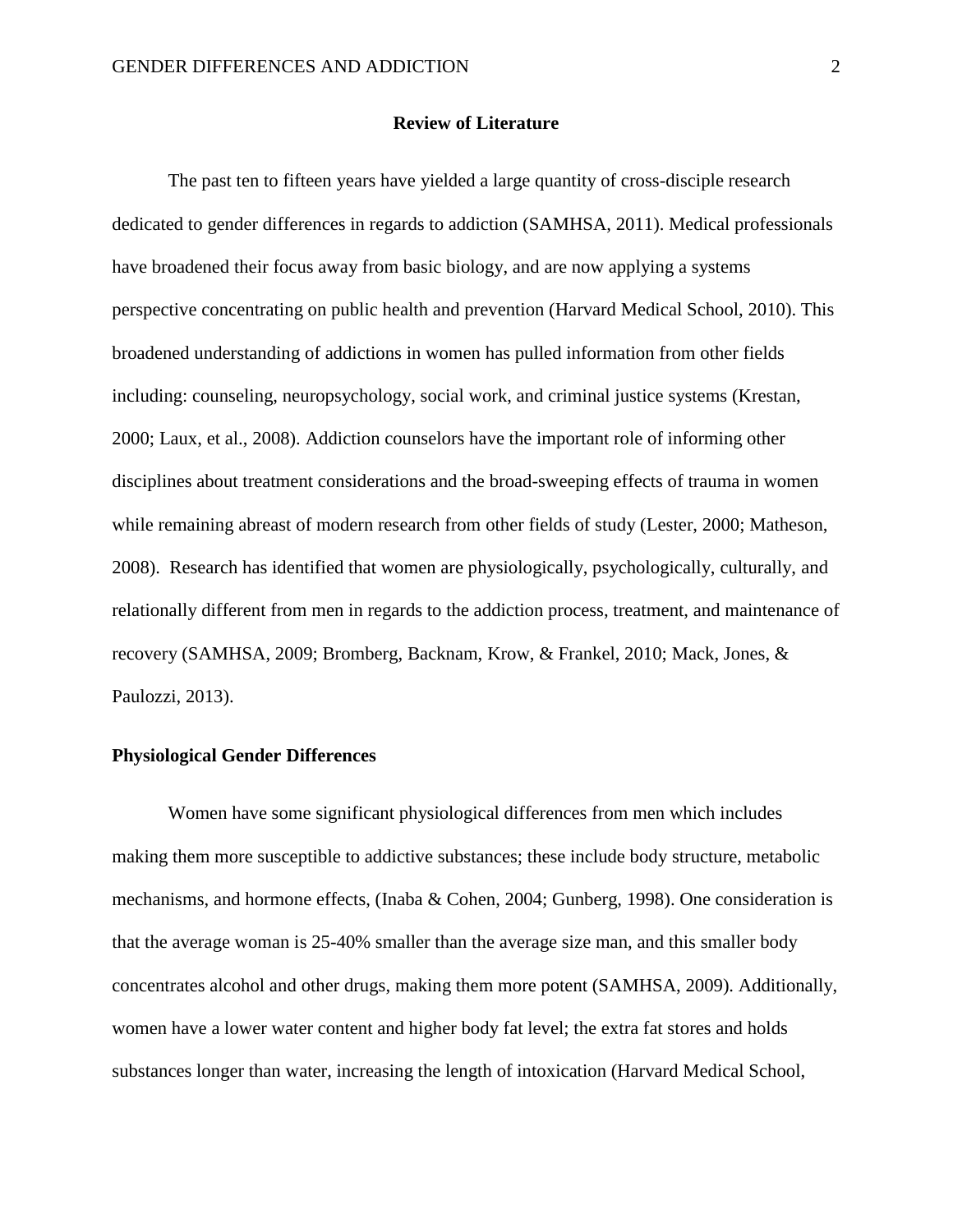2010). Even women of healthy weight have high body fat concentrations in both breast development and the fat surrounding abdominal organs (Harvard Medical School, 2010). Women are physically built differently than men in regards to their mass and body fat concentrations, and these differences directly impact the effects drugs and alcohol have on their bodies (SAMSHA, 2009).

"Although the differences in the way women and men metabolize alcohol have been studied in some depth, research on differences in metabolism of illicit drugs is limited (SAMHSA, 2009, p. 37). Generally speaking, women have slower and less effective metabolic systems in comparison to men, namely lower production rates of enzymes responsible for breaking down alcohol and other drugs (Inaba & Cohen, 2004). Women's pancreases make a significantly lower level of the enzyme alcohol dehydrogenase, which breaks down alcohol in the stomach meaning more alcohol is absorbed into the bloodstream (Roberts, 1998; Harvard Medical School, 2010). As a result, more of the alcohol/drug is delivered to vital organs including: the brain, heart, liver, and reproductive structures (Inaba & Cohen, 2004). "One researcher concluded that women's lack of a functional gastric protective barrier means that 'for an alcoholic woman to drink alcohol is the same as taking the alcohol directly into a vein'" (SAMHSA, 2009, p. 40). Additionally, women have a lower level of the liver enzyme aldehyde dehydrogena, which is needed to break down alcohol, further delaying alcohol metabolism and keeping alcohol in the blood longer (Harvard Medical School, 2010; Stevens & Smith, 2005). Similar findings have been found regarding metabolization of other drugs which include heroin, cocaine, and nicotine (SAMHSA, 2009). In short, although individuals vary, as a group, women's metabolic systems are less effective than their male counterparts in the processing of alcohol and other drugs (SAMSHA, 2009).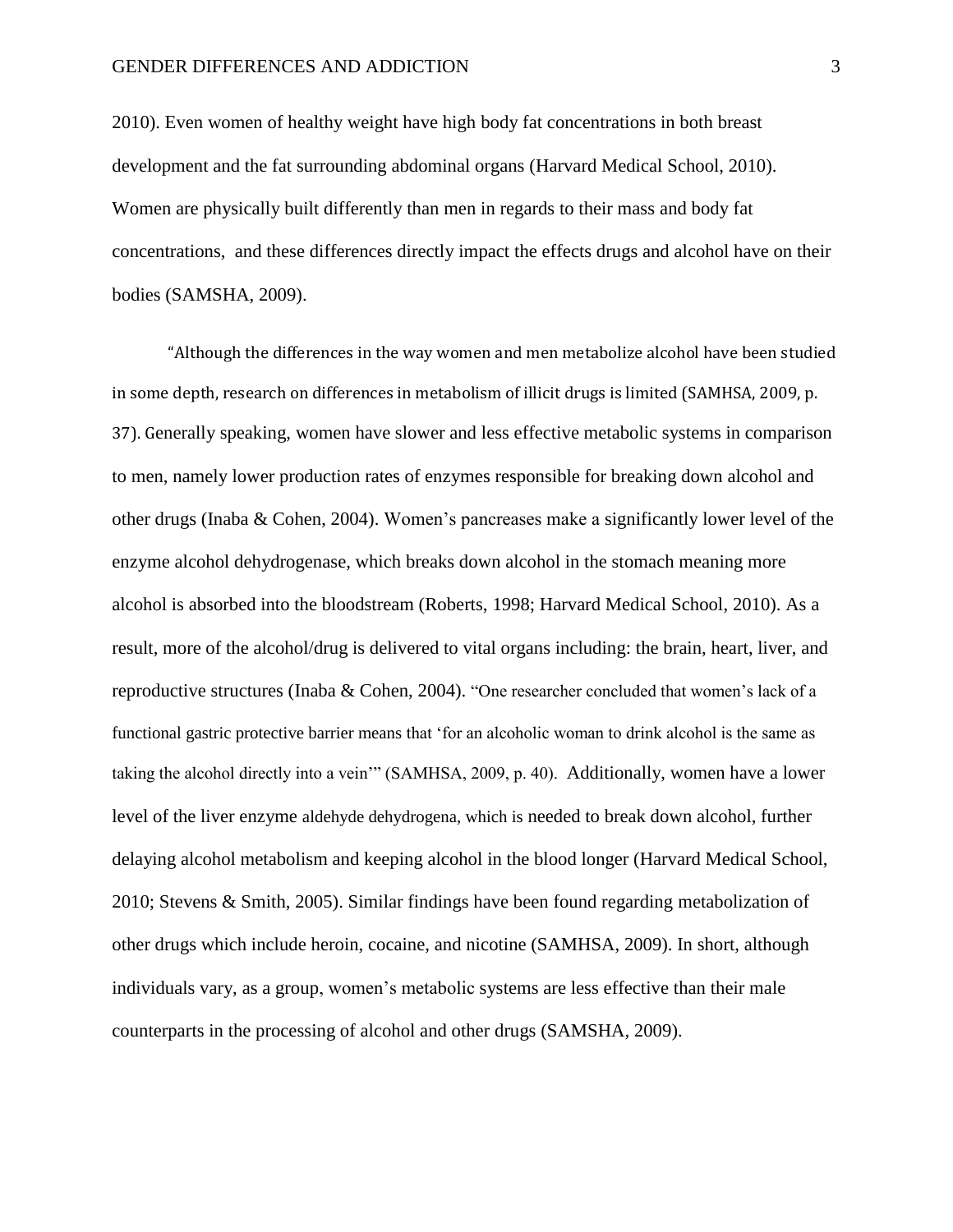Women have long been labeled as over-emotional and irrational because of the effects of hormonal cycles (Carpenter, 2012). However, time and again, research has backed that women do experience significant changes across multiple body systems as a result of hormonal fluctuations, and these have significant impacts on the addiction process (Briggs & Pepperell, 2009; Grunberg, 1998, SAMHSA, 2009). Though more research needs to be done, there appears to be a link between a woman's estrus cycle and addiction cravings (SAMHSA, 2009; Roberts, 1998). Robert's (1998) study demonstrated that rats had twice the drug-seeking dedication towards cocaine during estrus. Preliminary research has indicated that there are certain points of a women's menstrual cycle during which it is easier to quit smoking; "one theory is that the increase of estrogen levels during the follicular phase decreases anxiety and improves mood, helping a woman cope better with the challenges of smoking cessation" (Harvard Medical School, 2010, p.3). Briggs & Pepperell (2009) cite that women experience a higher level of euphoria from cocaine before ovulation when estrogen levels are high. Hormone fluctuations, particularly of cortisol, have been linked to weight gain when quitting stimulant drugs such as nicotine, cocaine, and amphetamines (Brggs & Pepperell, 2009; SAMHSA, 2011). This can become a significant barrier for women abstaining especially when eight out of ten American women are not happy with their body image and have strong feelings against gaining weight (SAMHSA, 2009 &2007). Unlike men, women's bodies experience monthly and lifelong cycles of hormone production which have important impacts on how drugs and alcohol impact them (SAMSHA, 2009).

For numerous biological reasons, including body structure, metabolic processes, and hormonal cycles, women are more susceptible to negative health consequences of substance abuse (SAMHSA, 2009). At the root of all addiction is a chemical-biological reaction; because women are designed differently than men their bodies handle chemicals differently (Mack, Jones, et al., 2013; Stevens & Smith, 2005). Not only do physiological gender differences impact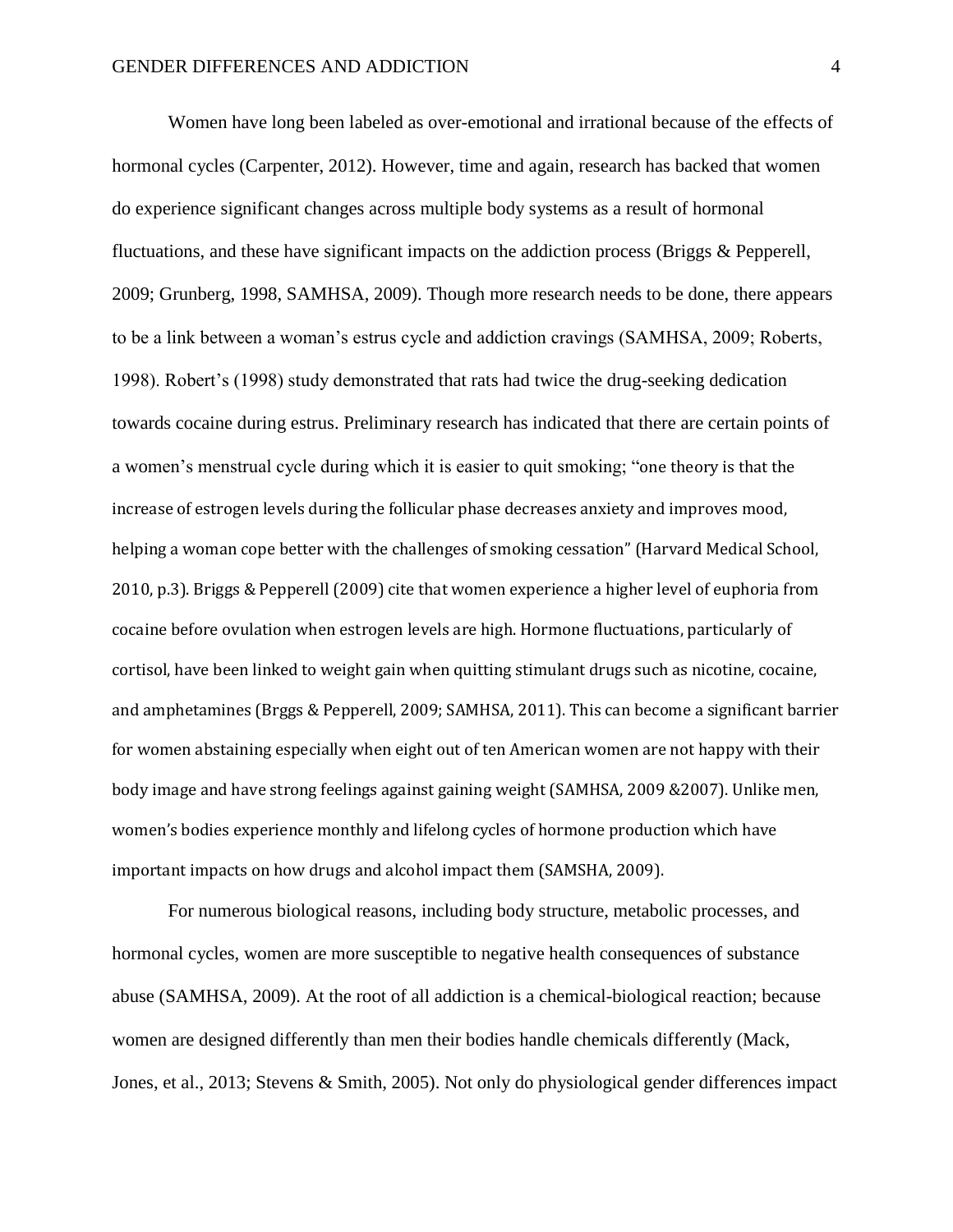intoxication, they significantly increase the likelihood of physical health problems, exacerbate psychological conditions, and intensify the addiction process (SAMHSA, 2007 & 2009).

Multiple studies have indicated that even though female addicts use, on average, one third the quantity of alcohol or drugs as their male counterparts, they suffer serious health conditions faster and more frequently (Inaba & Cohen, 2004; SAMSHA, 2011; Roberts, 1998). Even with using smaller amounts of alcohol, women "have a 50-100% higher death rate than male alcoholics" (Inana & Cohen, 2004, p. 212). "Compared with men, women become more cognitively impaired by alcohol and are more susceptible to alcohol-related organ damage. Women develop damage at lower levels of consumption over a shorter period of time" (SAMHSA, 2009, p. 40). Male addicts are also likely to develop brain damage affecting reasoning, perception, information processing and mood regulation, but women are at higher risk for developing these complications (SAMHSA, 2009). Additionally, in part because of high blood alcohol levels after drinking the same quantity, women are more likely than men to experience various types of liver failure and eventual death (SAMHSA, 2007 & 2009). Women who are heavy drinkers experience infertility at higher rates and are more likely to have pregnancy complications than those who have not drunken heavily (SAMHSA, 2009). Furthermore, "[t]he female heart appears to experience a functional decline at a lower level of lifetime exposure to alcohol than does the male heart" leading to hypertension, cardiac arrest, and death for many women who have been drinking for shorter period than male counterparts (SAMHSA, 2009, p. 41).

Similar findings have been found in cocaine and crack use among women; although both male and female addicts are susceptible to cardiac consequences, women's risks increased with lower lifelong quantities than men's (Inaba & Cohen, 2004). Regarding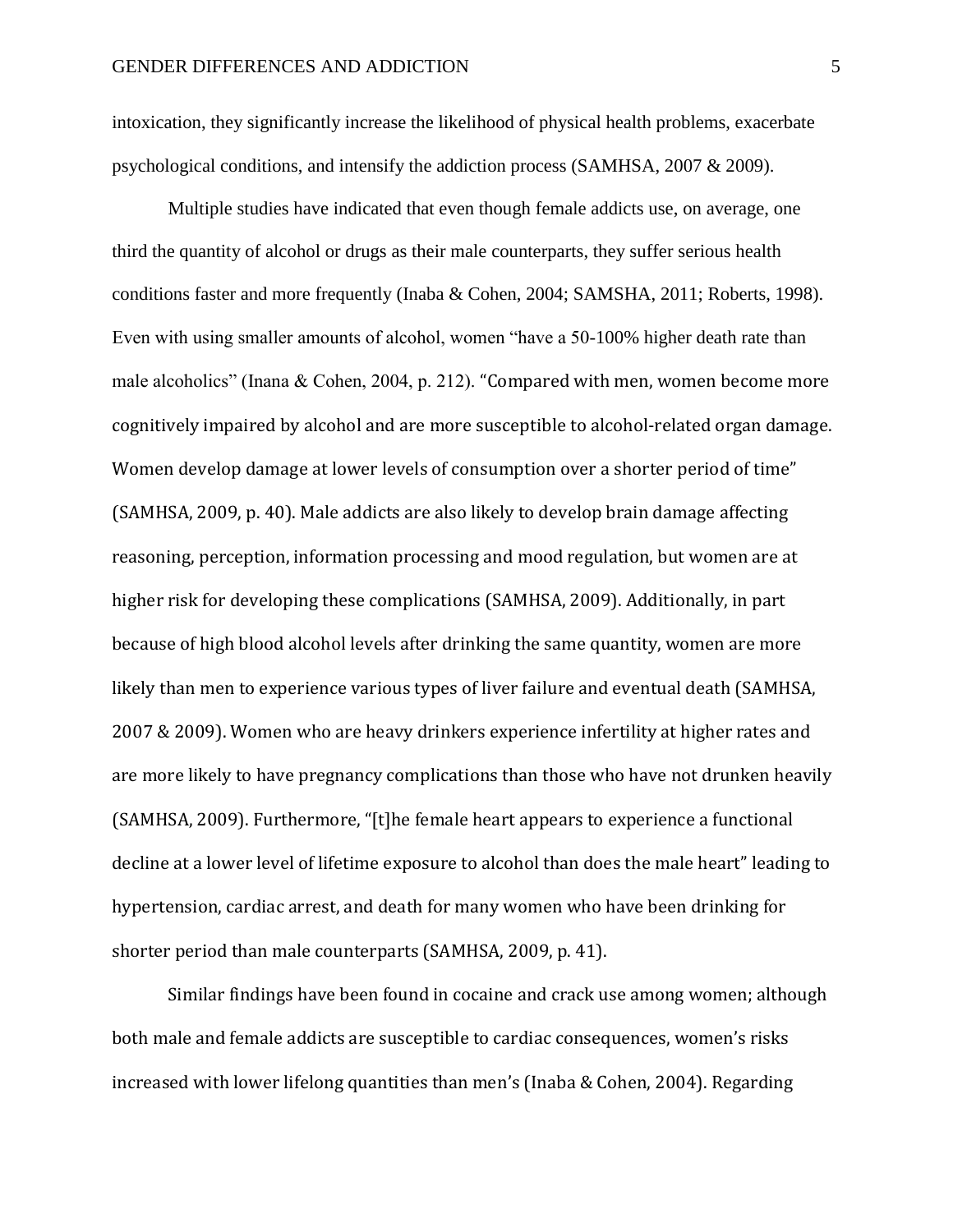other illicit drug use health consequences, more women than men are treated for opiate overdose and "more women have died every year of opiate overdose than motor vehicle accidents since 2007" (Mack, et al., 2013). Female addicts are more likely to have reproductive, digestive, lung, and brain cancers than male addicts, even after using significantly less alcohol or drugs (SAMHSA, 2007 & 2009, Inaba & Cohen, 2004). Like their male counterparts, female alcoholics frequently have poor nutrition and suffer from related complications including vitamin deficiency, pancreatitis, diabetes and bone fragility (SAMHSA, 2009). In conclusion, because of physiological differences, women are significantly more likely to suffer substantial health consequences or death from drug or alcohol use, even while consuming smaller quantities than men (Harvard Medical School, 2010).

#### **Psychological Gender Differences**

Some research has indicated that women have stronger emotional and psychological reactions to mood altering chemicals (Roberts, 1998). Drugs and alcohol impact psychological wellbeing in both men and women, but it appears women experience more intense psychological consequences (SAMHSA, 2007; Roberts, 1998; Grunberg, 1998). Central nervous system depressants such as alcohol and benzodiazepines not only depress physiological functions of the lower half of the brain, but also emotions (Inaba & Cohen, 2004). Simply stated, these drugs tend to depress overall mood, especially when used heavily over longer periods of time, and these mood effects tend to be more significant in women than men (Inaba & Cohen, 2004; Roberts, 1998). Central nervous stimulants including cocaine, nicotine and amphetamines tend to stimulate the brain and increase anxiety in addicts, especially in women (Inaba, 2004; Woods, 1998). Beyond biology, drug seeking behaviors and lifestyle also increase feelings of depression, hopelessness and anxiety, which further precipitate a vicious cycle of emotional chaos for female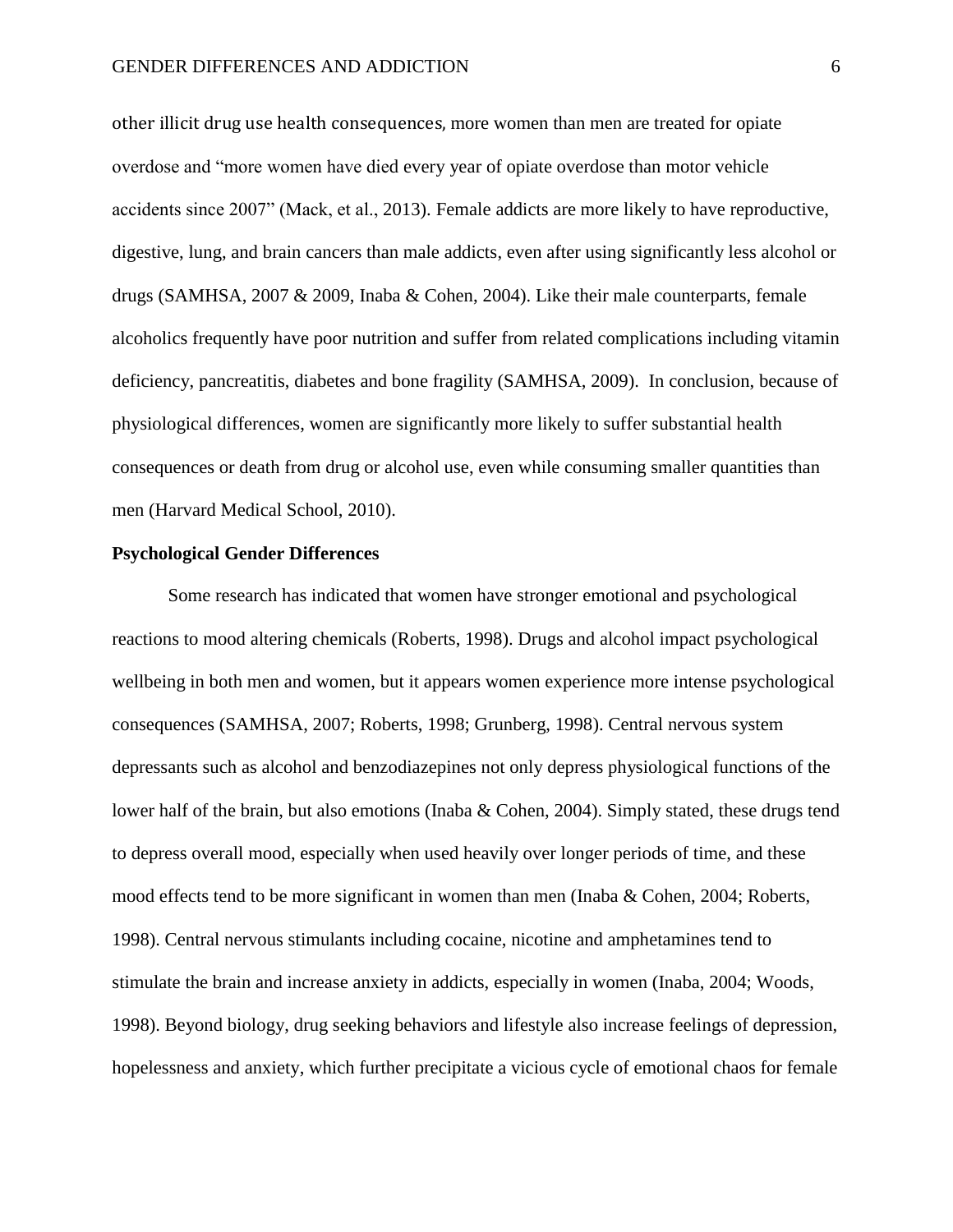addicts (Roberts, 1998, Grunberg, 1998, SAMHSA, 2012). Chemical changes happening in the brain during chronic drug use exacerbate pre-existing mental health concerns for women (SAMHSA, 2009).

Women progress from abuse to dependency up to ten times faster than male counterparts, developing tolerance, cravings, withdrawal potential and behavioral patterns (Harvard Medical School, 2010; SAMSHA, 2007, 2011). This accelerated process in women has been well documented and is called "telescoping" (Inaba & Cohen, 2004; Harvard Medical School, 2010). Women tend to seek treatment upon the advice of medical professionals more often than men who are more likely to seek treatment following legal situations and court mandates (SAMHSA, 2007; Laux et al., 2008). Some research has found that women frequently experience more intense pain-based withdrawal symptoms and "often find it harder to quit using addictive substances, and are more susceptible to relapse" than men (Mack et al., 2013; Harvard Medical School, 2010, p. 1). Other research indicated that once in a treatment program, women are as likely to succeed in long-term sobriety as men but may find quitting without treatment more difficult (SAMHSA, 2007; Harvard Medical School, 2010). Research focused on tobacco cessation has found that women are more likely to experience psycho-social effects, "while male smokers are more responsive to the biological effects of nicotine" (Harvard Medical school, 2010). This may support the concept that women react differently to different drugs because women appear more susceptible to physical addiction than men in opiates and alcohol, but not in nicotine or cannabis (Grunberg, 1998; Harvard Medical School, 2010; Mack et al, 2013). This paints a complex and under-studied picture for physiological addiction potential and addiction process differences between men and women, and would indicate that further research in this area is required (SAMHSA, 2009).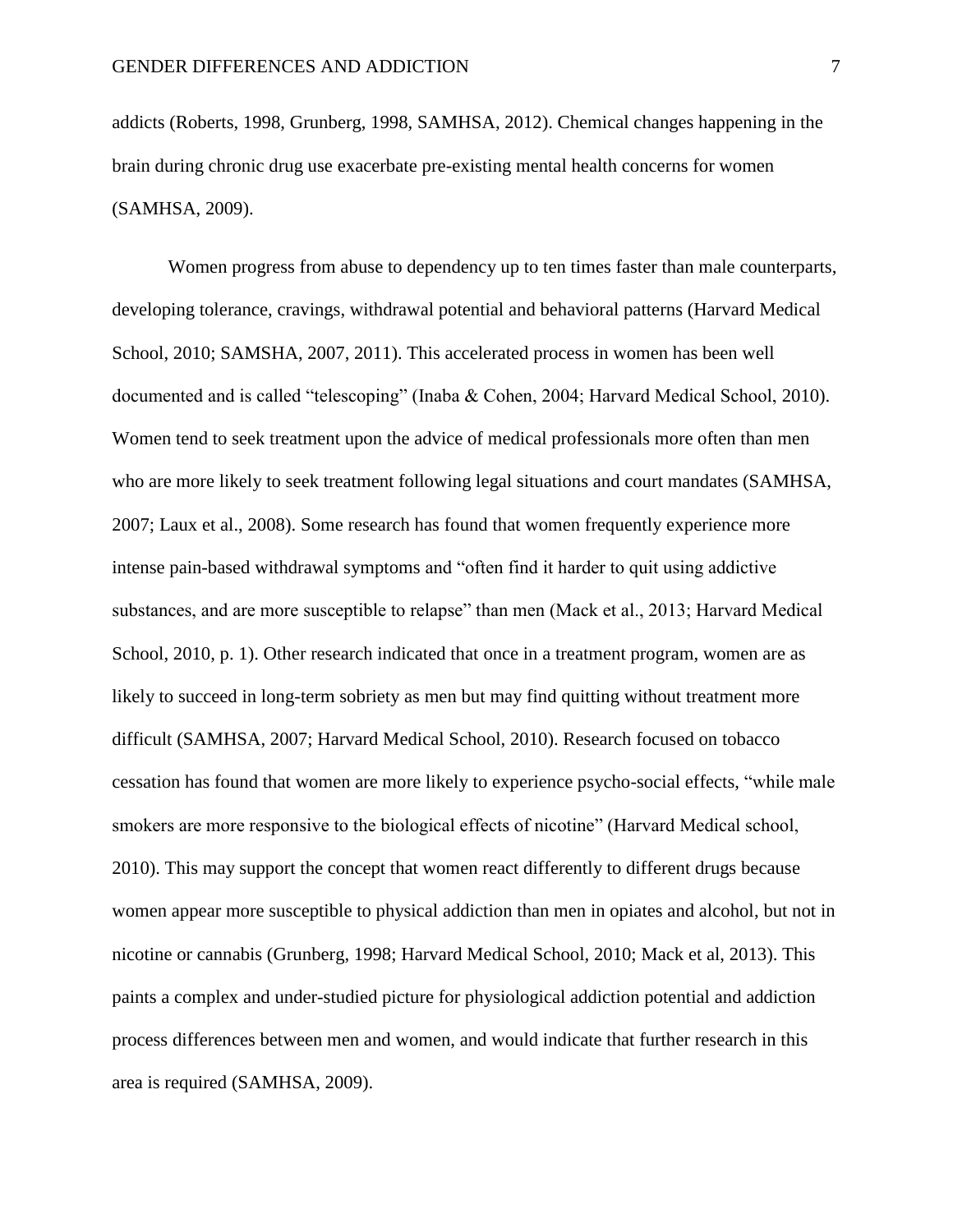Further complicating the addiction process in women is the strong prevalence of cooccurring mental health disorders, included are mood, anxiety, psychotic and trauma-related disorders (SAMHSA, 2009 & 2012). Both women and men in addictions treatment are likely to struggle with mental health concerns, though women have a higher rate of comorbidity as 86% of women in SUDs treatment have co-occurring disorders (Hesselbrock & Hesselbrock, 1993; SAMSHA, 2007 & 2009). "Over five million adults in the United States have a co-occurring substance use disorder and serious psychological distress. "This is one of the most stigmatized and poorly served populations in both addiction and mental health treatment." (Magura, 2008, p. 1904). Treatment for clients, particularly women, with co-occurring disorders can be complex and frustrating as mental health symptoms mask and feed off of and into addiction and intoxication symptoms (Magura, 2008; Briggs & Pepperell, 2009; SAMSHA, 2009).

Women are more likely than men to suffer from depression and bi-polar disorders for a number of reasons, included are exposure to more negative life experiences, stressors, and possibly having a biological predisposition towards these mental health concerns (Briggs & Pepperell, 2009; SAMSHA, 2011). It is advised when working with teenage girls suffering from depression, roughly 15-20% of the general population, to be mindful that they are at higher risk of substance abuse and dependency as they attempt to "self-medicate with drugs or alcohol" (Briggs & Pepperell, 2009, p. 63). Early screening and intervention in teenage girls can prevent crippling addiction later in life; for this reason, SAMSHA (2012) advises both mental health and medical professionals to be versed in both depression and substance abuse screening. Related to depression, in 2012 opiate pain medications "were involved in one in 10 suicides among women" in the United Stated; this is four times higher than the rates for men (Mack et al., 2013, p. 538). It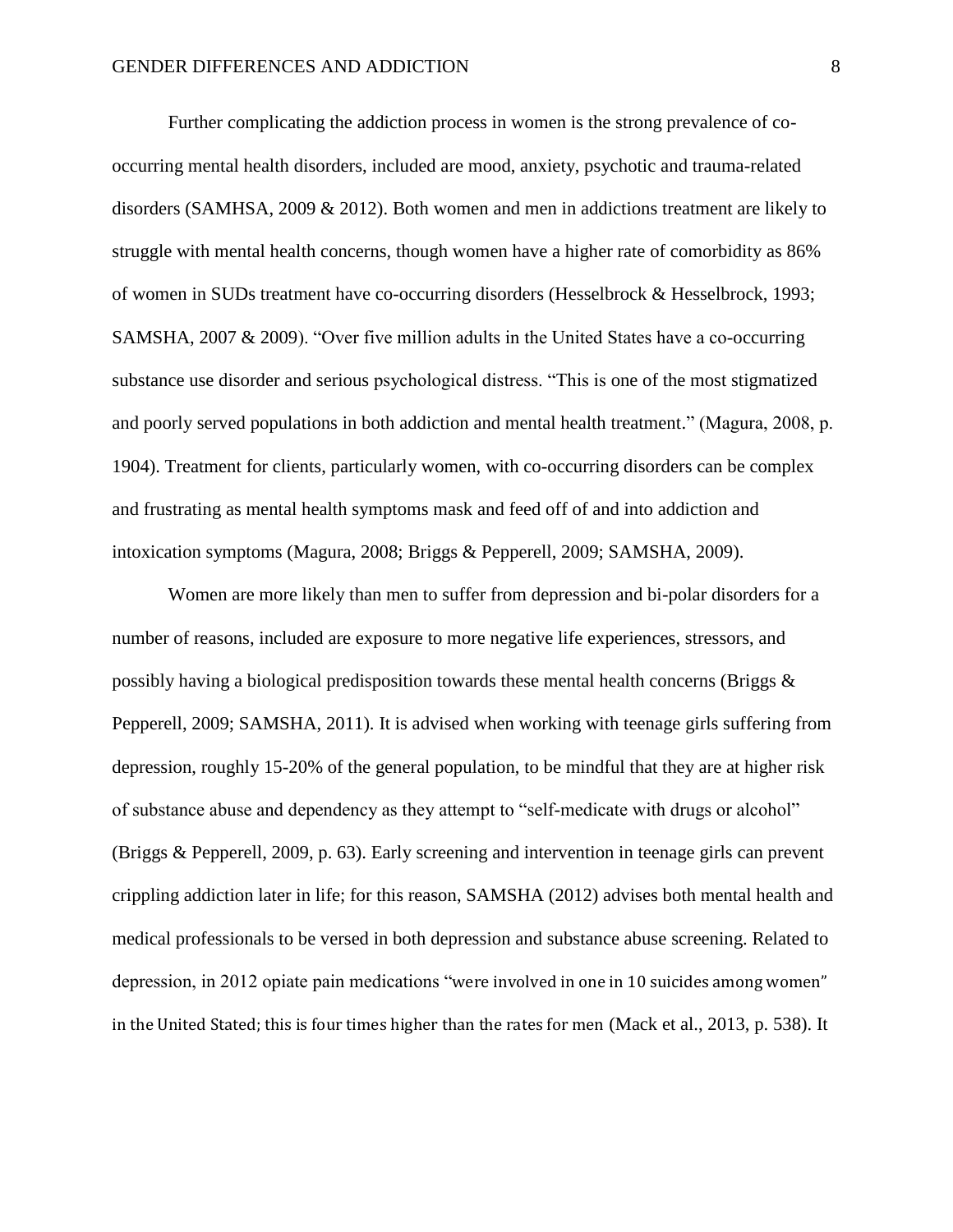is difficult to determine what comes first, depression or addiction, and all women are different, however many women who have addictions suffer from both (SAMSHA, 2007 & 2009).

Another gender difference regarding dual-diagnosis treatment is that women tend to seek treatment for anxiety disorder at higher rates than men, and often will seek treatment for this before their substance use (Briggs & Pepperell, 2009; SAMSHA 2007). Unlike men, women more frequently experience anxiety before addiction and begin substance abuse as a means of self-medication; whereas men may first abuse drugs/alcohol and later have anxiety as a result of negative consequences from substance abuse (Briggs & Pepperell, 2009; Hesselbrock & Hesselbrock, 1993). Multiple studies have found that comorbid anxiety disorders in women "can significantly increase the risk for relapse following treatment" (Kushner, 2006, p. 697). Studies have also found that because of the high comorbidity rates with addiction and anxiety, particularly in women, traditional group formatted treatment options can exacerbate social anxiety and eating disorder symptoms if they are left unaddressed (Briggs & Pepperell, 2009; Kushner, 2006). This becomes a difficult treatment situation because most counselors working in addictions are not dual-licensed to assess or treat mental health conditions, such as anxiety, and require further referral to address these concerns (Stevens & Smith, 2005).

One more gender difference relating to dual-diagnosis treatment is that over 90% of all reported eating disorder cases are found in women (SAMSHA, 2013). Many women will either use drugs such as amphetamines to accelerate weight loss or will experience binge eating during marijuana or alcohol intoxication (Briggs & Pepperell, 2009; SAMSHA, 2012). Amphetamines and other stimulants, such as cocaine and caffeine, are well known for their appetite suppression properties, which are very obvious when looking at the leading ingredient in most diet supplements (Inaba & Cohen, 2004). Hence, if a woman is dually-diagnosed with a stimulant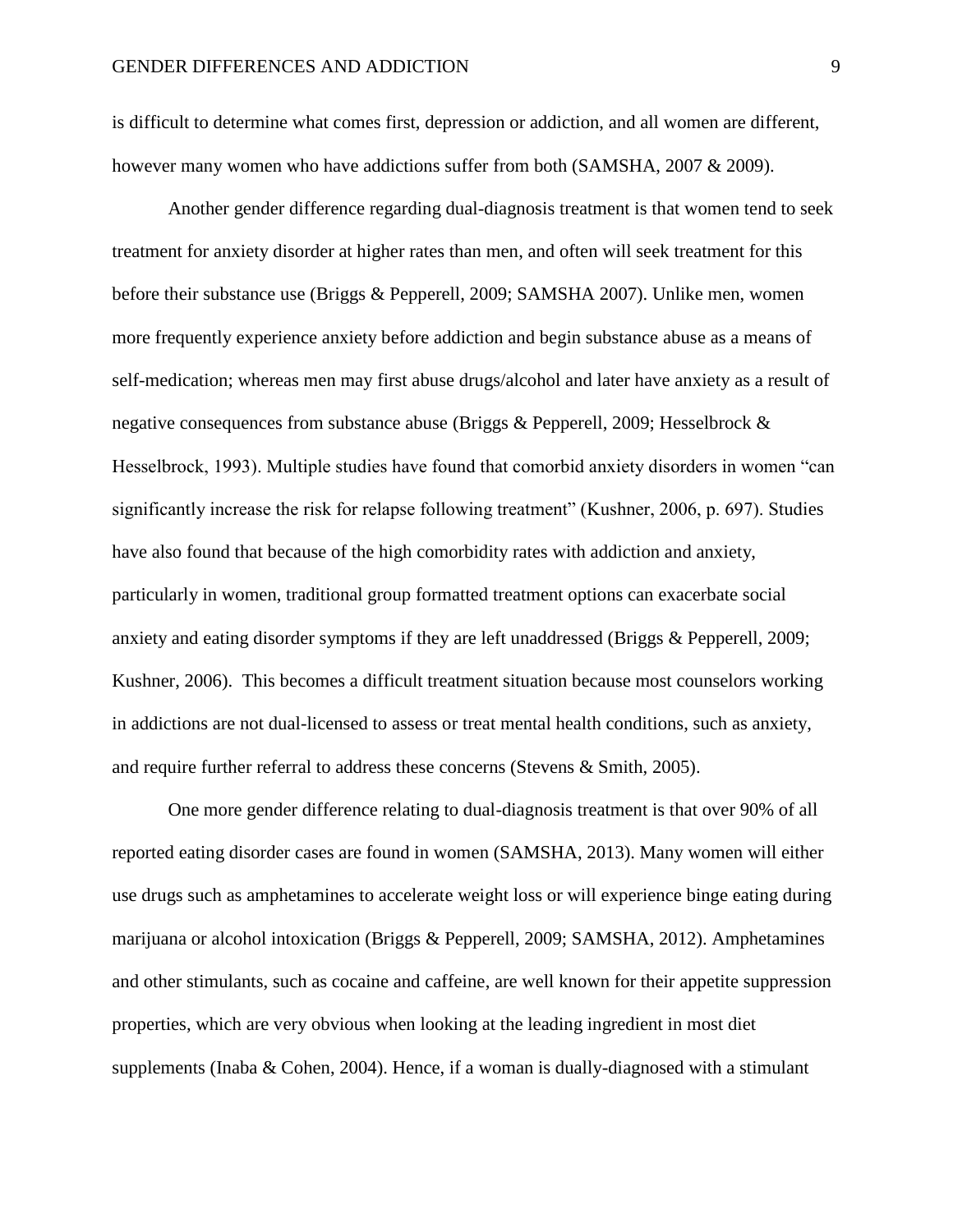abuse disorder and a restrictive type of eating disorder, she may be reluctant to quit use if her eating disorder is not being addressed because the drug is helping to suppress her appetite (SAMSHA, 2012). Conversely, marijuana is strongly connected with binge eating or craving high calorie foods during intoxication, which could feed binge eating disorder or bulimia symptoms in women with these conditions (Inaba & Cohen, 2004). As mentioned previously, women with severe addictions, particularly to alcohol, commonly suffer from malnutrition (SAMSHA, 2009). Alcohol hinders the body's ability to absorb nutrients and the addict may replace normal nutrient-rich food with bulky alcohol, which offers little nutrition beyond calories (Harvard Medical School, 2010, SAMSHA, 2011). It is well documented that patients who received bariatric reduction procedures, the majority of whom previously met eating disorder criteria, are at significantly higher risk of developing SUDs (Volkow, Wang, Tomasi, & Baler, 2012). The rationalization for this phenomenon is that binge eating is a type of addiction itself, affecting similar areas of the brain, and this is a type of cross-addiction between excessive eating and drug/alcohol use (Volkow et al., 2012; Inaba & Cohen, 2004). To illustrate this strong correlation, numerous studies reported between 15-20% of women receiving treatment for eating disorders also previously or currently met SUDs, a number hugely larger than males with eating disorders in chemical dependence treatment (Krahn, 1993; SAMSHA, 2013).

Women living with other severe psychiatric disorders, including psychotic disorders, personality disorders, and PTSD, are also more vulnerable to SUD (Magura, 2008; Briggs & Pepperell, 2009). Additionally, prolonged drug abuse frequently leads to permanent brain damage and can create psychosis (Inaba & Cohen, 2004). Similar to male counterparts, female addicts have higher rates of cluster B personality disorders, however these tend to be expressed as histrionic or borderline rather than the antisocial traits seen in men (Hasselbrock &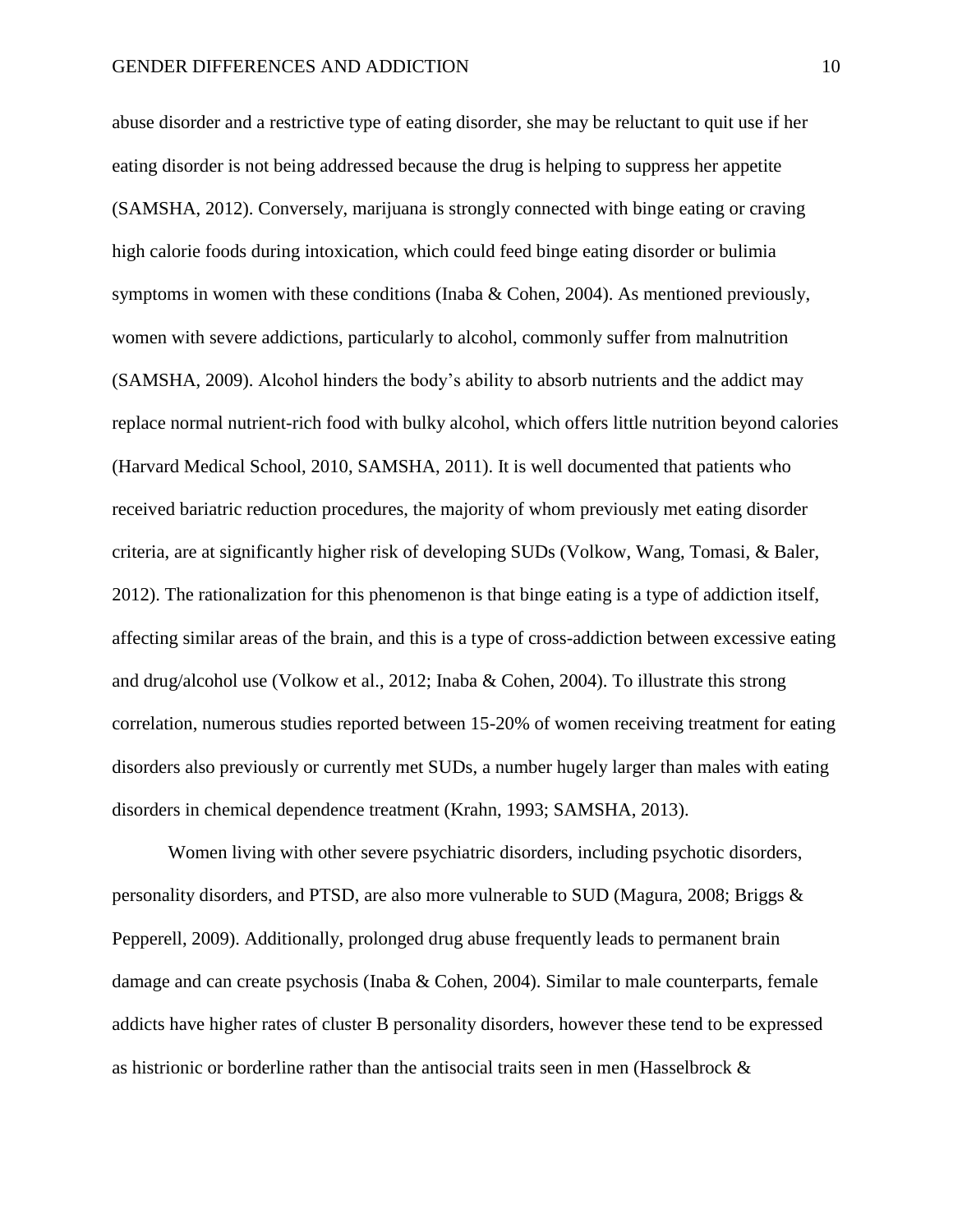Hasselbrock, 1993). Women diagnosed with PTSD and SUDs are twice as likely to be involved in illicit drugs rather than in alcohol, and have the reputation of "being difficult" to treat because of the poor interpersonal skills they developed as a result of previous traumatizing relationships (Briggs & Pepperell, 2009, p. 67; Magura, 2008).

Many researchers have speculated why these differences exist and have concluded that beyond physical predisposition, women are significantly more likely to experience traumatic experiences, such as physical and sexual abuse, and that this is a major factor in women developing both mental health conditions and SUDs (Kluft, Bloom & Klinzie, 2000; Briggs & Pepperell, 2009). Consider that one in eight women will have been raped in their life, one in four women will have been sexually molested and over 70% of women reported witnessing traumatic events (Kluft, et al., 2000). There have many studies linking trauma and anxiety management to SUDs, that alcohol/drugs become a coping mechanism (Belt & Punamäki, 2007; Gerra et al., 2007; Briggs & Pepperell, 2009). Hence, people experiencing great amounts of trauma, such as abused women, are at higher risk of abusing alcohol or drugs frequently as a means of selfmedicating untreated PTDS (Briggs & Pepperell, 2009; Kluft et al., 2000; Krestan, 2000). This abuse can be broken into three categories: childhood family-based abuse, intimate partner violence and violence suffered due to lifestyle changes as a result of addiction.

Karr-Morse & Wiley (1997) offer this perspective on infant abuse and neglect: Finally, you hear footsteps. A cold nipple is stuck in your mouth and you see a blurred back of someone leaving and you are sucking and turning to see them walk away, and the bottle falls over. And your mouth is empty and your eyes are hot and wet, your stomach still hurts. You are screaming for someone to help. You hear footsteps and see the arms sweep down and the hand you hope is reaching for you sticks the nipple in again but hard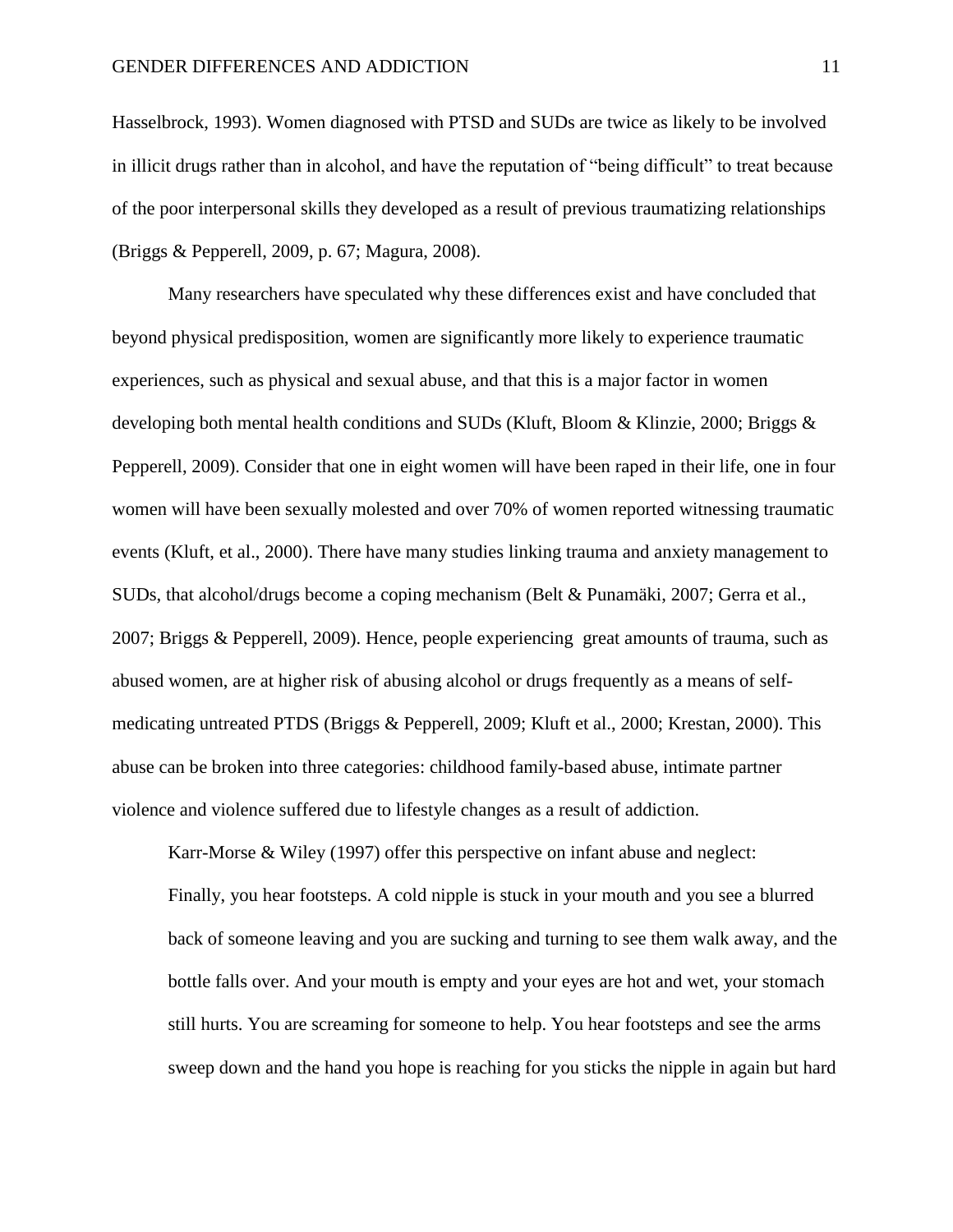so hard this it hurts and you choke. The footsteps go away and you cry out. You mouth loses the nipple and your arms are beating and your feet kick the mattress. You are

hungry and angry and scared. You are screaming to an empty room. (p. 288) Imagine now that that little baby girl never learns kindness or affection from her parents as an infant, a toddler, or a preschooler and the aggressiveness escalates to undeniable abuse; this is the story for nearly two thirds of women entering treatment for SUDs (Swan, 1998). Karr-Morse and Wiley (1997) paint a grim forecast for such children and state that it is a myth that "we can fix any damage done early with love and attention later" (p. 301). Other authors and researchers have also reported that early child abuse and neglect permanently changes a person's biological and neurological functions (Gerra et al., 2009; Scaer, 2007). Simply stated, abused children suffer varying levels of brain damage as fear-reactive areas of the brain are strengthened and logical and sensory areas are under developed (Scaer, 2007). Gerra et al.'s (2009) "findings suggest the possibility that childhood experience of neglect and poor parent–child attachment may have a persistent effect on HPA [hypothalamic–pituitary–adrenal] axis function as an adult, partially contributing, together with genetic factors and other environmental conditions, to both depressive traits and substance abuse neurobiological vulnerability" (p. 95). The Center for Disease Control's (2011) report on adverse childhood experiences (ACEs) has been cited by many professionals ranging from medical doctors and social service professionals to mental health providers because it clearly demonstrates the connection between childhood trauma, lifelong impairments and early death. See Appendix A. In general, women who grew up under neglectful care providers "where they take on adult responsibilities as a child, including household duties, parenting of younger children, and emotional support of parents, are more likely to initiate drug and alcohol use" (SAMSHA, 2009, p. 19; Beattie, 2009). Stevens & Smith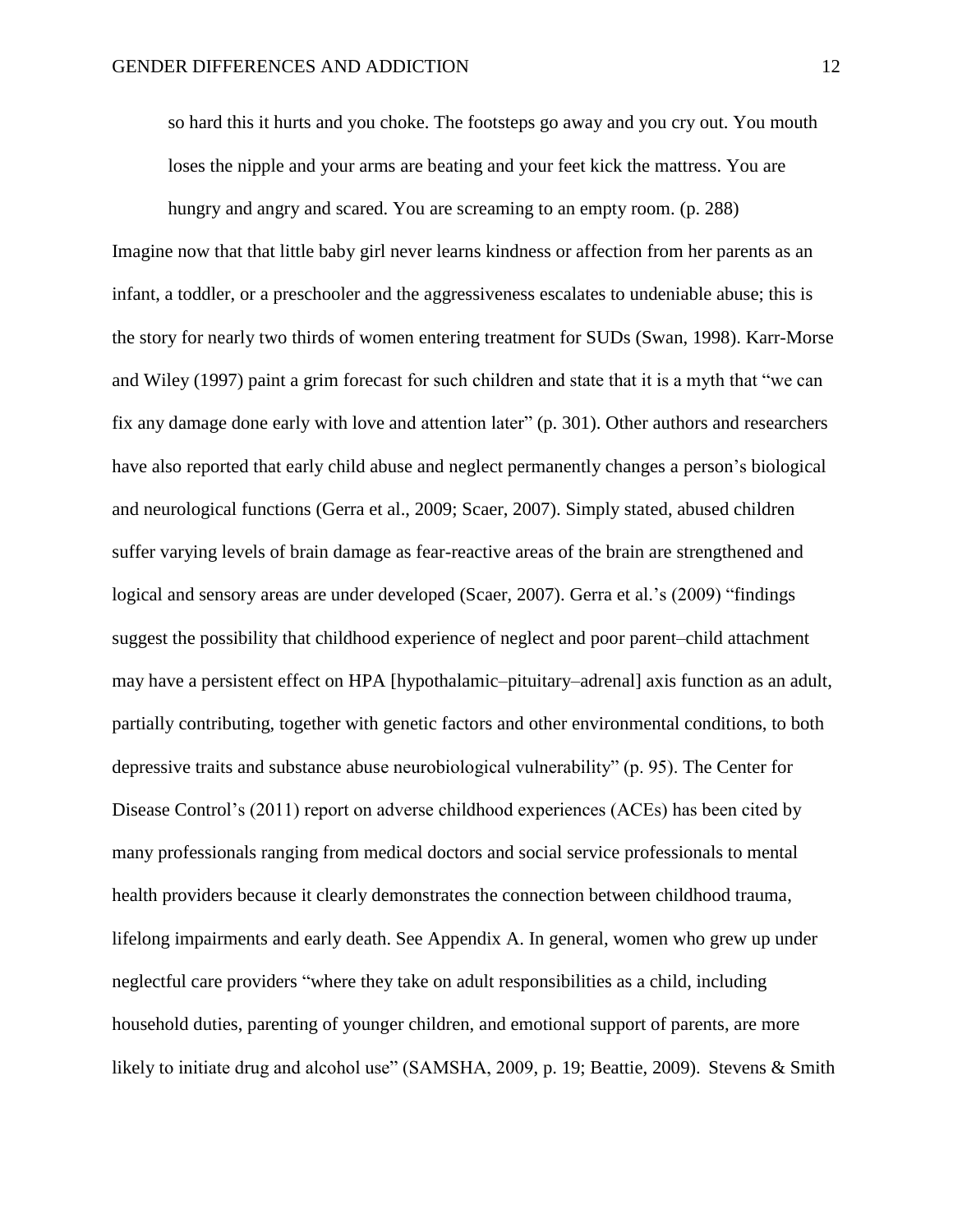(2005) found that more than 70% of women in treatment for SUDs have been sexually abused by the age of 16. Simply stated, child abuse and neglect make individuals more vulnerable to SUDs; in part, because it changes neuron activity and hormone production in parts of the brain either connected to addiction response or responsible for higher brain function and emotional regulation (CDC, 2011; Gerra, 2009; Scaer, 2007).

Psychologically, without proper bonding during these early stages of development a person is not able to fully achieve interpersonal connection in later relationships in life (Sigelman and Rider 2012). Jeffrey, an adult survivor of child abuse writes, "I thought it was ordinary for so long, that every kid lived the same kind of life I did. I didn't think it was anything unusual to see a kid get beat up or to see him come to school with a black eye or bruises, maybe a broken arm or something like that" (Karr-Morse & Wiley, 1997, p. 246). If abuse in supposedly loving relationships is seen as the norm for children, they frequently seek out these relationships in romantic partners later in life (James, 2011; Kluft et al., 2000). This pattern is particularly true for women learning a victim role, whereas men are more likely to become perpetrators rather than victims in romantic relationships (Hesselbrock & Hesselbrock, 1993; Kluft et al., 2000; Beattie, 2009).

Many women in treatment for SUDs who have a history of being a victim of childhood abuse/neglect develop what James (2011) describes as "damaged sexual self-esteem [that] can be viewed as a type of disability and has also been linked with sexual revictimization" (p. 231). Talbot (2007) discusses her own struggles with relationships and summarizes "I've had more lovers than birthdays" and how this still held true as she turned forty, concluding she was always searching for something and often fell into relationships which were ultimately damaging for her and led to heavier drinking (p. 122). One in eight women will be raped or sexually molested in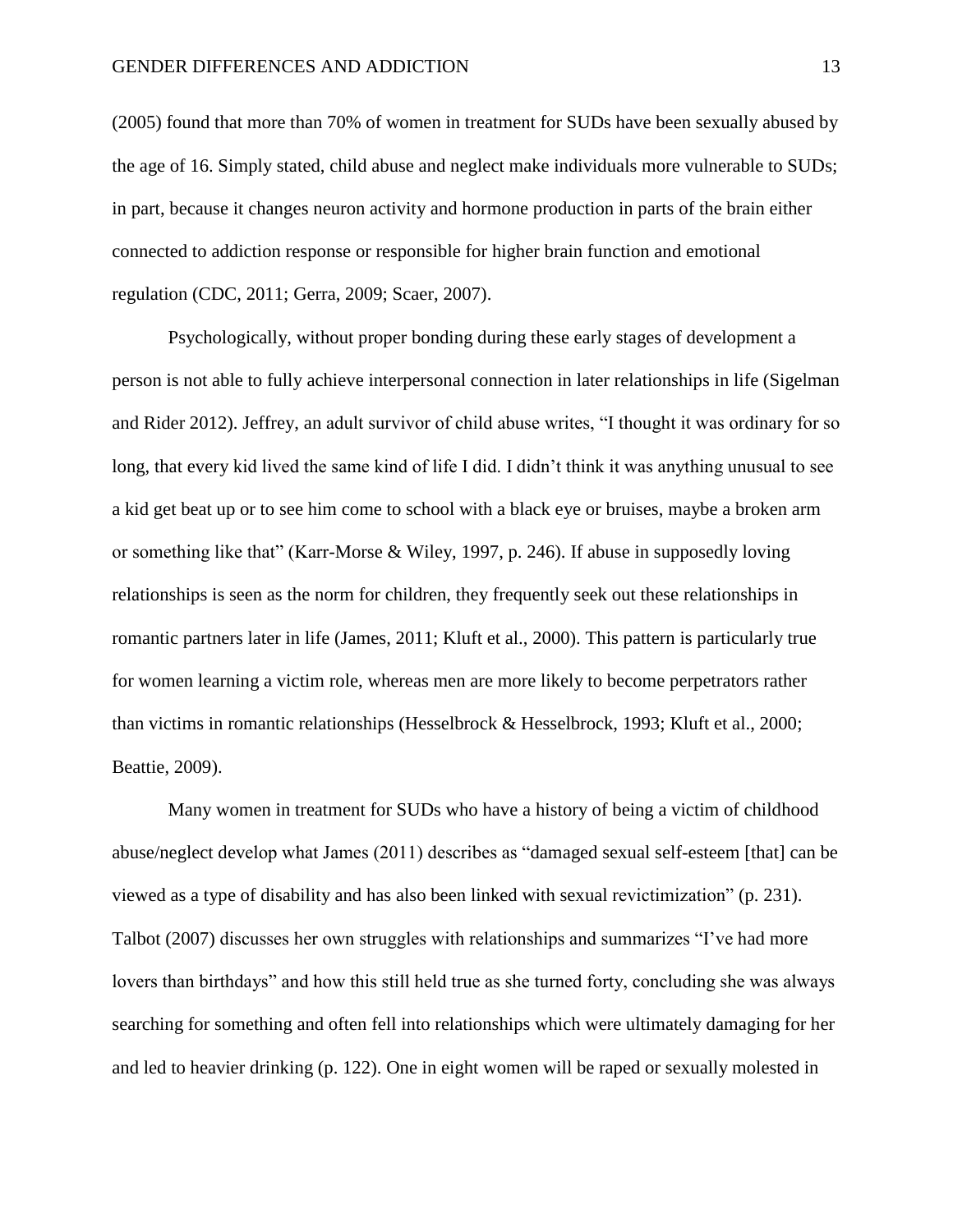her life; as many as one in four women is in a relationship with somebody who has abused her, and many of these women turn to alcohol or drugs to cope (Kluft et al., 2000). Scaer (2007) states that these relationships lead to reoccurring traumatization which further strengthens neuropathways connected with instinctual responses while underusing pathways needed for higher level thinking and mood regulation. This "whiplash syndrome" is worsened by repetitive trauma, such as that found in abusive romantic relationships, and is a major source of posttraumatic stress disorder found in a disproportionately high amount of women with SUDs (Briggs & Pepperell, 2009; Scaer, 2007). To summarize, women in SUDs treatment are frequently drawn into abusive relationships because this is what they are used to from poor childhood relationships, and these abusive relationship only strengthen the trauma response and increase their vulnerability to PTSD, SUDs and other mental health concerns (SAMSHA, 2009; Scaer, 2007).

One gender difference becomes obvious in these damaging relationships; men with SUDs most frequently start drug use with male peers and women more commonly are introduced to drugs such as heroin and cocaine by a male partner (Briggs & Pepperell, 2009; SAMSHA, 2009). The SAMSHA (2009) TIP 51 confirms that "the actual introduction to substances by a significant other can be a way of increasing control and establishing power over some women" (p. 23). One study indicated that 60% of women in treatment for SUDs were currently or had previously been in abusive romantic relationships with men and 33% of women who experience domestic abuse report SUDs (SAMSHA, 2009; Stevens & Smith, 2005). It should be noted that similar to their male counterparts, homosexual females are at greater risk of developing SUDs than heterosexuals indicating that stigma and societal stressors play a significant role in the development of addiction (SAMSHA, 2009). Drugs become a tool to control and manipulate female victims in domestic abuse situations (SAMSHA, 2009).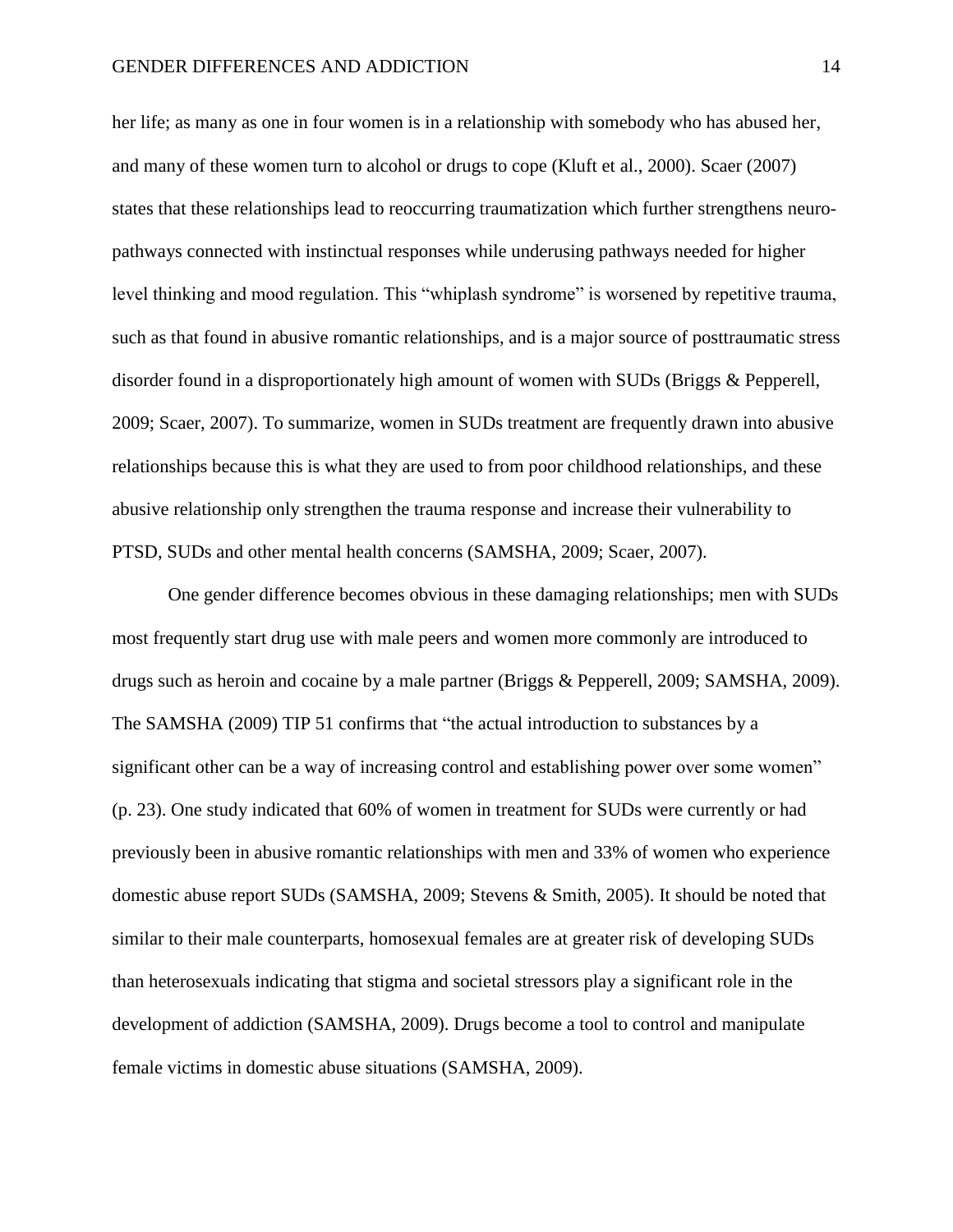James (2011) explains that women who were previous victims of abuse frequently are drawn to what they are accustomed to, violent controlling men, and in these un-equalized relationships women frequently use the drugs their partners are using upon their encouragement; in the process, leaving them at a more significant power deficit. As women slip deeper into addiction many suffer physical and sexual abuse, either through abusive romantic relationships or prostitution, in order to gain access to drugs (Briggs & Pepperell, 2009). The intoxication of the drugs/alcohol leaves a woman increasingly vulnerable and unable to defend herself, perpetuating the cycle of abuse and drug use (Briggs & Pepperell, 2009; SAMSHA, 2009). Some women turn to prostitution to acquire drugs, which is a dangerous field of employment in which physical and sexual abuse is routine (Briggs & Pepperell, 2009). Another branch of research indicates that adolescent girls forced into human trafficking situations are at higher risk of SUDs either because they use to self-medicate or are provided drugs as a form of chemical restraint or control measure (Bhunu & Mushayabasa, 2012; Briggs & Pepperell, 2009). Though the minority of women with SUDs fit this description, the majority of women working in prostitution, or who are victims of human trafficking, meet diagnostic criteria for SUDs (Bhunu & Mushayabasa, 2012). Analyzing these cycles becomes very complex as many elements are interwoven (Briggs & Pepperell, 2009). For many women living with SUDs, trauma and abuse continue or intensify as their addiction intensifies, and they become more dependent on abusive men to obtain their drugs (Bhunu & Mushayabasa, 2012).

#### **Sociocultural Gender Differences**

Though fast gains have been made in the past 150 years regarding women's rights in the United States, women remain a disparaged population, and nowhere is this more obvious than in the field of addictions treatment (Briggs and Pepperell, 2009). We live in a society where many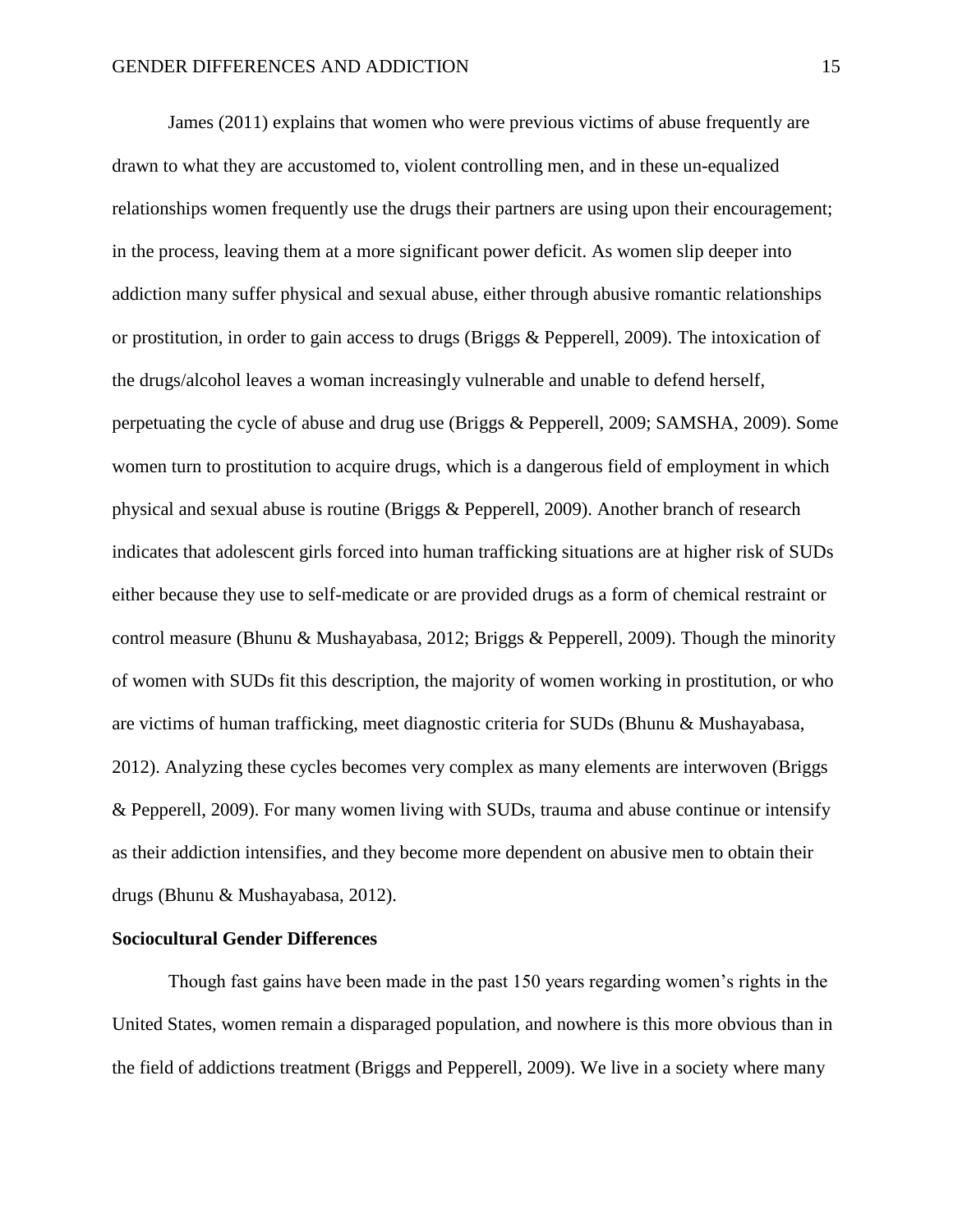type of inequality are a reality; for example women face higher levels of poverty and have fewer opportunities than men of equal ability (Briggs & Pepperell, 2009; Falrudi, 1991). The stresses of poverty and social injustice can be a major consideration in SUDs as individuals struggle to manage financial stress or their addictions lead to further employment difficulties (Stevens  $\&$ Smith, 2005). Additionally, women face different social expectations than men and many of these role are significantly affected by addictive behaviors which further increases the stigma women face in addressing their substance use problems (Briggs & Pepperell, 2009). Lastly, one must not forget racial considerations and specific expectations women face within their own subcultures (Krestan, 2000). Women face many unique barriers and special considerations including: social injustice concerns, stigma related to social role expectations, and racial gender roles; however, even with these sociocultural challenges women have unique opportunities in addictions recovery, seldom used by male counterparts.

It has become rather common knowledge that women make less than men in the workforce, a recent White House initiative (2013) has cited that this disparity is a growing family problem because many children are dependent on primarily their mother's income. The most recent government report stated full-time employed American women earn 23-46% less money than men, depending on race (White House, 2013). This can be explained by a variety of situations affecting women. Firstly, women, especially in lower socioeconomic communities or of racial minorities, are less likely to complete high school or post-secondary schooling frequently because of teenage or early unplanned pregnancy forcing them to focus on being mothers rather than students (Briggs & Pepperell, 2009; SAMSHA, 2009). The majority of these young mothers are single parents who struggle to be financially secure, often requiring them to settle for lower paying jobs requiring less education (Falrudi, 1993). Consider the addition of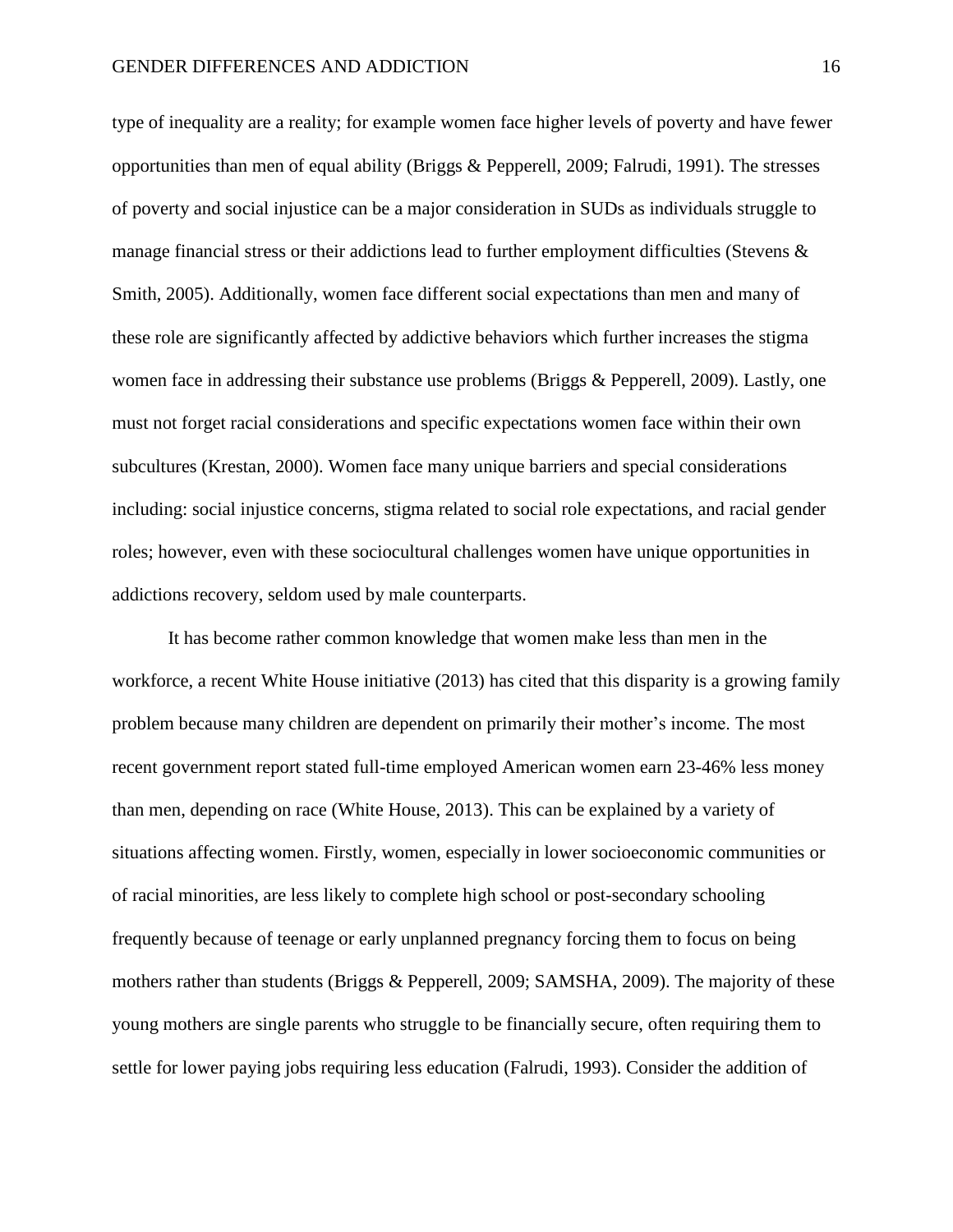SUDs behaviors into this equation and it becomes increasingly difficult to escape the financial trap as women struggle to remain responsible for multiple life roles in the face of their addiction (SAMSHA, 2009). Furthermore, educated women frequently enter fields, such as child care or teaching, which pay less than fields requiring the same level of education more commonly occupied by men, such as construction and engineering (Briggs & Pepperell, 2009). Moreover, women are typically paid 10% less nationwide for doing the exact same level of job and are frequently passed over for promotions within the organization (Briggs & Pepperell, 2009). For example, it is not uncommon for large human service organizations which employ 80% female staff to have the top 3-4 leadership positions held by men (Falrudi, 1993). It is difficult to fully comprehend the impact this devaluation has on women and the American culture as a whole; simply stated, American women are financially told their work is less meaningful/worthy than men's (White House, 2013). Surely this discrimination has an impact on the mental health of American women, and researchers have indicated it likely could be a factor in the development and exacerbation of SUDs in marginalized women (SAMSHA, 2009; White House, 2013).

Another consideration compounding the financial inequality is that women in cultures across the world are expected to be devoted mothers, wives, daughters and family care providers (SAMSHA, 2009). This further limits their abilities to pursue higher paying career pursuits as they are likely to work part-time (SAMSHA, 2009). Briggs & Pepperell (2009) state that women are held to higher social standards in regards to substance use and frequently hide drug/alcohol use from family, seeking treatment much later than ideal when problems have already escalated. Fen Sun & Picker (2001) add that stereotypical female roles depicted in television and film further limit girls understanding of social roles and women's role in society.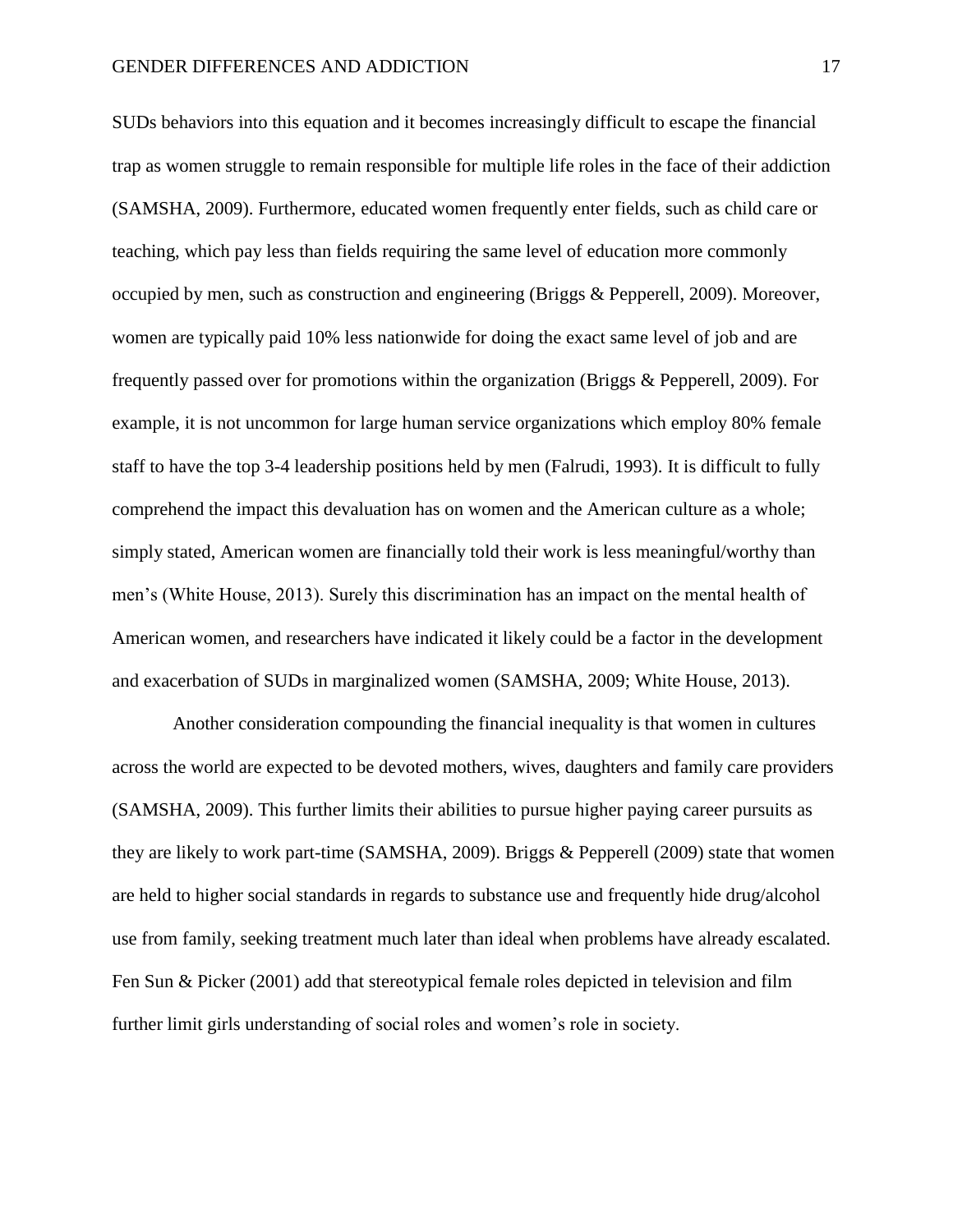Fen Sun & Picker (2001) explain that although it has been a long standing multi-cultural construct that women must be paired with a man to be complete, happy and successful, the Disney cooperation has made millions further entrenching this idea through the Disney Princesses. These images of the vapid helpless and honestly stupid princess paint the image that women are unable to survive without a male partner to rescue them (Fen Sun & Picker, 2001). Briggs & Pepperell (2009) state that these images and self-perceptions are extremely harmful for women, especially those in SUD treatment or domestically abusive relationships. Wives of previous generations and other cultures were/are traditionally seen as property, a commodity that can be traded and sold for the political and social gains of husbands and fathers (Briggs  $\&$ Pepperell, 2009).

In some respects, women of today's American generation are not so different, often being encouraged to marry a doctor or lawyer, somebody who can provide a secure future for them instead of becoming a doctor or lawyer themselves (SAMSHA, 2009). For most women marriage is a means of financial stability and social standing that they are not able to reach if not married, and there is a stigma against women remaining single professionals, a fear of becoming "an old maid" (Briggs & Pepperell, 2009). Much more so than men, women are socially defined by the role of their spouse; for the majority of married women this role is greatly valued often even to the level of superseding their own needs (Beattie, 2009). This strong role definition frequently becomes a barrier from (or distraction during) SUD treatment as women fear entering treatment because of the reaction of their spouse (SAMSHA, 2009). This fear is not unfounded as men are three times more likely to leave their wives receiving SUD treatment than women with husbands in treatment (SAMSHA, 2009). For women originally relying on their husband for financial support, this loss is not only psychologically and socially harming, but also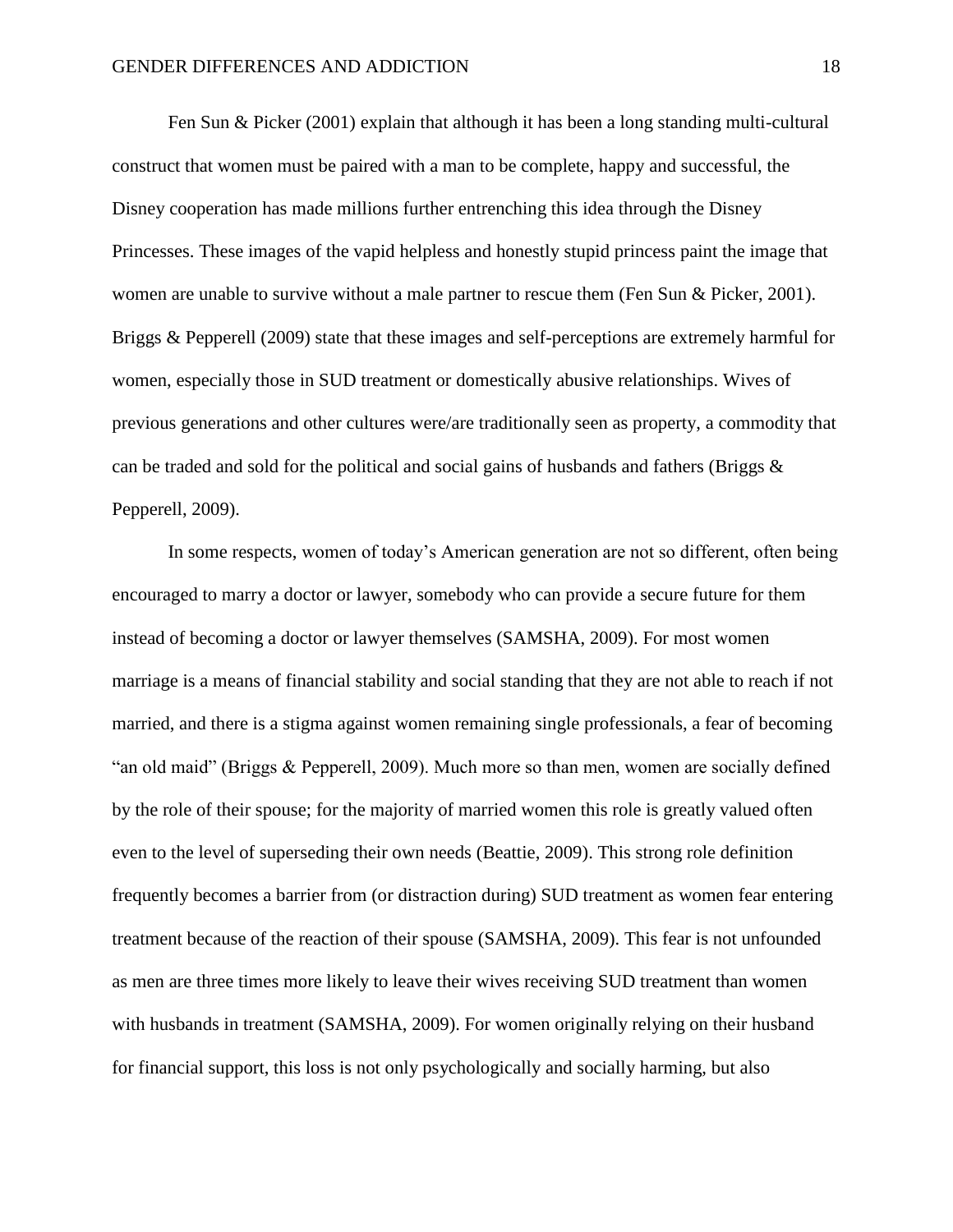financially devastating which makes it a leading barrier to receiving treatment with over a third of women reporting stigma as the primary reason they did not seek treatment (SAMSHA, 2009). In short, because of the significance of the wife role in women's lives and American culture, women are deterred from seeking life-saving SUD treatment (SAMSHA, 2009).

One additional factor is that the majority of women were introduced to their substance of choice by a male partner and there is an emotional attachment which makes sobriety difficult, especially if their male partner continues to use (SAMSHA, 2009). "The relationship between spouses who are addicted is a strong influential factor" in a woman's choice to seek treatment or maintain sobriety (Briggs & Pepperell, 2009, p. 89). Professionals have recognized the strong correlation between home environmental use and relapse and have defined it as one of the six ASAM criteria dimensions when considering treatment level requirements (SAMSHA, 2009). Many professionals have argued that for women this is a significantly more important dimension than it is for men when considering their treatment needs because women are more likely to externally define themselves by relationships (Briggs & Pepperell, 2009).

Another major life role which defines women is strictly unique to women, the role of motherhood. This role can be either a barrier or a motivator for women facing SUD as women are frequently reluctant to seek treatment fearing that they will lose custody of their children or be labeled as unfit parents (SAMSHA, 2009). Carpenter (2012) examines the role media has in negatively labeling mothers with addictions as crack moms in need of punishment and reprimand-ation rather than redemption and treatment. Carpenter (2012) further explores the damaging impact this pop-icon image has of actual single mothers struggling with SUD as they are all but forced into hiding, further harming themselves and their dependent children. As stated before, the majority of women living with SUDS have been victims of less than ideal childhoods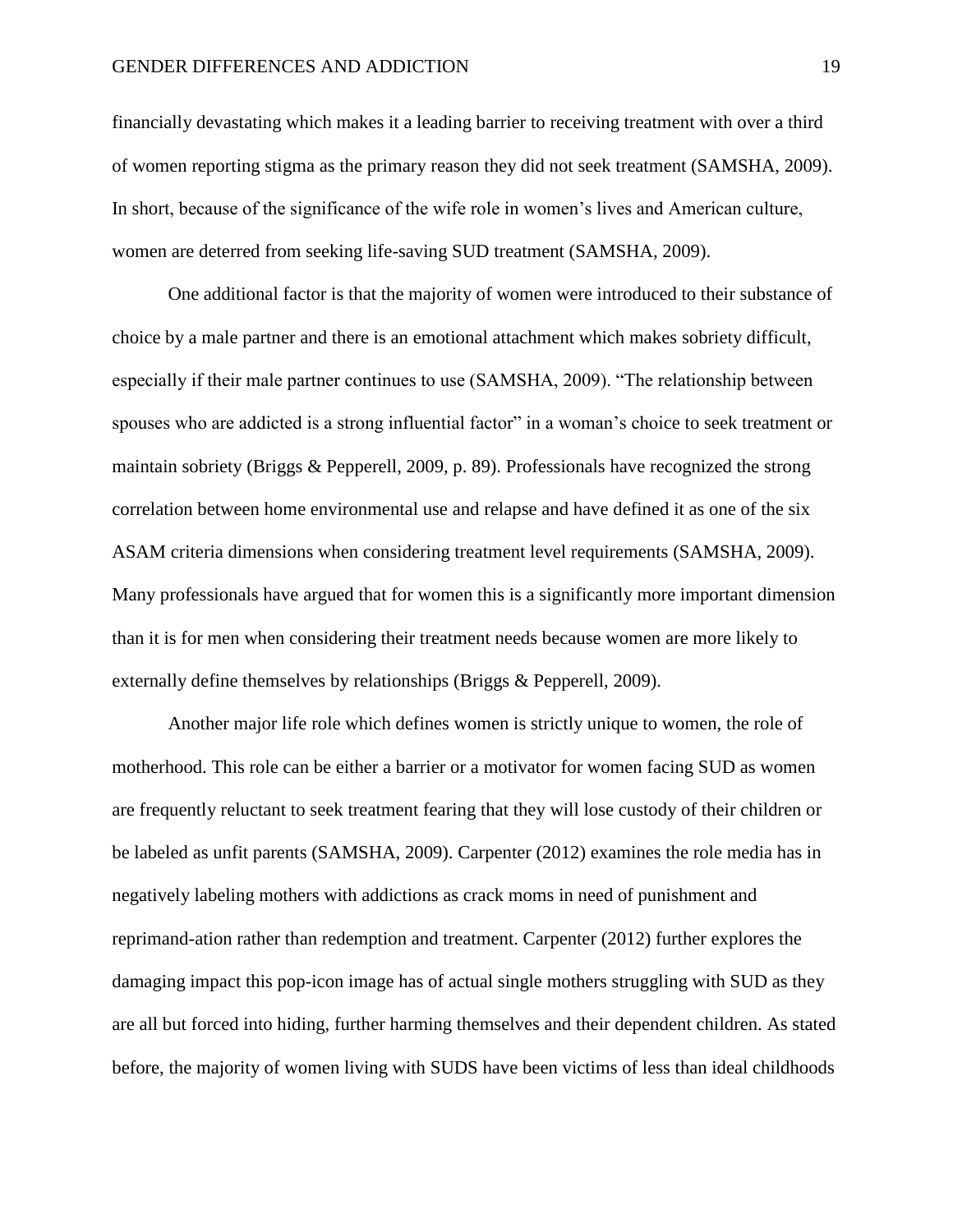#### GENDER DIFFERENCES AND ADDICTION 20

themselves; these childhoods frequently include addictions, neglect and abuse. Without help these women's children are at much higher risk of falling into the same cycle addiction themselves (Beattie, 2009; Briggs & Pepperrell, 2009; SAMSHA, 2009). There is a certain irony that "the media war against the crack mom" actually feeds the very pattern it is judgmentally opposed to by making mothers less open to seeking treatment (Carpenter, 2012, p.2).

Even though the mothering role can be a barrier to seeking treatment it can also become a catalyst for periods of sobriety, especially during pregnancy (Massey et al., 2010; SAMSHA, 2009). Many have identified pregnancy as a time of urgency and "an opportunity for the treatment of substance use disorders in women" because one can capitalize on strong maternal emotions and desires to successfully fulfill the mothering role (Massey et al., 2010). Most women with SUDs will abstain during most of their pregnancy, allowing a window of sobriety which is a huge asset for treatment (Massey et al., 2010; SAMSHA, 2009). Effective treatment inserted during this window has been proven to prevent relapse following the birth of the child and promotes better parenting and health for the mother and child (SAMSHA, 2007). Massey et al. (2010) also found that abstaining during pregnancy lowered mothers' level of depression and anxiety and increased their feelings of self-worth as these women felt good about their choices relating to abstaining on the behalf of their unborn children.

As much as mothers praise themselves for abstaining during pregnancy women demoralize themselves for using during parenting which creates a cyclonic downward spiral of psychological challenges as cited previously (Briggs & Pepperell, 2009; SAMSHA, 2009). In these ways, women face both external and internal pressures, accounting for higher levels of guilt and shame than male counterparts relating to their role as a substance addicted parent (SAMSHA, 2009). Carpenter (2012) elaborates that even though the role of mother historically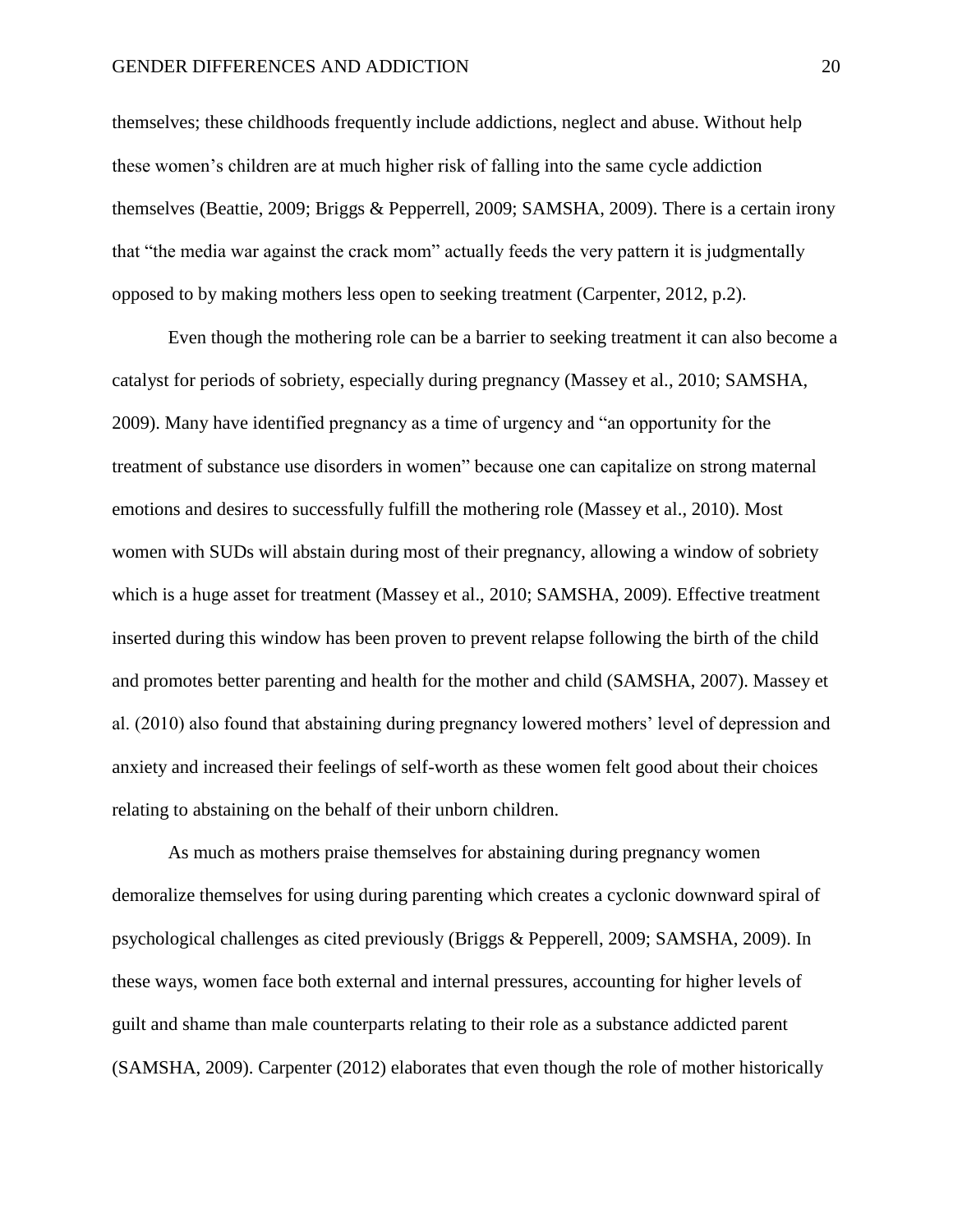has been a major focus in cultures since the beginning of civilization, stories and media presentations have continued to perpetuate the concept that mothers must be flawless and solely focused on being mothers. Modern media has painted extremely negative portrayals of mothers struggling with addictions, much harsher than those presented of fathers with addictions (Carpenter, 2012). Others researchers have found that women, particularly mothers of minor children, are frequently held to a higher moral standard by mainstream society than men, making addictions particularly challenging for them (SAMSHA, 2009 & 2012).

The care provider role of women extends beyond being a supportive wife and devoted mother as women frequently are responsible for aging parents, or take professions in which they are responsible for caring for others such as personal care attendants, nurses, teachers and child care providers (Laux et al., 2008; Mack et al. 2013). Women facing addictions may struggle to meet the demands of these jobs, in the process putting more vulnerable individuals at risk of harm; although men's work performance is frequently affected by the drug/alcohol use, it is not weighed by the same moral compass as women's because of the nature of the role (Beattie, 2009; Briggs & Pepperell, 2009; SAMHSA, 2012). In reality, there is a disconnect in society. On one hand, women are held in the highest regard as keepers of society, care providers of the community, mothers and wives (Beattie, 2009). On the other hand, in regards to addiction, they are criminalized for needing to be cared for themselves, even if that treatment could benefit all those they care for including an upcoming generation in their children (Bromberg et al., 2010; Massey, et al., 2010). In actuality, it is the role women hold in society as care providers that heightens the stigma associated with them when they suffer from addictions (SAMSHA, 2009).

Another important consideration when working with women is the impact that racial discrimination has on the addiction process and treatment (Krestan, 2000). In addressing this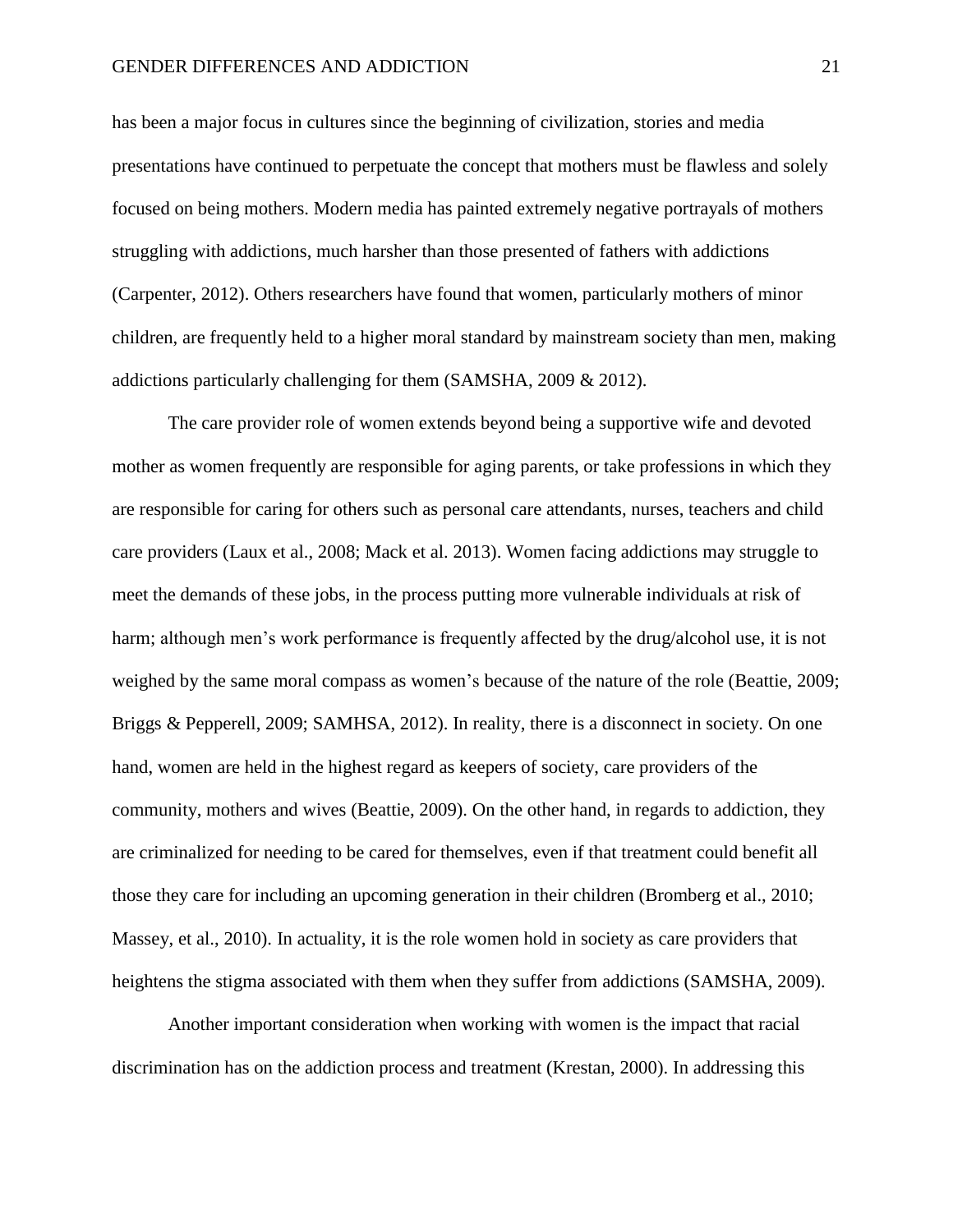topic it is of utmost importance to address cultural norms without perpetuating further prejudice and stigmatization (Krastan, 2000; Stevens & Smith, 2005). Level of acculturation, community and individual characteristics must be taken into consideration, and blind assumptions about individuals must be avoided (Krestan, 2000; Stevens & Smith, 2005). However, to ignore the impact marginalization has on mental health and addictions would be foolish as it is a major factor in determining risk of addiction, availability of services for treatment and treatment acceptance (Krestan, 2000; SAMSHA, 2009). As a whole, racial minorities in the US are less likely to have access to mental health services because of lack of insurance benefits (SAMSHA, 2009; White House, 2013). Additionally, racial minorities are less likely to seek treatment because of discomfort within the White majority focused treatment system and because of cultural values (Krestan, 2000). Becoming more culturally sensitive as field can help reduce stigma and increase treatment acceptance some, but counselors must also understand the various cultural values of different racial/ethnic groups which also limit addictions treatment seeking (Krestan, 2000; Stevens & Smith, 2005).

African American women frequently face many stressors not as commonly found in other groups within the United States (Krestan, 2000; Laux, et al., 2008). They are more likely to be single mothers, work in lower paying professions and live in multi-generational homes with parents, aunts or uncles (Krestan, 2000). All too commonly the father of their children is absent either because of imprisonment, early death or abandonment, further strengthening the need for this multi-generational support (Krestan, 2000; SAMSHA, 2012 & 2009). Due to many factors, African American women frequently have been exposed to more adverse childhood experiences (ACTs) and higher levels of violence and trauma; as a result, they are at higher risk for comorbidity of mental health and SUDs (Bromberg, et al. 2010; Carpenter, 2012; CDC, 2011).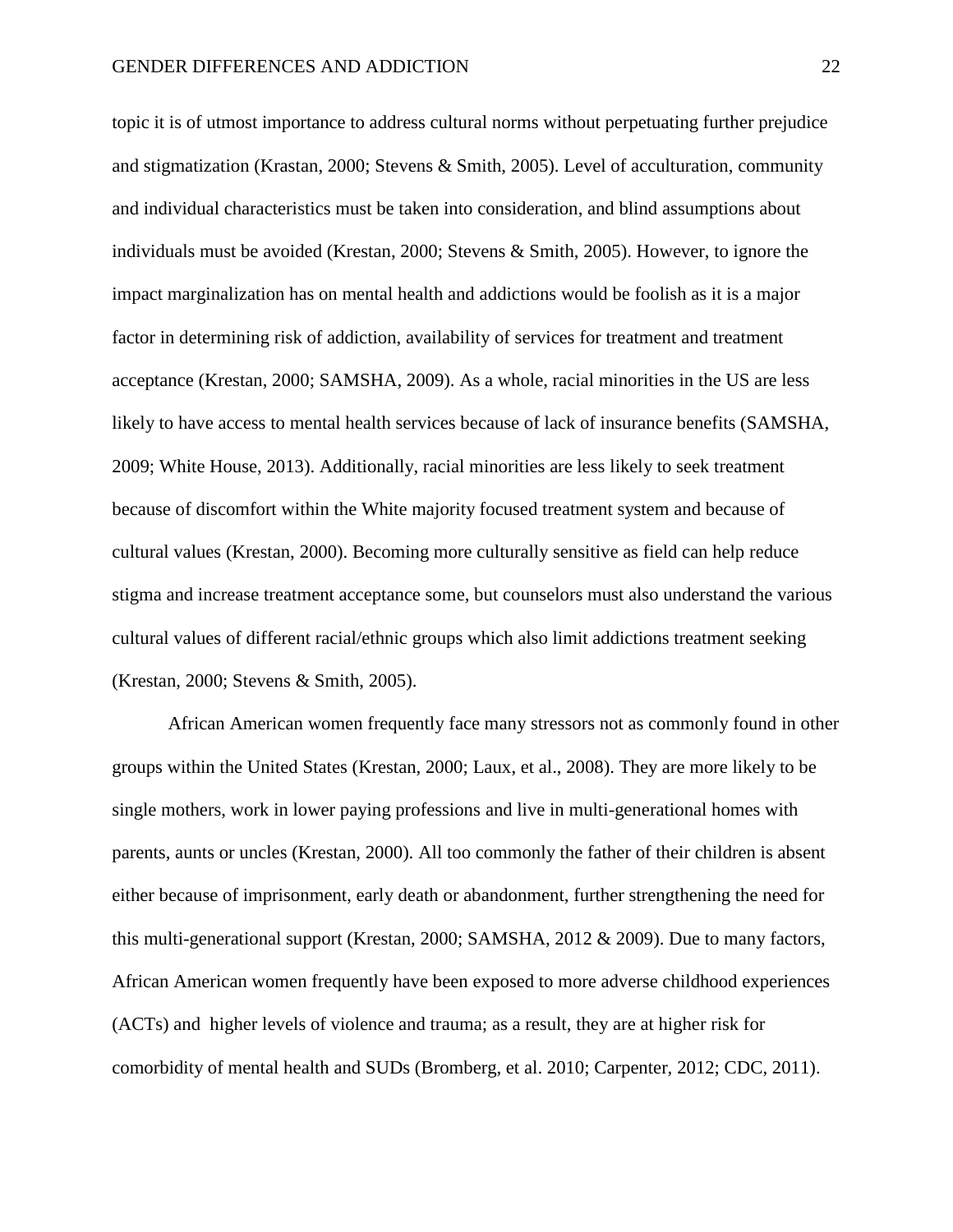Regarding SUDs, they are more likely to smoke crack cocaine than other populations of women and as a result, are at higher risk of cardiovascular complications (Carpenter, 2012; SAMSHA, 2012). Many African American communities are focused around the church and faith, commonly practicing Protestantism, which can serve as an important recovery tool for women with SUDs and must not be ignored as a therapeutic tool and support (Krestan, 2000). African American women, especially those who live in inner city locations, can frequently be seen as verbally aggressive by other racial populations and counselors are encouraged to see this as a coping strategy which helps them survive in this stressful environment (Krestan, 2000).

Conversely, Hispanic American women are commonly observed as being quiet and reserved, befitting of their cultural norms that the husband/father/brother is the head of the household (Krestan, 2000). In is not uncommon for Hispanic American families to place importance on extended families, frequently living in or near the same house and co-parenting nieces and nephews (Krestan, 2000). Though this support system is an important safety measure it can also make treatment complicated as there are many invested persons and relationships to consider (Beattie, 2009; Krestan, 2000). These relationships could be supportive, but are more frequently judgmental and critical of women's substance use, as it is far more common for Hispanic men to drink or use drugs than women, who culturally are commonly dissuaded from using even in moderation (Krestan, 2000). Traditionally, most Hispanic American women practice Latin American style Catholicism, a blending of Roman Catholic faith and native rituals, and in these faith communities women play an important spiritual role to their church and families (Krestan, 2000). Because of the current influx in this racial population in the US, the level of acculturation is an especially important consideration for counselors to be mindful of during treatment (Stevens & Smith, 2005).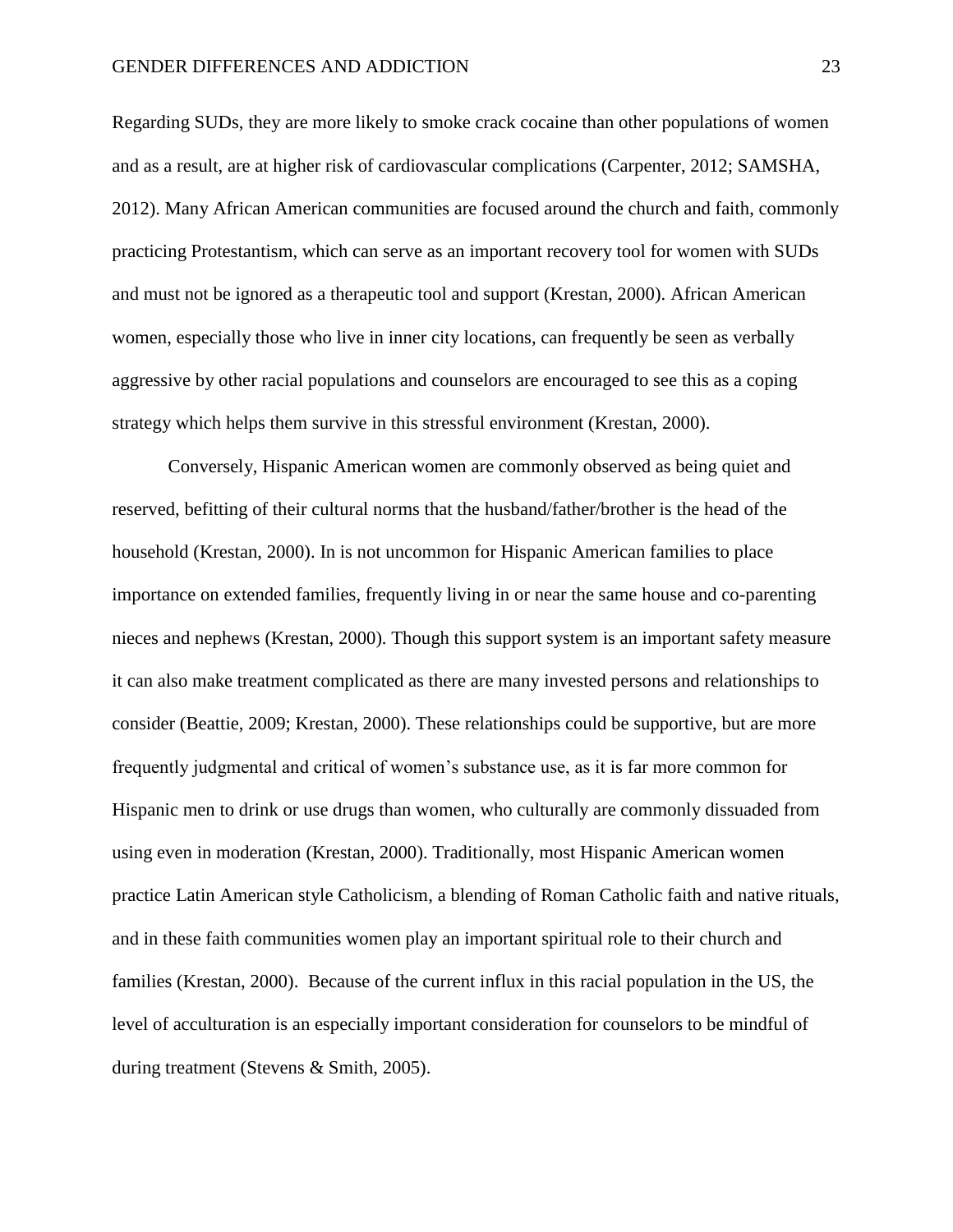Asian American women are one of the least seen populations in SUDs treatment, so there is limited information about this population in regards to treatment (SAMSHA, 2009). Physiologically, a handful of Asian ethnic groups genetically have lower levels of liver enzymes responsible for metabolizing alcohol and places them at higher risk of addiction and medical complications resulting from alcohol use (Harvard Medical School, 2010; Krestan, 2000). This danger is even more significant for women who tend to have lower enzyme levels to begin with (Krestan, 2000; SAMSHA, 2009).Some considerations when working with Asian American clients are traditionally, there is a strong sense of honor and duty to the family, especially the parents, and culturally, there is a strong stigma against mental health concerns and SUDs (Stevens & Smith, 2005). Some Asian cultures are more clan-based and it would not be uncommon for family members to attend assessment appointments or interventions if the family sees the addiction as a significant uncontrollable problem within the family system (Krestan, 2000). These interventions may outwardly appear cruel in their shame/blame delivery but fit with the cultural norms of this population and may be needed in the treatment process of these persons, but should be assessed on an case-by-case situation (Krestan, 2000; Stevens & Smith, 2005). Asian Americans may participate in either Eastern or Western religions but frequently practice some level of eastern philosophical values placing value on the community and family above the individual (Krestan, 2000). Because of these values, Asian Americans appear to have lower rates of addiction than other populations, especially among women, but also are less likely to seek treatment even when they do have these issues, potentially making them a challenging population to work with (Krestan, 2000; Stevens & Smith, 2005).

Native American women face different struggles including a certain level of generational identity crisis with the erosion of Native culture since the European immigrant invasion and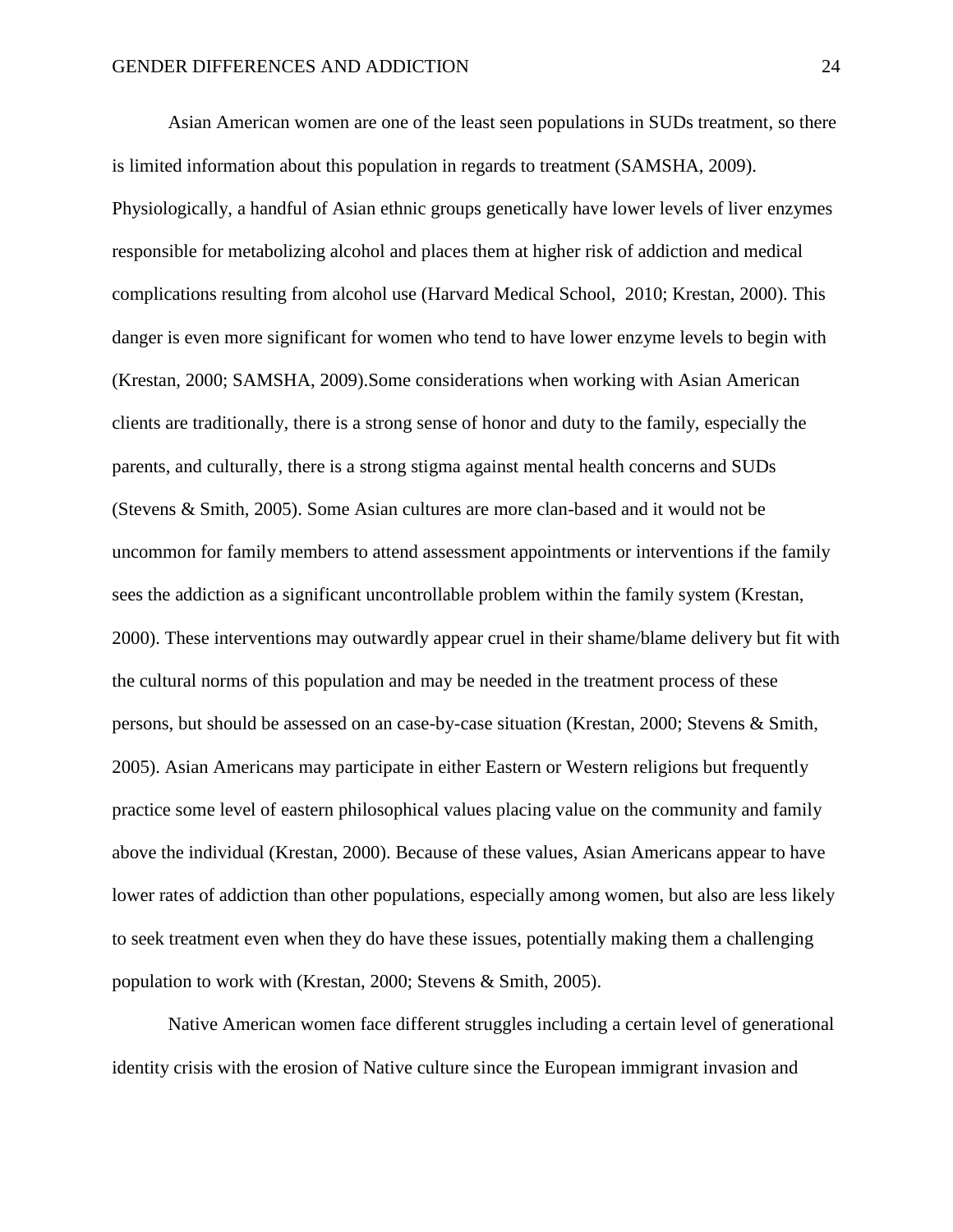dislocation of Native tribes (Krestan, 2000). In the wake of these major changes, Native Americans currently exhibit the highest level of alcohol addiction in the country leading to higher levels of other social concerns such as domestic abuse, child neglect, unemployment and poverty (Krestan, 2000; SAMSHA, 2013). Native American women, especially those living on reservations often live in stress-filled homes which can trigger mental health concerns including depression, anxiety, and SUDs (Briggs & Pepperall, 2009).

Even with these struggles, Native cultures offer many recovery strengths including resilient proud nations who despite great oppression have kept important elements of their culture and individual identity (Krestan, 2000). For Native American men and women struggling with SUDs, reconnecting with traditional spirituality can be an important tool; for non-Native counselors it is important to be sensitive to this and refer clients to tribal resources instead of attempting to mimic spirituality without proper knowledge (Krestan, 2000; White Bison, 2014). Counselors with some competency and training might make use of sacred symbols including the medicine wheel, totem poles, eagles, spirit guides, or other animals, but must do so respectfully and only to the level of their experience and client's spiritual readiness (White Bison, 2014). White Bison (2014) is a Native American recovery movement which embraces some recovery elements similar to Alcoholics Anonymous and other 12 step groups which is specifically designed by Native Americans for Native Americans. This organization meets around the country but also has an active online community and can be a valuable tool for counselors working with Native American women and families with addictions (White Bison, 2014). Despite the challenges Native American women face regarding addictions, they have cultural and tribal strengths to help with recovery.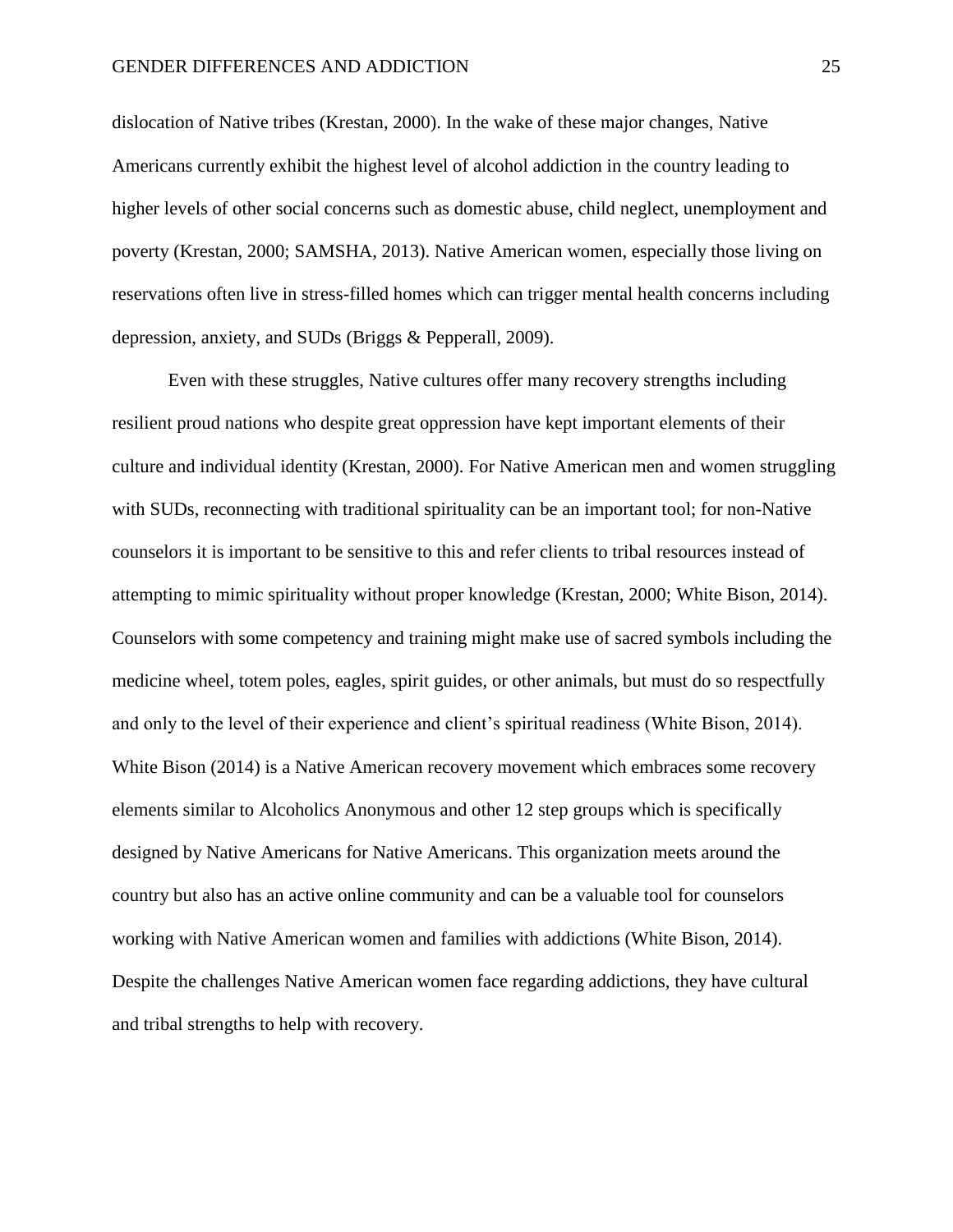Socio-culturally, women with SUDs of all races and backgrounds face challenges which are quite different and stigmatizing compared to male counterparts (SAMSHA, 2009). The pressures society places upon women as care providers for their husbands, children, parents, and vulnerable persons in the community further exacerbate their mental health concerns and SUDs (CDC, 2011; SAMSHA, 2009). Additionally, media representations of women lead to further stereotyping of gender roles and criminalization of addiction (Carpenter, 2012; Feng Sun & Picker, 2001). Women tend to focus their lives and identities on their role and ability to be a successful care provider in these roles and when addictions impact their ability to meet these demands, the result can be crippling shame and self-blame (Bromberg et al., 2010; SAMSHA, 2009). Because of this externalized self-identification, women are more susceptible than men to sabotaging or negative relationship influences on their addiction recovery (Briggs & Pepperell, 2008; SAMSHA, 2009). For example, women may be more likely to seek supportive relationships with peers during their recovery but if peer relapses women tend to have a more difficult time maintaining sobriety themselves, especially if it is an exceptionally close relationship (Briggs & Pepperell, 2009).

Additionally, because of societal limitations many women face, women may become more reliant on men to financially support them, and in the lives of many women with SUDs these men frequently perpetuate the cycle of drug/alcohol use and/or domestic abuse (Belt & Punakaki, 2007; James, 2011). Clearly, women's unique role in American society is a significant factor in why women do or do not seek treatment for SUDs but it is also a major consideration when designing functional treatment plans which enable them to succeed in long-term recovery (SAMSHA, 2009). It is for these reason that Bronfenbrenner's (1979) systematic system can be used for addressing not only the individual woman in treatment, but also her surrounding social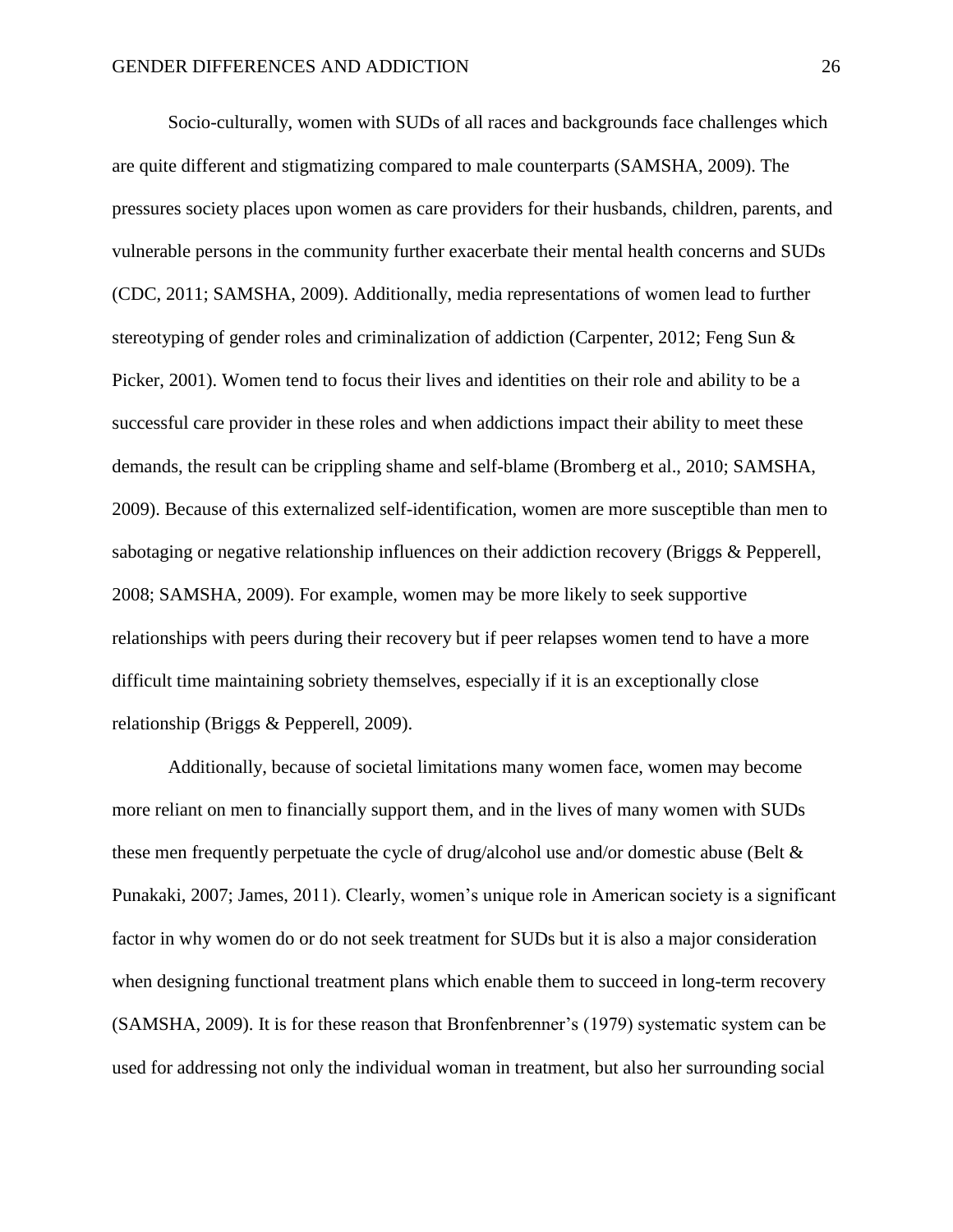groups, and society as a whole. See Appendix B for diagram illustrating this overlap. Many professionals in the field have concluded that unless women's microsystems are addressed, it is exceptionally likely they will not be successful in their SUDs recovery (SAMSHA, 2009 & 2012). Additionally, others have called for societal changes in the media, working to redefine women's roles and be more accepting of imperfections relating to SUDs at the macrosystem level (Bronfenrenner, 1979; Carpenter, 2009; Feng Sun & Picker, 2001).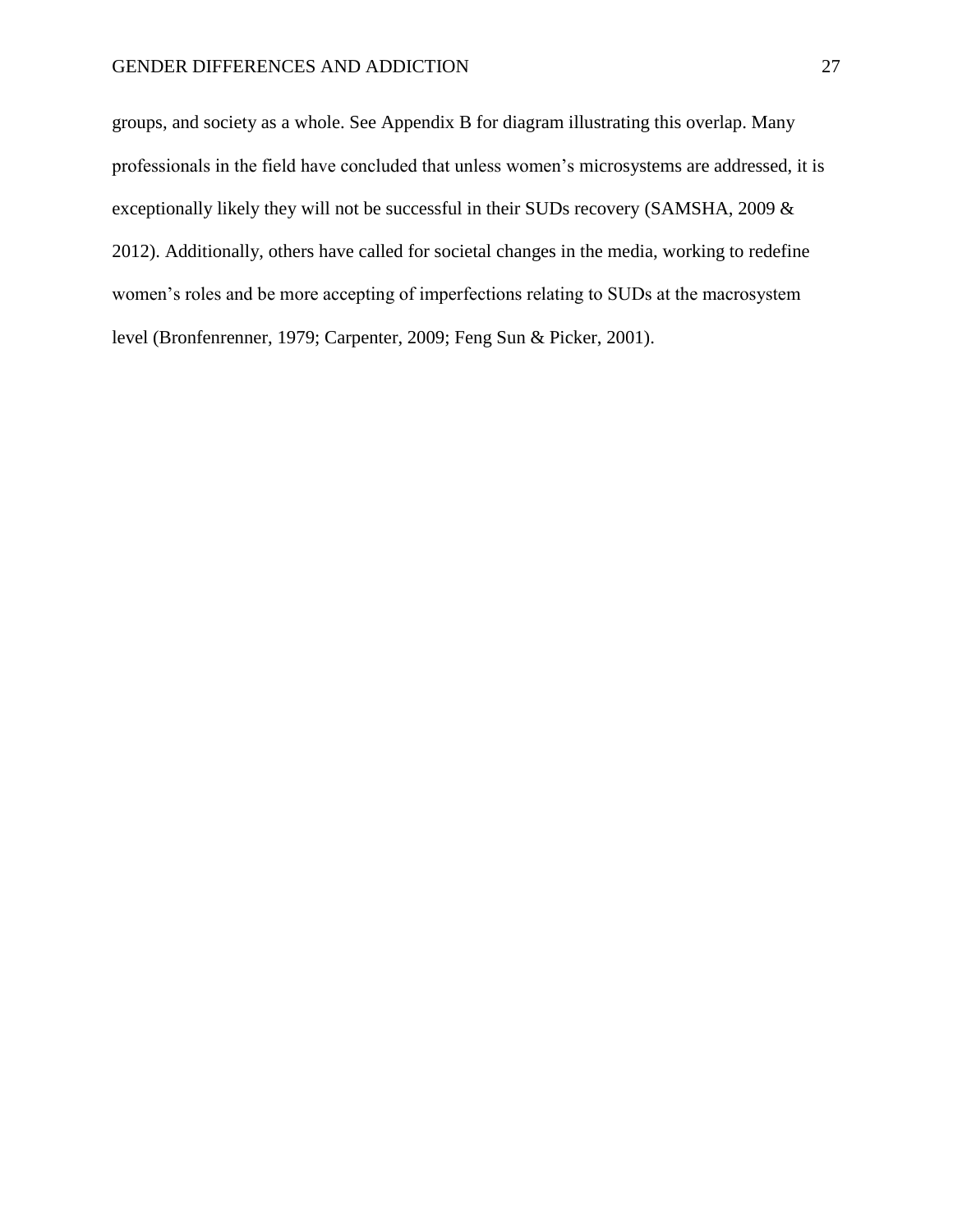#### **Conclusion**

Though this is an abbreviated account of the gender differences between men and women living with addictions, it is clear to see that treating women involves a complex web of physiological, psychological, and socio-cultural challenges (SAMSHA, 2009). Women represent a minority of clients seeking treatment for addictions because they are less likely to suffer from SUDs and cultural standards remain a significant barrier for them seeking treatment when they have a problem with drug or alcohol (Briggs & Pepperell, 2009; SAMSHA, 2009). However, women represent the fastest growing segment of American's living with addictions and professionals must be prepared for this influx of new patients (Harvard Medical School, 2010; SAMSHA, 2013). Counselors working with women with SUDs must be mindful of these complexities and treatment organization must make accommodations to better treat this growing population seeking treatment (SAMSHA, 2013 & 2009).

Because of the complex nature of the cyclical trauma the majority of women living with addictions face, this paper was not able to address some significant topics regarding SUDs treatment of women, most namely the impacts on family and children (Belt & Punakaki, 2007; Bromberg, et al., 2010). It is obvious that due to the importance of relationships and their impact on women's development and ability to recover from SUDs family system models, including codependency and feedback loops, is an area for further research (Belt & Punakaki, 2007; SAMSHA 2012). Another consideration when working with women, especially those with SUDs, is that they are most commonly the primary care provider for their children which means that their addictions impact their children's health and development (Bromberg, et al., 2010). Two potential areas of further research include further investigation into family systems relating to addictions in women and parenting concerns for mother with addictions and minor children.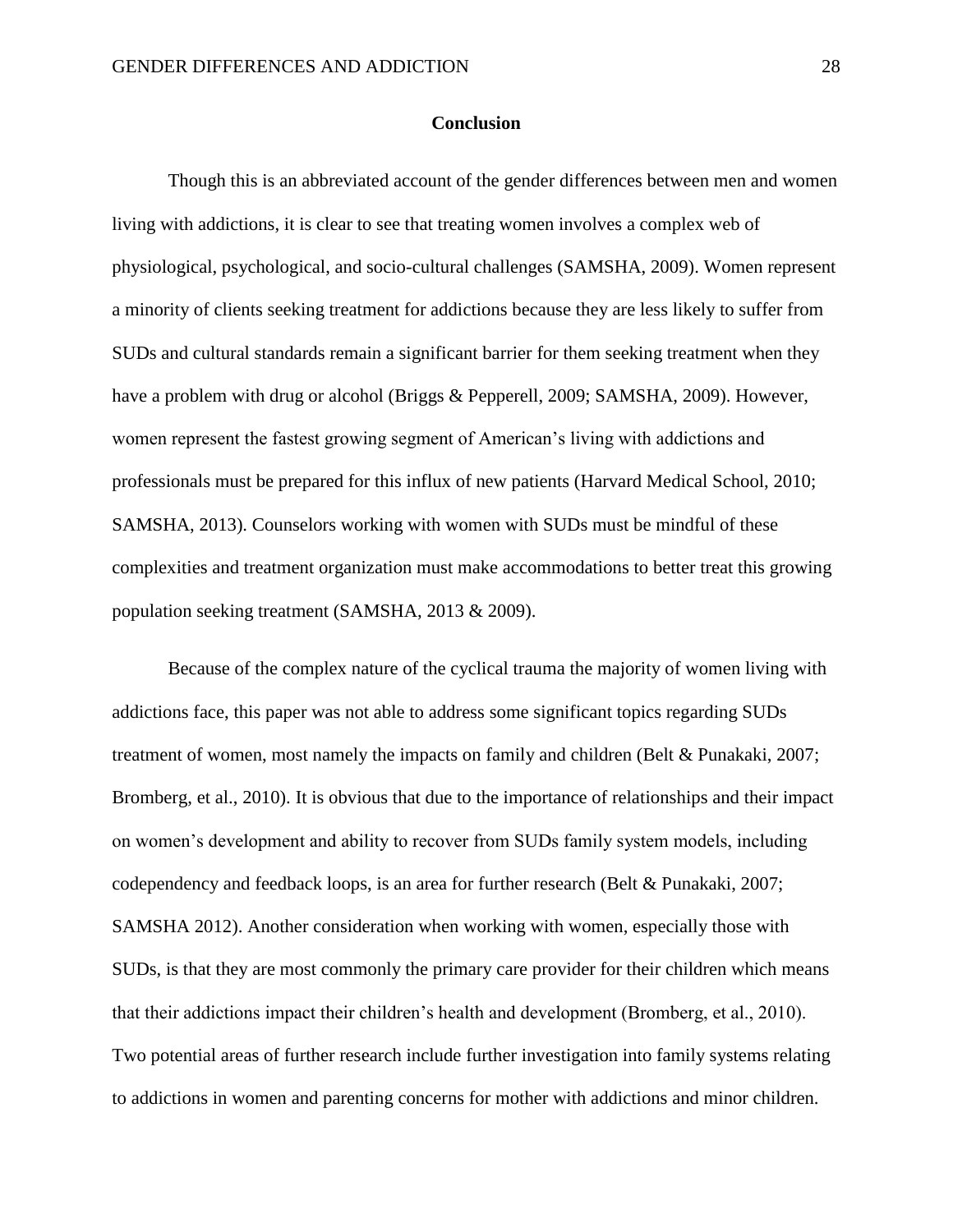One final area that could be covered in future research is how non-AODA licensed counselors can become better prepared to screening and addressing SUDs in women that they see for mental health concerns. As stated in this paper, women are more likely to seek mental health treatment than they are to seek addictions treatment (Magura, 2008). Because of the fast progression and significant health problems women with SUDs face early detection and treatment can truly be life-saving, and providers treating women with mental health concerns can be on the forefront of this (Harvard Medical School, 2010, SAMSHA, 2009).

Treating women with addictions can be challenging, but with proper training and cultural sensitivity counselors can become proficient in treating this growing population seeking SUDs treatment in both outpatient and residential facilities (SAMSHA, 2013). The complex nature of treating women within the current male-centric treatment models is flawed and required modifications to become more sensitive to the needs of women (SAMSHA, 2009).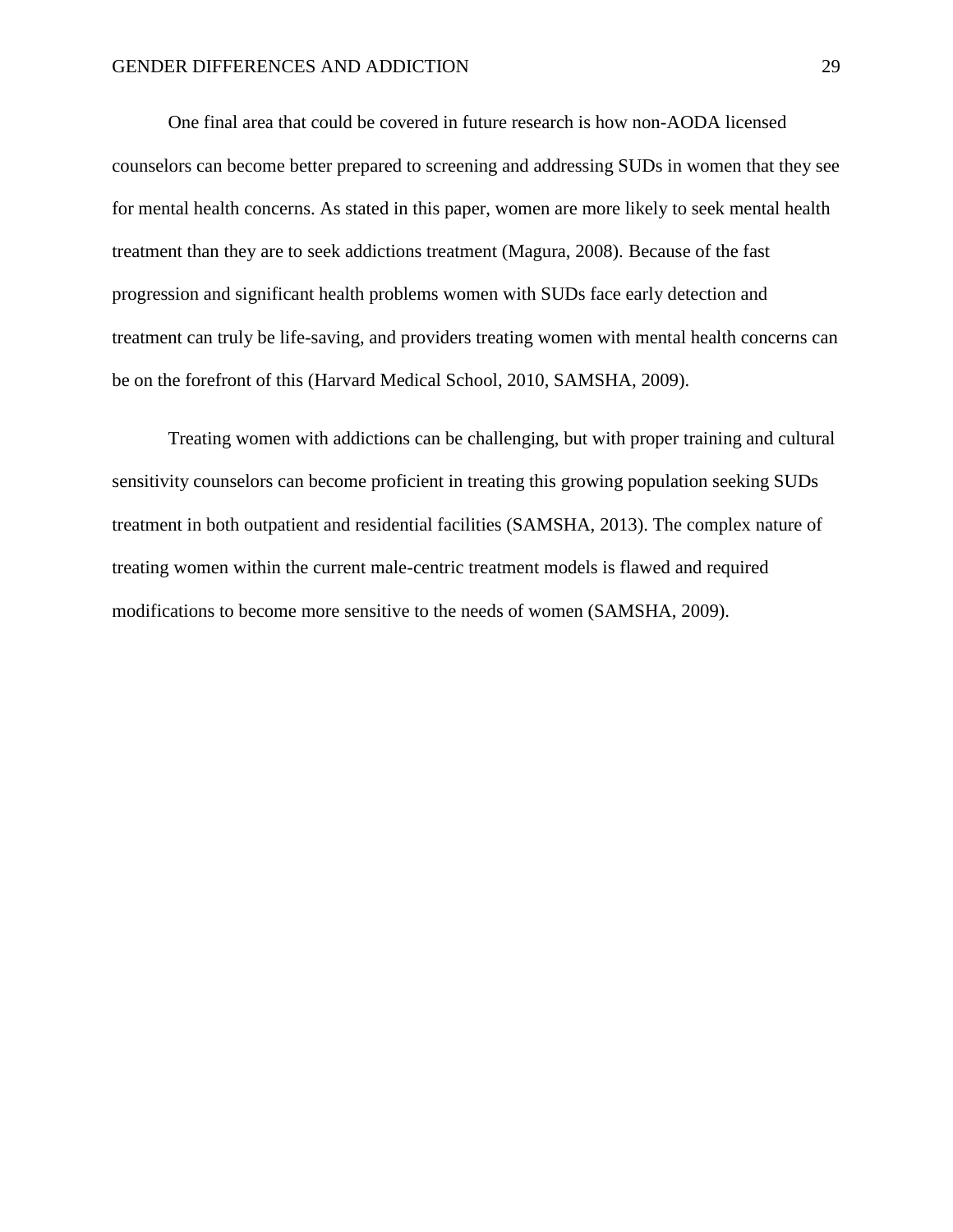#### **Author's Note**

The topic for this paper came to me while working at my internship site. Because I am on a dual license track I had taken many addictions courses. Through these I was aware of some gender difference concerning women in treatment, but it did not become clear to me until I saw this difference in the action.

During the first 2 months of my internship, I had the opportunity to tour various treatment options available at Gundersen Health Systems and also shadowed a great variety of specialties. I spent several days at the residential treatment facility for men, Unity House for Men (UHM), and the spent several days at the women's house, Unity House for Women (UHW). I very quickly noticed significant differences in the clients and the treatment approaches used with them. When I asked the manager of UHW, Linda, a field-worn veteran of working with women in addictions, about this difference she stated that "To treat women you have to get into their heads". She went on to explain that it is "more complex" because it is all about relationships and emotions including huge amounts of guilt and shame. I filed this insight in the back of my mind.

Soon after, I began seeing my own clients and began to understand more what Linda meant. I found that women were typically tearful and discussed all the people they hurt by their addictions during their intake assessments, and this was rarely true of men during that initial meeting. Men might talk about never having money, or "being sick of not getting anywhere in life"; they might talk about being sick of listening to people complain about them or that so-andso made them come in for an assessment. Women, on the other hand, talked about being a disappointment to themselves and others they cared about (parents, spouses, children) and tended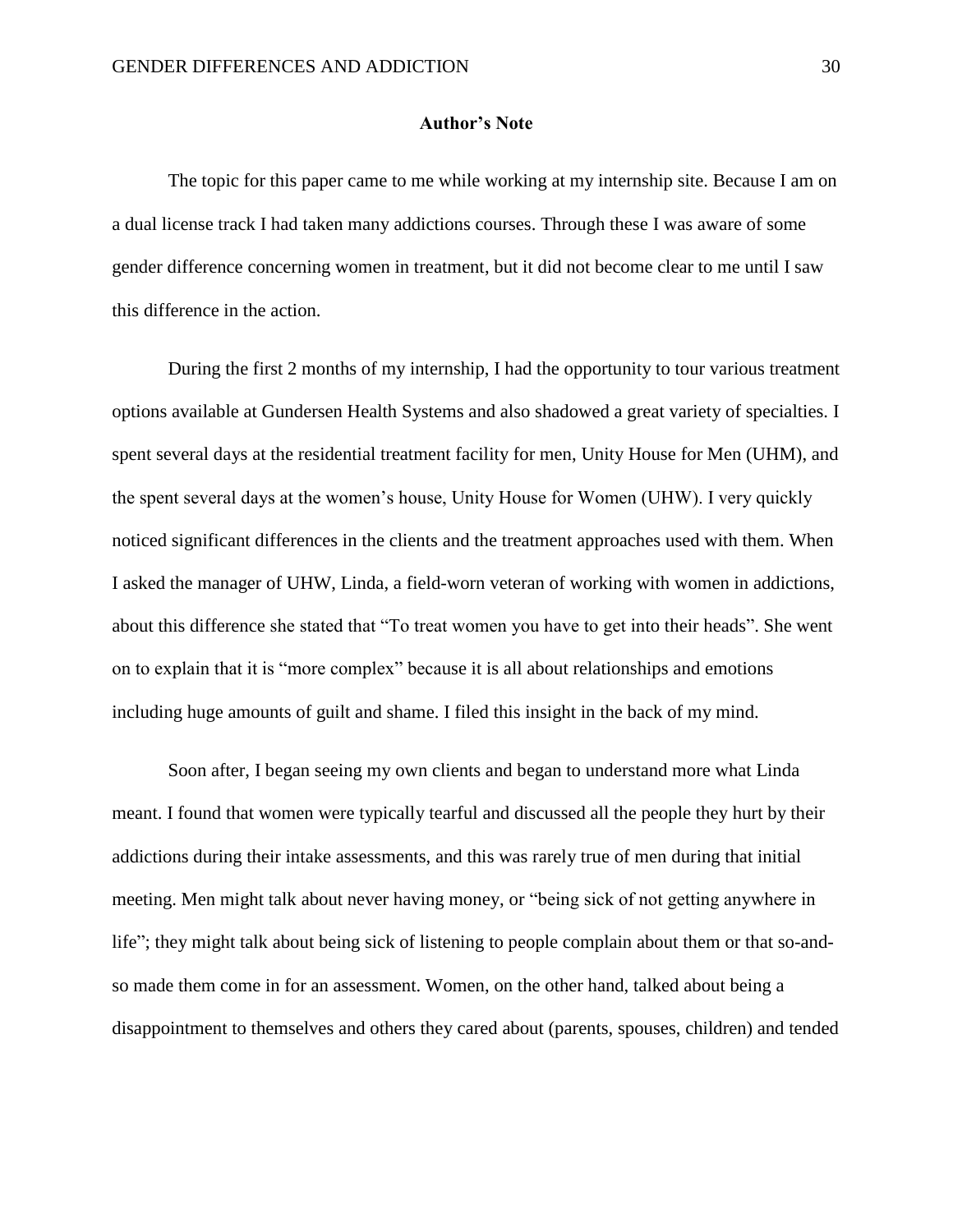to focus on external considerations and relationships. This was curious to me and I realized I needed to understand that situation better. Hence, I chose this as my capstone topic.

Over the past months I have established individual counseling relationships with several women working through their addictions. I have found that with these women much of our work is on building self-esteem and confidence in areas much broader than addictions, covering topics such as parenting, communication skills and career aspirations. Although some of this is common in working with men too, it seems to me that women take these roles in life more personally and react more emotionally. Additionally, I have come to realize what textbook meant by gender differences in trauma/abuse reactions. It seems that the male clients I have worked with who are diagnosed with PTSD or other trauma-related disorder and SUDs have a pattern of reacting angrily and may eventually avoid public settings to avoid conflicts or criminal charges. On the other hand, women with similar life experiences and diagnoses seem more likely to repeatedly find themselves in abusive relationships, often resulting in prostitution or using drugs to avoid conflicts with significant others. Also, unlike my male clients, women frequently must bring their children to appointments. I have begun providing toys, books and small treats to entertain them in a modified waiting area outside my office door; this keeps them busy but also puts the mother at ease as the child can easily access them if needed. This also has the benefit that the children like to have their moms come to appointments, taking some strain off the mothers. I have learned to make accommodations such as these for female clients I see individually.

I have also had the opportunity through my internship to work with a broader base of women and girls through co-facilitating two AODA treatment groups, one relating to relapseprevention for adults and the other relating to adolescent treatment for ages 14-18. This has been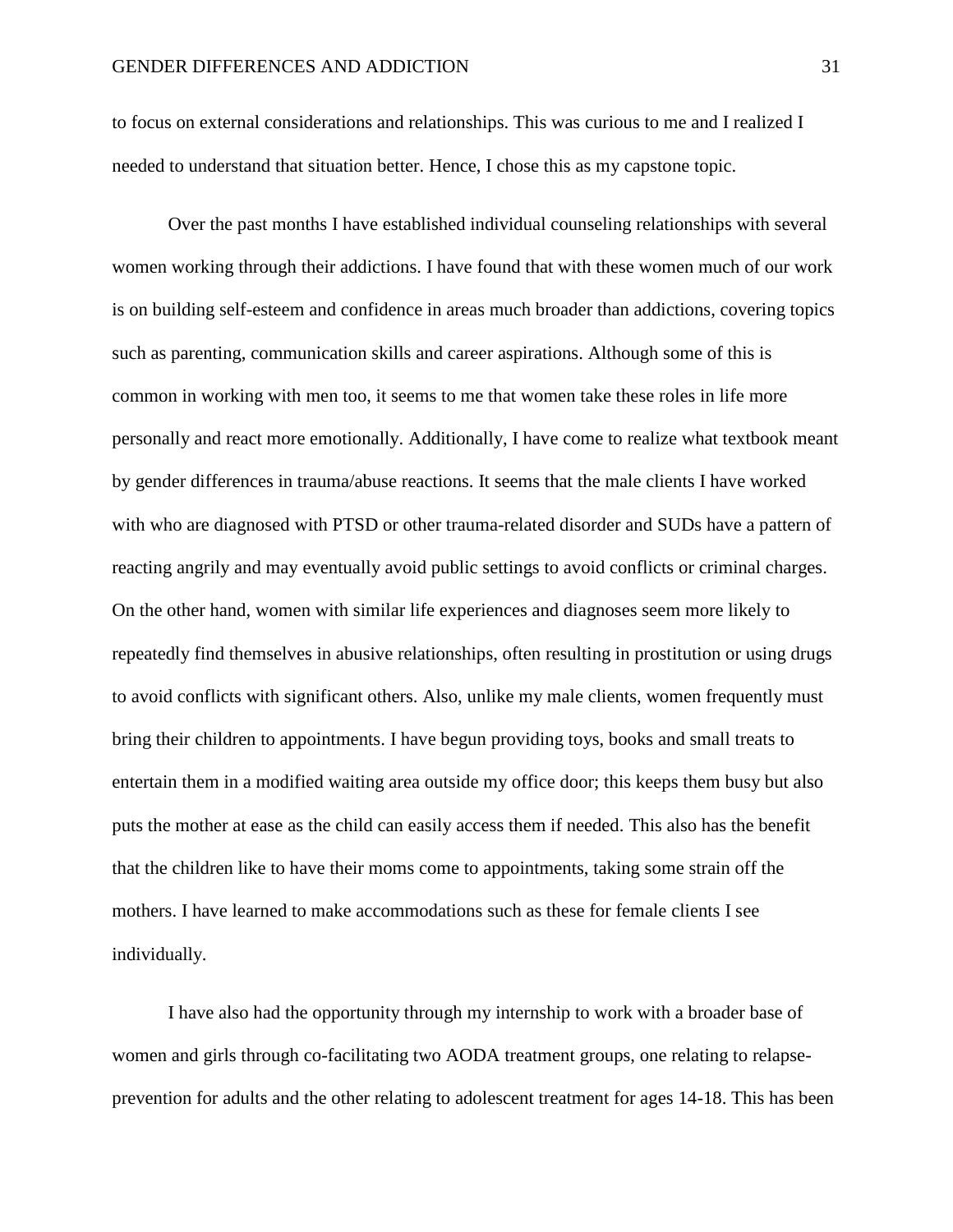an eye-opening experience; I am able to see individuals at the beginning of their substance abuse history and those who have "hit rock bottom" and are recovering. Some of the common patterns I hear between these varied participants are eerily similar, and upon completing the research for this paper, seem to be tragically common. I hear the youngest participants say, "I would never do . . . " and the older group members say "I thought I would never do. . ." Somehow, I wish they could hear each other.

I feel that the information I gained from this project was directly applied to my work in both individual and group sessions. I believe I am a better counselor after learning more about the complexities of working with women with SUDs. I feel that I am better at assessing AODA concerns because of this project as I am more to sensitive and targeted in areas impacting women. For example, screening tools like the CAGE or TWEAK ask about morning use, and mothers without children typically won't use in the early morning. However, asking a stay-athome mom if she needs a lunchtime drinking break she is more likely to answer yes because this is when the children are at school.

Upon reflecting on my experiences with this paper, I realize that writing the sociocultural differences section was the most difficult for me, and I put off doing this part of the paper. I had to evaluate my own behavior and concluded once again I was faced with my own privilege. I am privileged to be born into a family that was stable enough and did not have addiction in its midst. I am privileged to be born of a racial and cultural background in which I am not faced with many of the challenges and barriers women born to minority cultures face. I am privileged to be born to an upper-middle class family in a strong generally safe community with a supportive extended family and other social supports. All these gifts I was given by grace; I did not earn these privileges and do not deserve them any more than anybody else. These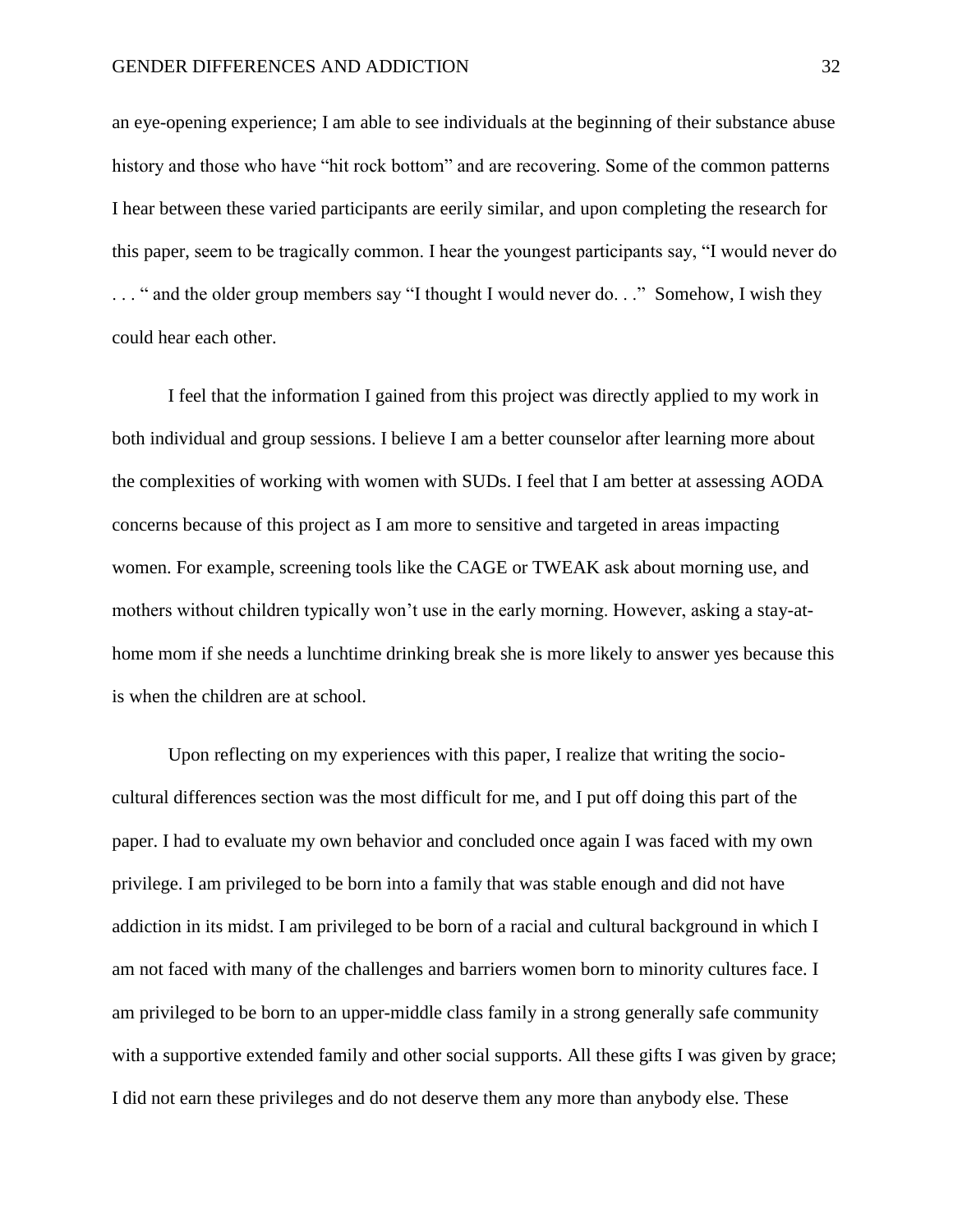factors have been protective forces which in part have kept me from dangerous life patterns, including addiction.

I did experience another, more significant problem while working on this capstone project; namely, that there was way too much information available on the topic. Originally, I aimed to focus a large segment of this paper on family dynamics, co-dependency, generational cycles of physical/sexual abuse and family treatment modules. However, much of this portion of the paper was cut and bits were merged into other sections. This is an area of interest for me and in the future might be an area for further research. I want to better understand this cycle and be able to identify and implement interventions to prevent it from continuing. In short, I think about the children on the other side of my office door waiting with a handful of Cheez-its and a box of crayons for their mothers to return. Or, maybe I think about their mothers in the process of returning to sanity or recreating themselves through their treatment and what that must be like for these children. I have nothing but the upmost respect for the mothers I work with and admire their courage in working on their recovery and redefining themselves as women, mothers, daughters and spouses. I suppose this paper is dedicated to them. I also feel greatly indebted to my amazing clinical supervisor, LeeAnn who offered support, encouragement and resources for working with these complex cases.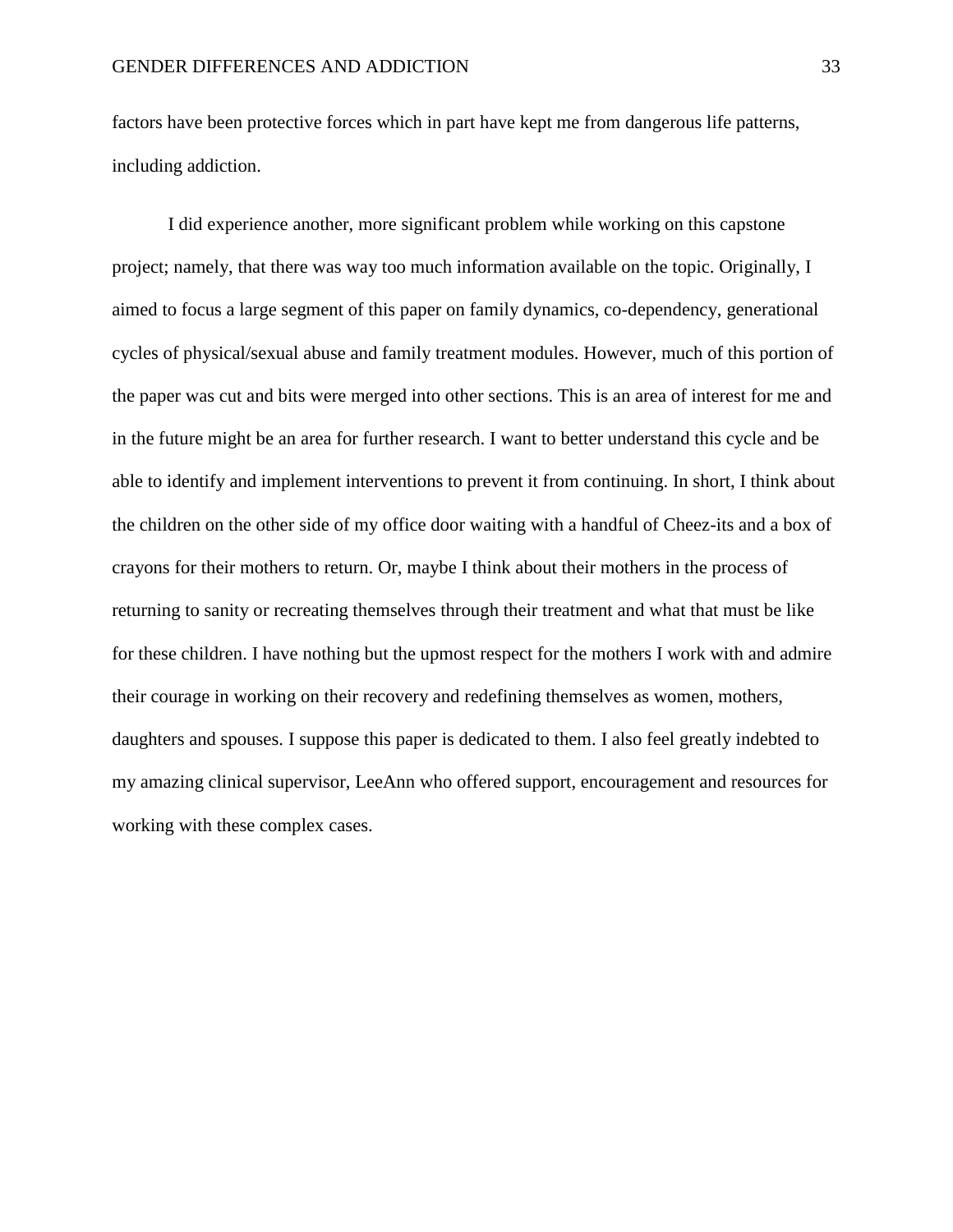#### **References**

Beattie, M. (2009). *The new codependency: Help and guidance for today's generation.* New

York, NY: Simon and Schuster Paperbacks

- Belt, R. & Punamäki, R. (2007). Mother-infant group psychotherapy as an intensive treatment in early interaction among mothers with substance abuse problems. *Journal of Child Psychotherapy, 33(2),* 202-220.
- Bhunu, C . & Mushayabasa S. (2012). Prostitution and drug (alcohol) misuse: A menacing combination. *Journal of Biological Systems, 20(2),* 1-17. doi:10.1142/S0218339 012500052
- Briggs, C. A. & Pepperell, J. L. (2009). *Women, girls, and addiction: Celebrating the feminine in counseling treatment and recovery.* New York, NY: Routledge.
- Bromberg, S., Backnam, T., Krow, J. & Frankel, K. (2010). The haven mother's house modified therapeutic community: Meeting the gap in infant mental health services for pregnant and parenting mothers with drug addiction. *Infant Mental Health Journal,* 31(3), 255-276.
- Bronfenbrenner, U. (1979). *The ecology of human development: Experiments by nature and design.* Ithaca, NY: Harvard College.

Carpenter, T. (2012). Construction of the crack mom icon. *The Western Journal of Black Studies,*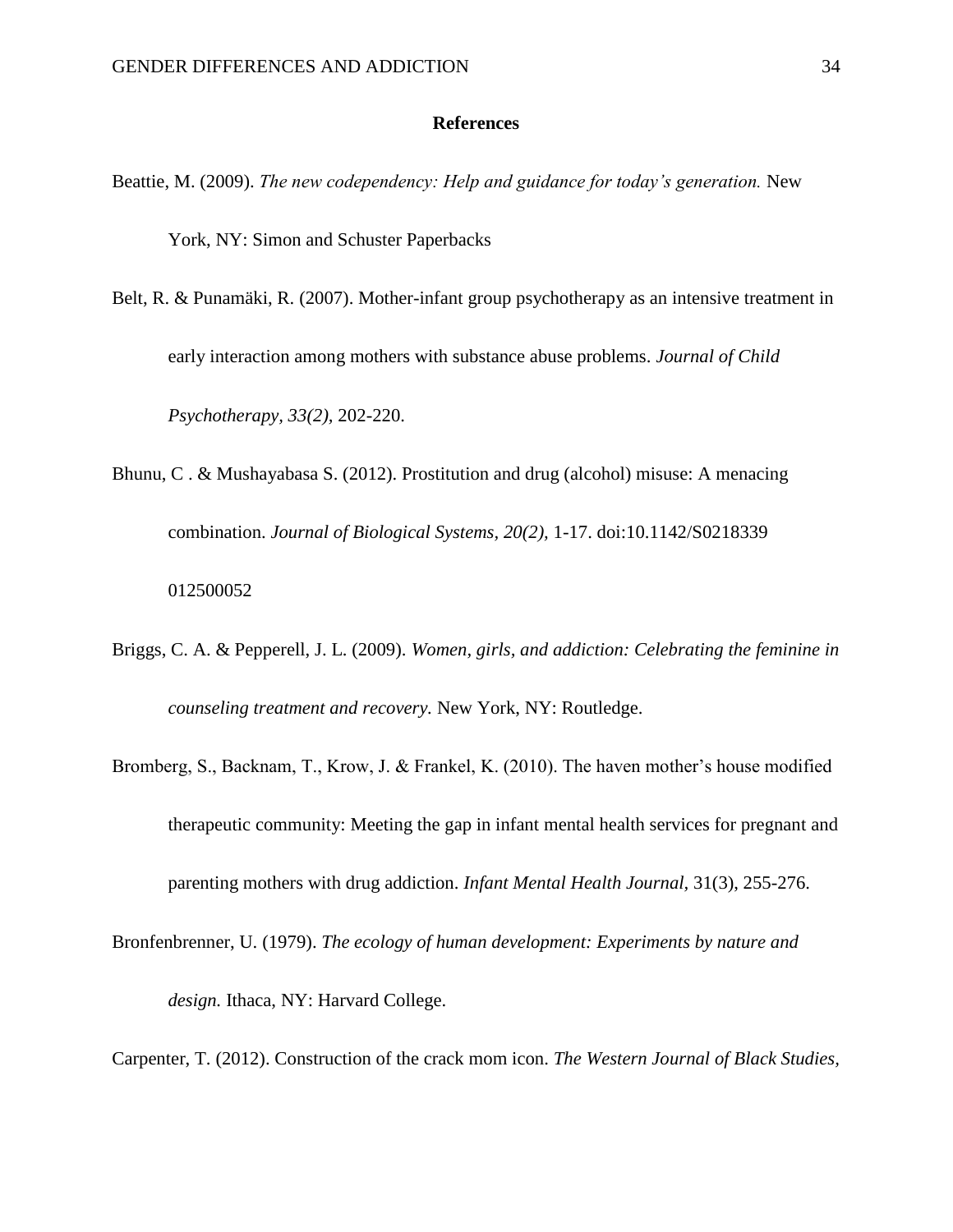*36(4),* 264-275.

- Center for Disease Control and Prevention. (2011). *Adverse childhood experiences (ACE) study*. Received from: http://www.cdc.gov/nccdphp/ACE/
- Faludi, S. (1991). *Backlash: The undeclared war against American women.* New York, NY: Three Rivers Press.
- Feng Sun, C. (Producer), & Picker, M. (Director). (2001). *Mickey Mouse Monopoly: Disney, childhood and cooperate power* [Motion picture]. United States of America: Artmedia Productions.
- Gerra, G., Leonard, C., Cortese, E., Zalmovic, A., Dell'Agnello, G., Manfredini, M.,. . .

Donnini. C. (2007). Adrenocorticotropic hormone and cortisol plasma levels directly correlate with childhood neglect and depression measures in addicted patients. *Addition Biology, 13,* 95-104. doi: 10.1111/j.1369-1600.2007.00086.x

Grunberg, N.. (1998). Smoking, eating, stress, and drug use. In Wetherington, C. L. & Roman, A. B. (Eds.), *Drug Addiction Research and the Health of Women: National Institute of Drug Abuse's Executive Summary.* US Department of Health and Human Resources. National Institutes of Health, National Institute on Drug Abuse. Rockville, MD.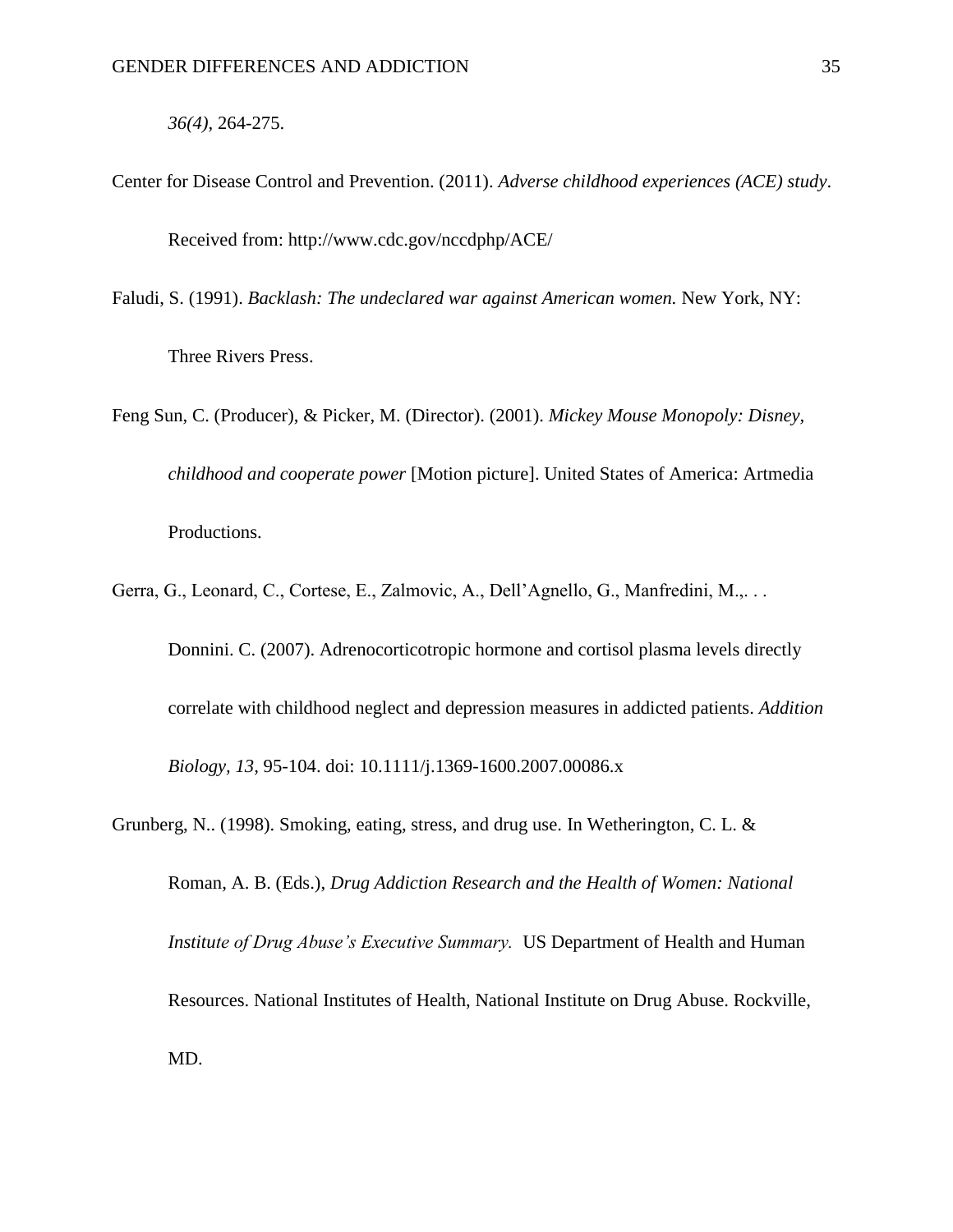- Harvard Medical School. (2010). Addiction in women. *Harvard Mental Health Letter,* 26(7), 1- 3.
- Hesselbrock, M. N. & Hesselbrock, V. M. (1993). Depression and antisocial personality disorder in alcoholism: Gender comparison. In E. S. Lisansky &T. D. Nirenberg, (Eds.). *Women and substance abuse.* Norwood, NJ: Ablex Publishing.
- Inaba, D. S. & Cohen, W. E. (2004). *Uppers, downers, all arounders: Physical and mental effects of psychoactive drugs (5th ed.).* Medford, OR: CNS Publications, Inc.
- James, R. (2011). Correlates of sexual self-esteem in samples of substance-abusing women. *Journal of Psychoactive Drugs*, *43(3),* 220-228. DOI: 10.1080/02791072.2011.605700
- Karr-Morse, R. & Wiley, M. (1997). *Ghosts from the nursery: Tracing the roots of violence.*  New York, NY: The Atlantic Monthly Press.
- Kluft, R. P., Bloom, S. L.& Kinzie, J. D. (2000). Treating the traumatized patient and victims of violence. *Psychiatric Aspects of Violence: Issues in Prevention and Treatment, 86 (Summer),* 79-102.
- Krahn, D. D.. (1993). The relationship of eating disorders and substance abuse. In E. S. Lisansky & T. D. Nirenberg, (Eds.). *Women and substance abuse.* Norwood, NJ: Ablex Publishing.
- Kushner, M., Donahue, C., Sletten, S., Thuras, P., Abram, K., Petterson, J., & Frye, B. (2006). Cognitive behavioral treatment of comorbid anxiety disorder in alcoholism treatment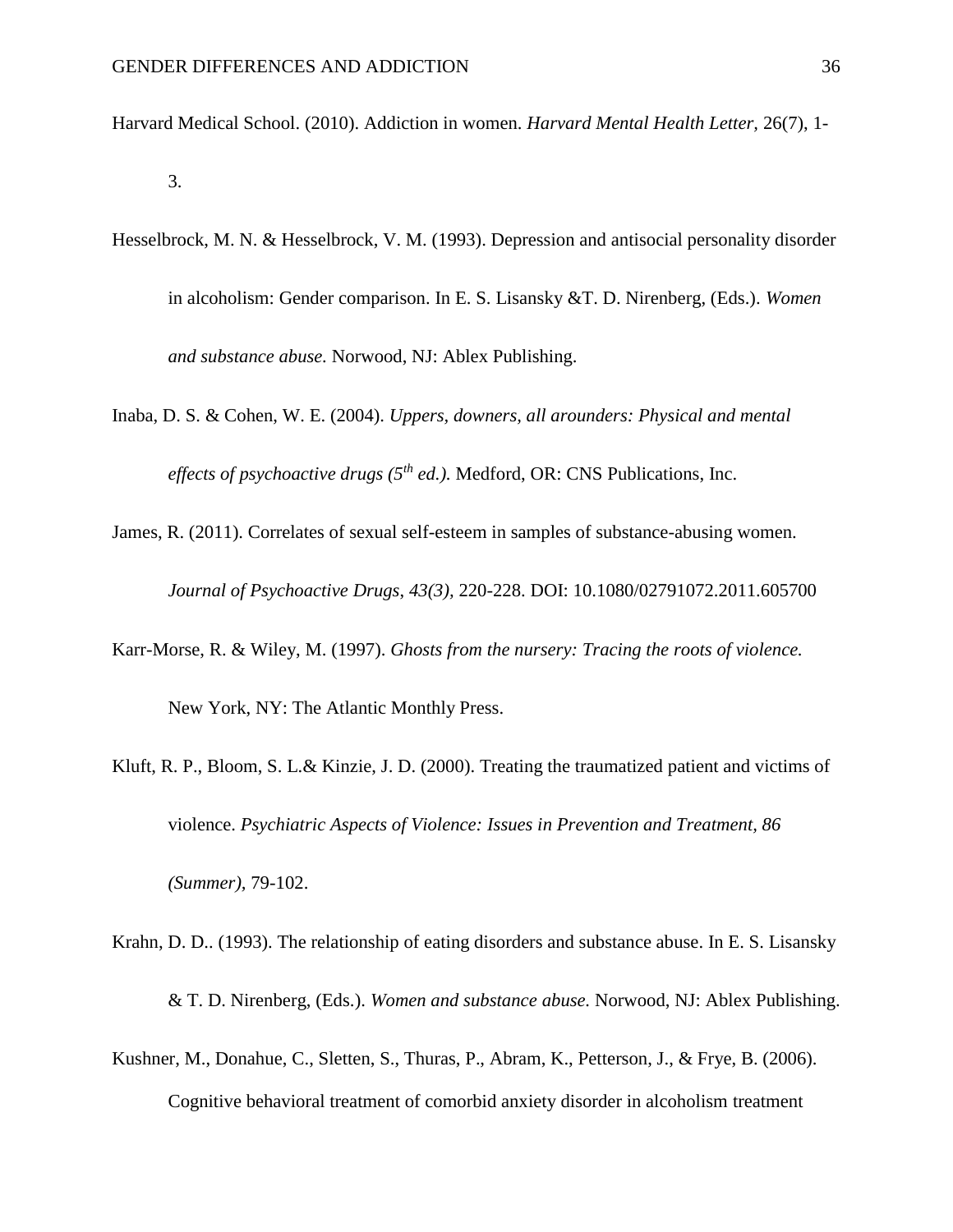patients: Presentation of a prototype program and future directions, *Journal of Mental Health, 15(6),* 697 – 707. doi: 10.1080/09638230600998946

Krestan, J. (2000). *Bridges to recovery: Addiction, family therapy, and multicultural treatment.* 

New York, NY: Free Press.

- Laux, J., Dupuy, P., Moe, J., Cox, J., Lambert, E., Ventura, L., Williamson, C., & Benjamin, B. (2008). The substance abuse counseling needs of women in the criminal justice system: A needs assessment approach. *Journal of Addictions & Offender Counseling, 29,* 36-48.
- Mack, K. A., Jones, C. M. & Paulozzi, L. J. (2013). Vital signs: Overdoses of prescription opioid pain relievers and other drugs among women—United States 1999-2008. *Morbidity and Mortality Weekly Report, 62(26),* 537-542.
- Magura, S. (2008). Effectiveness of Dual Focus Mutual Aid for Co-Occurring Substance Use and Mental Health Disorders: A Review and Synthesis of the "Double Trouble" in Recovery Evaluation. *Substance Use and Misuse, 43,* 1904-1926. doi:

10.1080/10826080802297005

Massey, S., Lieberman, D., Reiss, D., Leve, L., Shaw, D., & Neiderhiser, J. (2010). Association of clinical characteristic and cessation of tobacco, alcohol, and illicit drug use during pregnancy. *The Journal on Addiction, 20,* 143-150. doi: 10.1111/j.1521-0391.2010.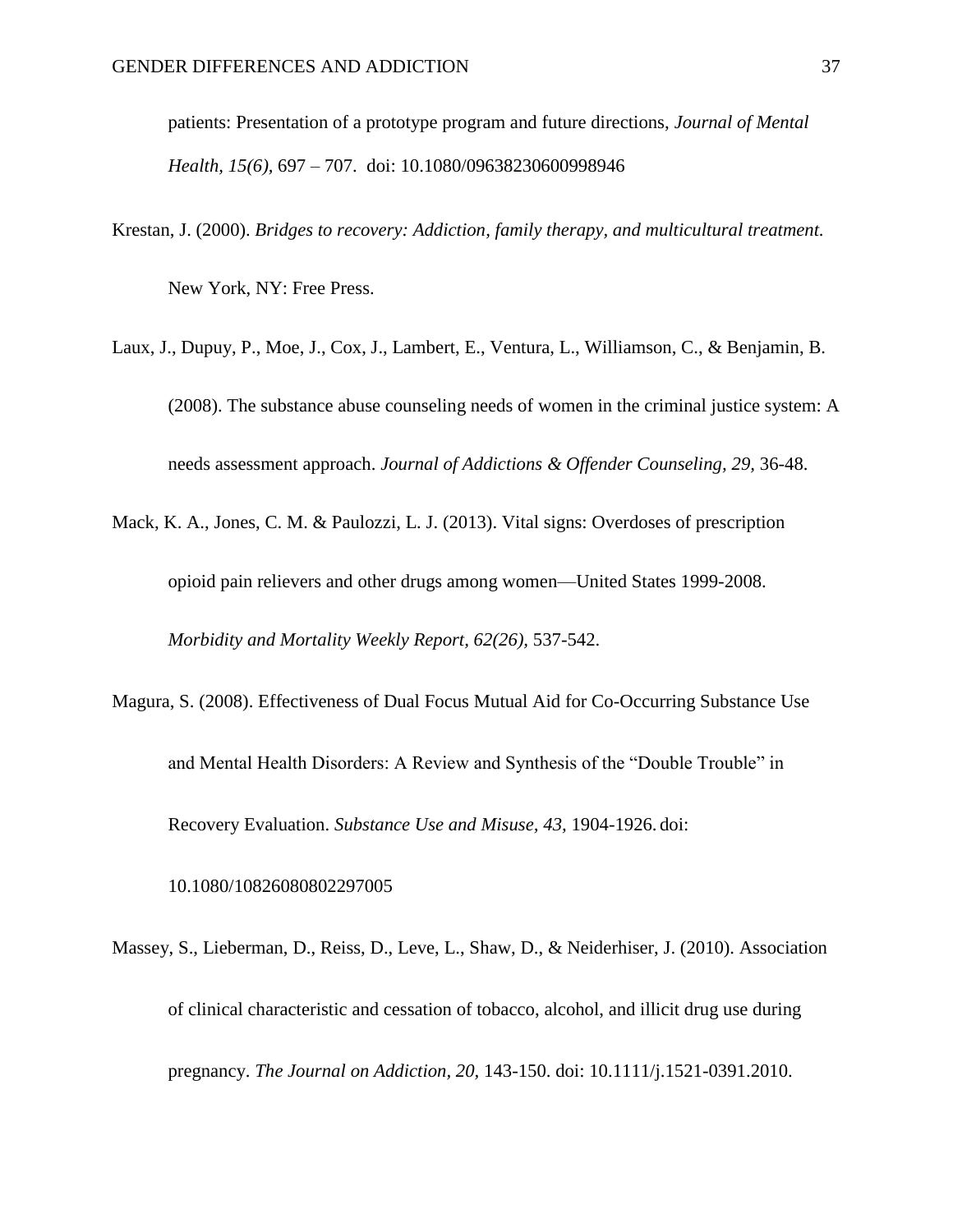#### 00110x

- Matheson, J. (2008). Women's issues with substance use, misuse, and addictions: One perspective. *Substance Use and Misuse, 43,* 1274-1276. doi: 10.1080.10826080802 215163
- Roberts, D. (1998). Biological/behavioral mechanisms panel. In Wetherington, C. L. & Roman,

A. B. (Eds.), *Drug Addiction Research and the Health of Women: National Institute of Drug Abuse's Executive Summary.* US Department of Health and Human Resources. National Institutes of Health, National Institute on Drug Abuse. Rockville, MD.

- Scaer, R. C. (2007). *The body bears the burden: Trauma, dissociation, and disease, (2nd ed.).* New York, NY: Routledge.
- Sigelman, C. K. & Rider, E. A. (2012). *Life-span human development (7th ed.).* Belmont, CA: Wadworth.
- Stevens, P. & Smith, R. (2005). *Substance abuse counseling: Theory and practice (3rd ed.).*

Upper Saddle River, NJ: Pearson Education.

Substance Abuse and Mental Health Services Administration. (2013). *Behavioral health* 

*barometer, United States, 2013*. (HHS Publication No. SMA-13-4796). Rockville, MD: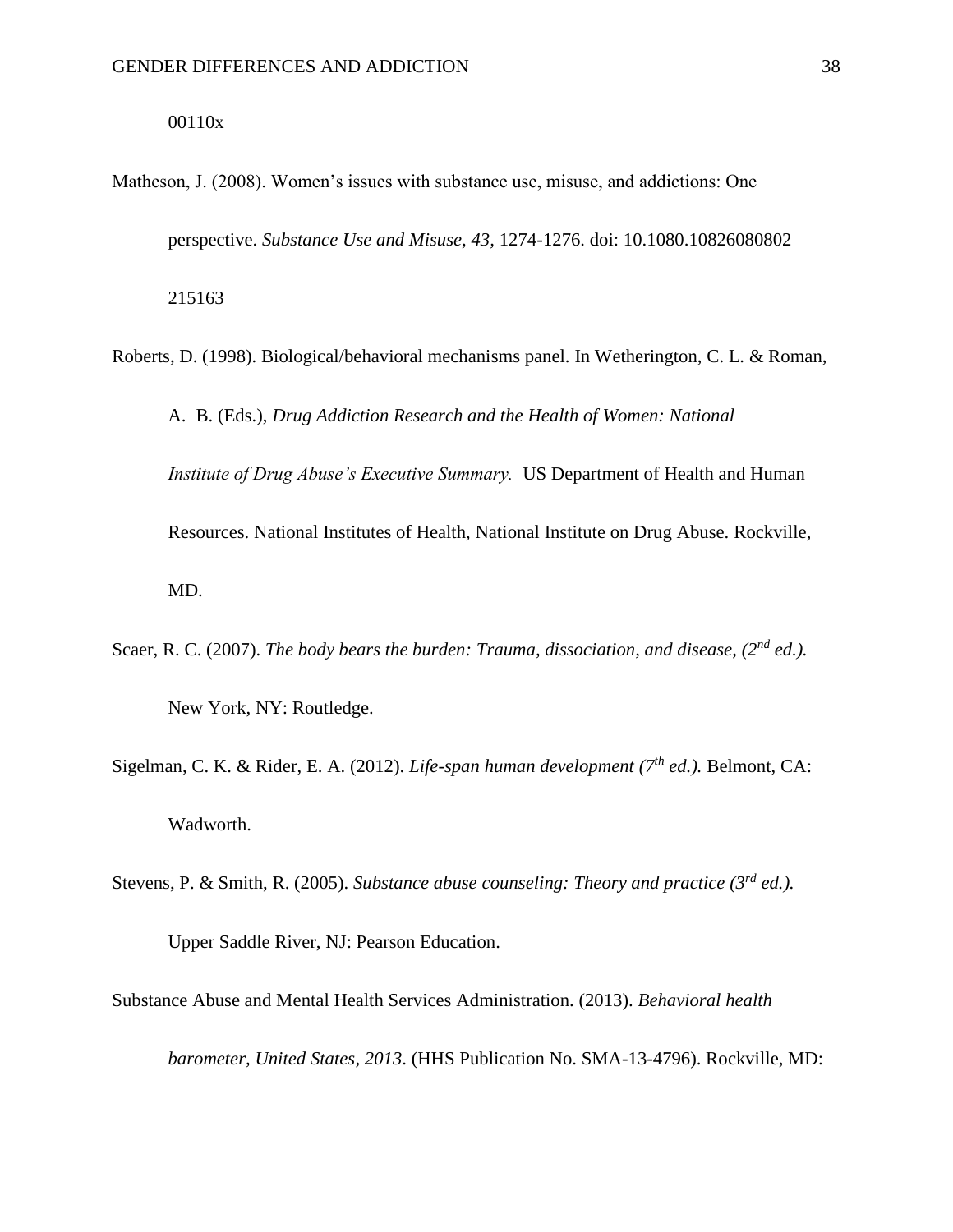Substance Abuse and Mental Health Services Administration. Retrieved from:

[http://store.samhsa.gov/shin/content//SMA13-4](http://store.samhsa.gov/shin/content/SMA13-)796/SMA13-4796National.pdf

Substance Abuse and Mental Health Services Administration. (2012). *Using Matrix with Women* 

*Clients: A Supplement to the Matrix Intensive Outpatient Treatment for People with Stimulant Use Disorders.* (HHS Pub. No. SMA 12-4698). Rockville, MD: Substance Abuse and Mental Health Services Administration. Retrieved from: [http://store.samhsa.](http://store.samhsa/) gov/shin/content//SMA12-4698/SMA12-4698.pdf

Substance Abuse and Mental Health Services Administration, (2009). *Substance abuse treatment: Addressing the specific needs of women: A treatment improvement protocol TIP51.* Rockville, MD. Substance Abuse and Mental Health Services Administration. Retrieved from: http://store.samhsa.gov/shin/content//SMA13-4426/SMA13-4426.pdf Substance Abuse and Mental Health Services Administration, (2007). *Effects of alcohol on women.* (HHS Pub. No. SMA 13-4426). Rockville, MD: Substance Abuse and Mental Health Services Administration. Retrieved from:<http://store.samhsa.gov/shin/content/> SMA13-4426/SMA13-4426.pdf

Substance Abuse and Mental Health Services Administration, (2000). *Substance abuse treatment for persons with child abuse and neglect issues: A treatment improvement*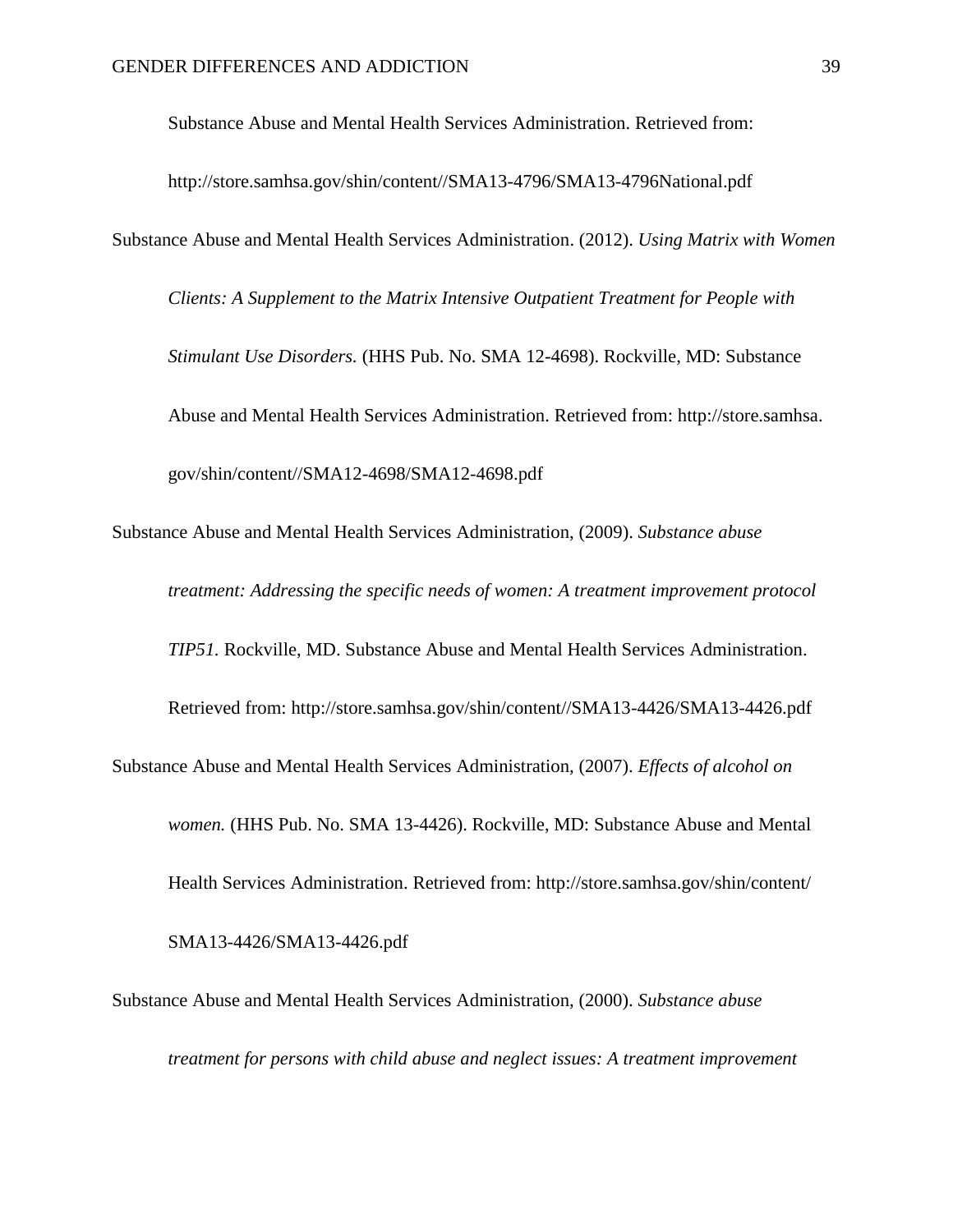*protocol TIP36.* (HHS Pub. No. (SMA) 00-3357). Rockville, MD: Substance Abuse and Mental Health Services Administration. Retrieved from:<http://www.ncbi.nlm.nih.gov/> books/NBK64901

- Stevens, P. & Smith, R. (2005). *Substance abuse counseling: Theory and practice (3rd ed.).* Upper Saddle River, NJ: Pearson Education.
- Swan, N. (1998). *Exploring the role of child abuse on later drug abuse: Researchers face broad gaps in information. NIDA Notes, 13(2).* Retrieved from: [www.nida.nih.gov/NIDA\\_](http://www.nida.nih.gov/NIDA_Notes/NNVol13N2/exploring.html)  [Notes/NNVol13N2/exploring.html](http://www.nida.nih.gov/NIDA_Notes/NNVol13N2/exploring.html)

Talbot, J. (2007). *Loaded: Women and addiction.* Emeryville, CA: Seal Press.

- Watt, M., Stewart, S., Birch, C., & Bernier, D. (2006). Brief CBT for high anxiety sensitivity decreases drinking problems, relief alcohol outcome expectancies, and conformity drinking motives: Evidence from a randomized controlled trial. *Journal of Mental Health, 15(6),* 683-695.
- White House, The (2013). *Your right to equal pay.* Retrieved from:<http://www.whitehouse.gov/> equal-pay/career.

White Bison. (2014). *Wellbriety movement*. Retrieved from: http://www.whitebison.org.

Woods, J. (1998). Translating basic research into the clinical setting. In Wetherington, C. L. &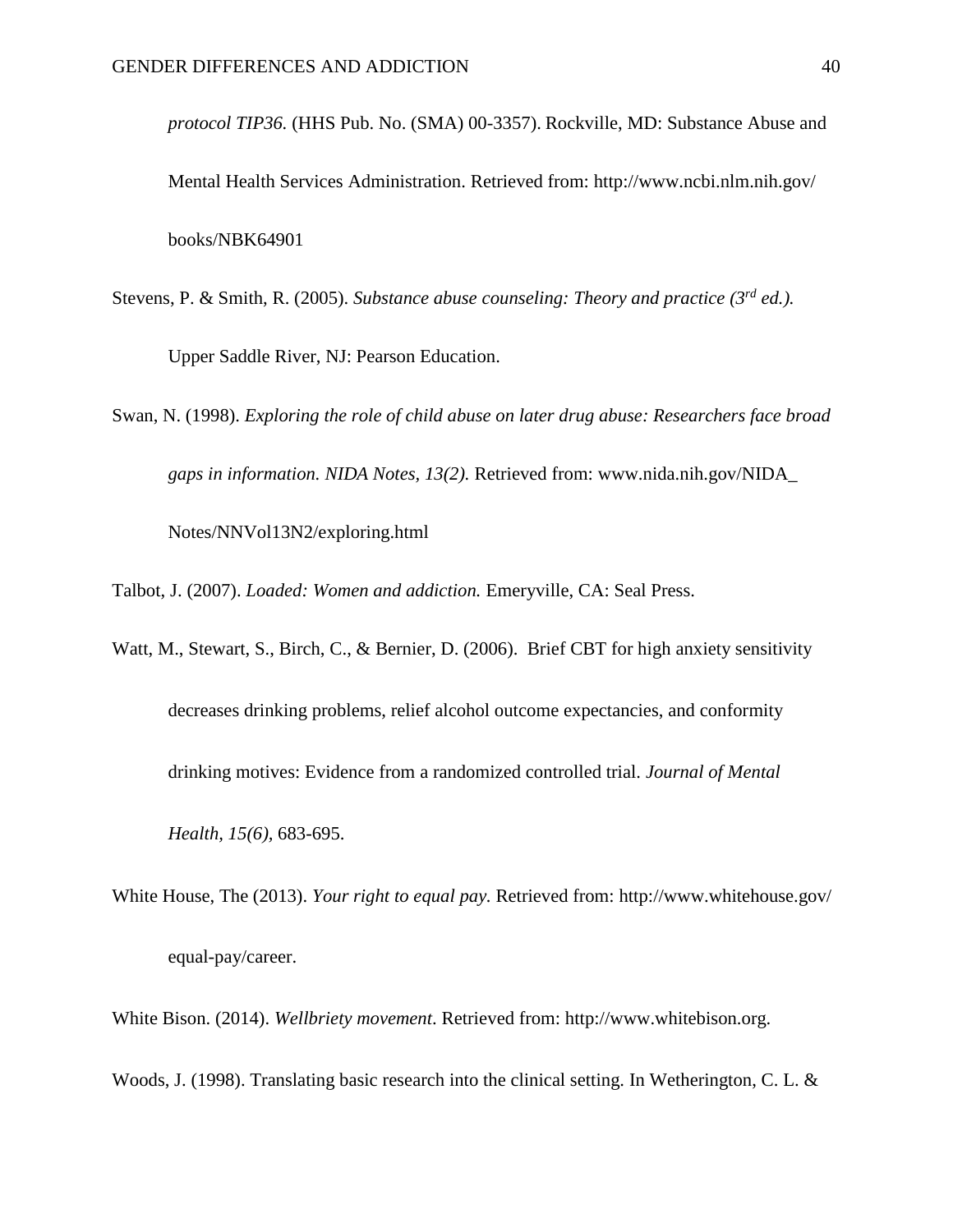Roman, A. B. (Eds.), *Drug Addiction Research and the Health of Women: National* 

*Institute of Drug Abuse's Executive Summary.* US Department of Health and Human Resources. National Institutes of Health, National Institute on Drug Abuse. Rockville, MD.

Volkow, N. D., Wang, G. J., Tomasi, D., & R. D. Baler, R. D. (2012). Obesity and addiction:

Neurobiological overlaps. *Obesity Reviews, (January),* 2-18. doi: 10.1111/j.1467-

789X.2012.01031.x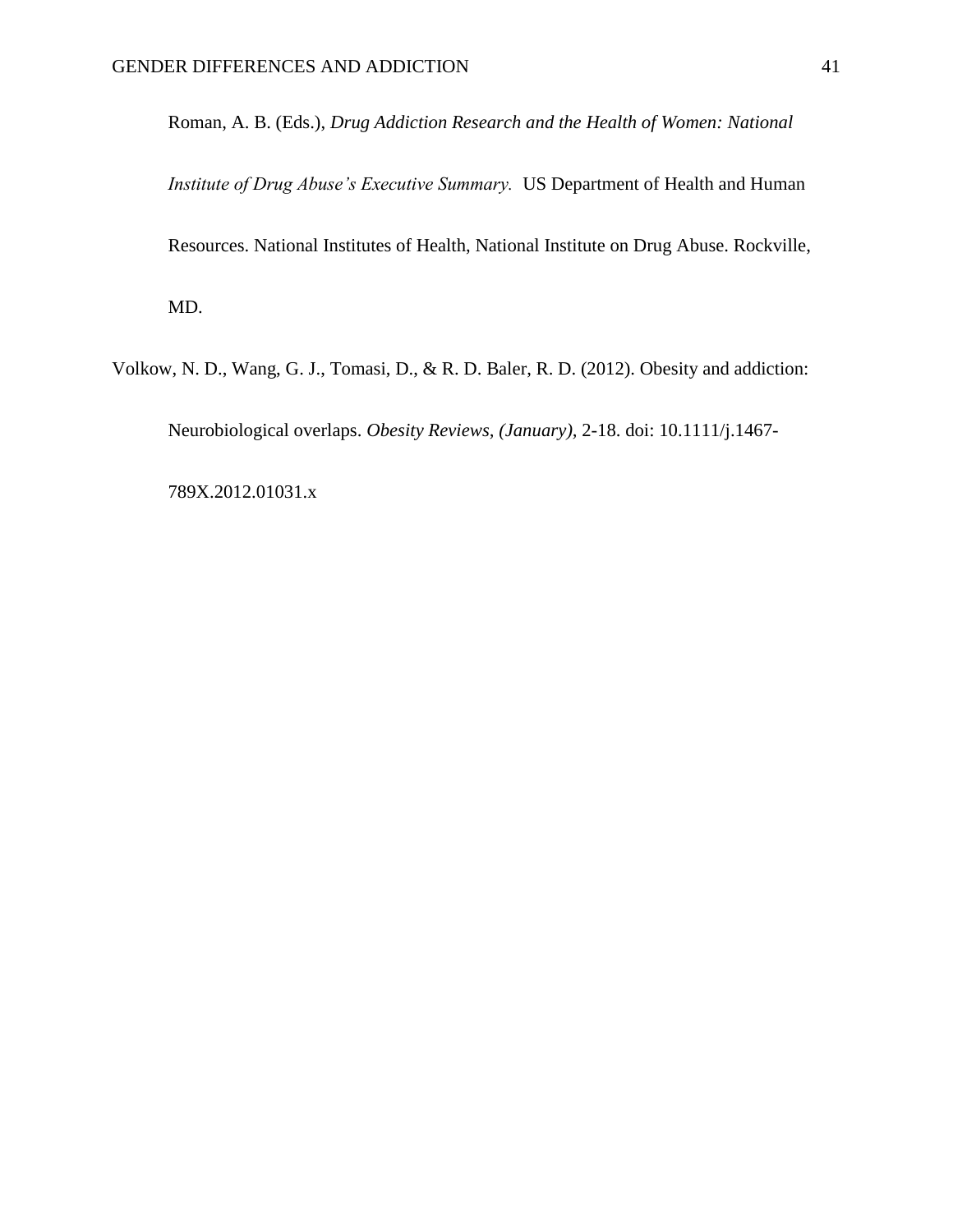## **Appendix A**